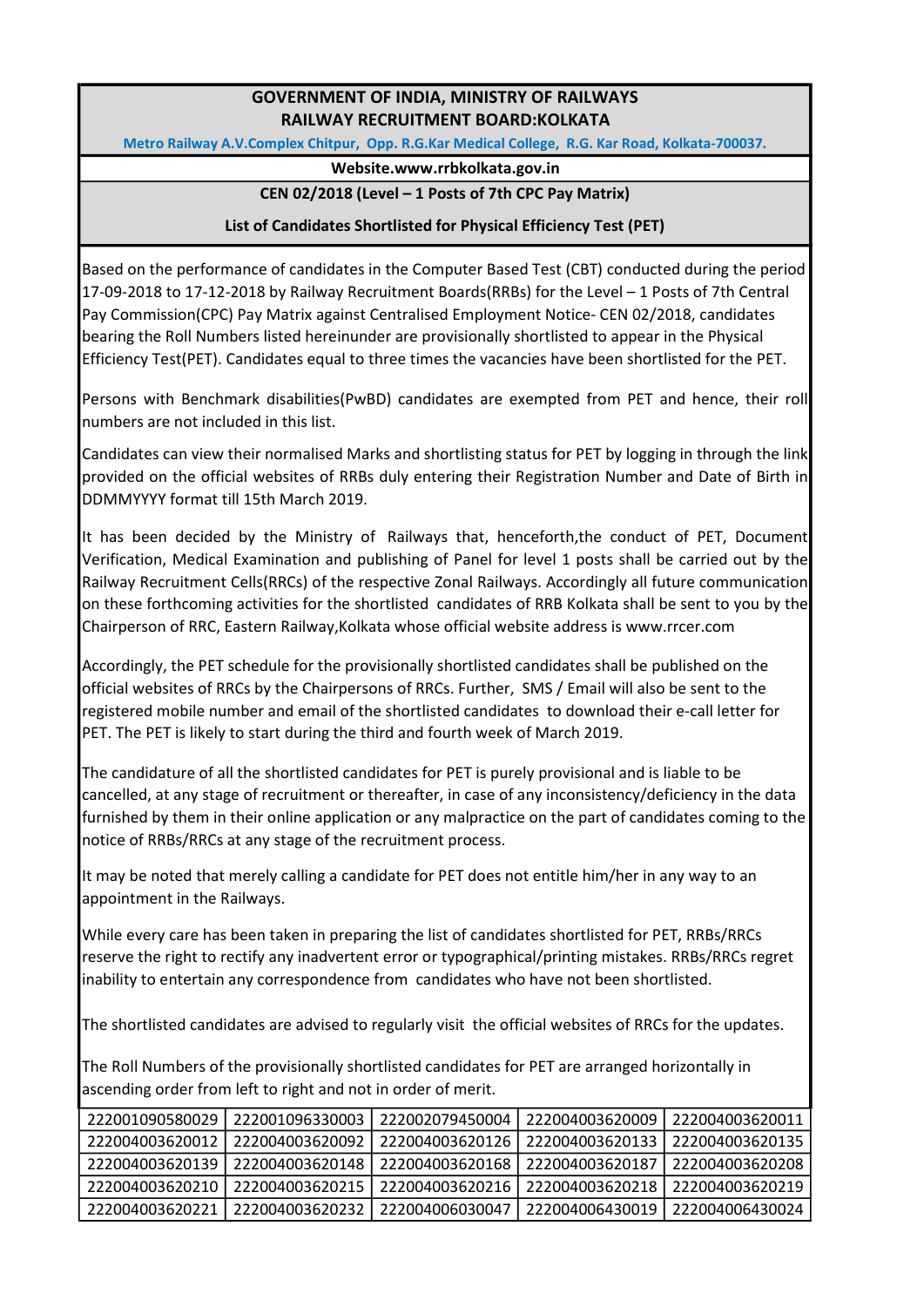| 222004006730010                    | 222004006730024                    | 222004014310016                    | 222004019420061                    | 222004019420088                    |
|------------------------------------|------------------------------------|------------------------------------|------------------------------------|------------------------------------|
| 222004019420094                    | 222004019420127                    | 222004019420137                    | 222004019420168                    | 222004019420196                    |
| 222004019420207                    | 222004019420316                    | 222004019420403                    | 222004019420404                    | 222004019420406                    |
| 222004019420407                    | 222004019420408                    | 222004019420409                    | 222004019420410                    | 222004019420411                    |
| 222004019420413                    | 222004019420414                    | 222004019420417                    | 222004023710046                    | 222004023710048                    |
| 222004023710050                    | 222004025780014                    | 222004025780015                    | 222004025780027                    | 222004025780028                    |
| 222004025780029                    | 222004025780033                    | 222004025780037                    | 222004025780056                    | 222004025780059                    |
| 222004025780068                    | 222004025780069                    | 222004025780074                    | 222004025780075                    | 222004025780076                    |
| 222004025780077                    | 222004025780080                    | 222004025780091                    | 222004025780092                    | 222004025780097                    |
| 222004025780098                    | 222004025780099                    | 222004025780100                    | 222004025780103                    | 222004025780107                    |
| 222004025780111                    | 222004025780114                    | 222004027900011                    | 222004028500001                    | 222004028500047                    |
| 222004028500050                    | 222004028500063                    | 222004028500067                    | 222004028500068                    | 222004042340024                    |
| 222004042340069                    | 222004042340071                    | 222004042340072                    | 222004042730003                    | 222004042730008                    |
| 222004042730016                    | 222004042730018                    | 222004042730025                    | 222004042730034                    | 222004042730044                    |
| 222004042730045                    | 222004042730048                    | 222004077430086                    | 222004079060024                    | 222004079060025                    |
| 222004079060032                    | 222004079060038                    | 222004079060045                    | 222004079060048                    | 222004079060049                    |
| 222004079060052                    | 222004079060057                    | 222004079300425                    | 222004079300426                    | 222004079330157                    |
| 222004079330173                    | 222004080500001                    | 222004082200150                    | 222004086690020                    | 222004087880001                    |
| 222004087880003                    | 222004087880006                    | 222004087880007                    | 222004087880009                    | 222004088000160                    |
| 222004088000189                    | 222004095170001                    | 222004097160052                    | 222004113290002                    | 222004113290003                    |
| 222004113290004                    | 222004113640011                    | 222004113640014                    | 222005003620024                    | 222005005830055                    |
| 222005006030052                    | 222005079300426                    | 222006003620128                    | 222006005830014                    | 222006019420026                    |
| 222006019420156                    | 222006019420273                    | 222006025780104                    | 222006079060052                    | 222006079280098                    |
| 222006081160823                    | 222006083720030                    | 222006095190004                    | 222006097160107                    | 222006097160110                    |
| 222006113290010                    | 222007005830107                    | 222007005830122                    | 222007025780019                    | 222007025780098                    |
| 222007025780136                    | 222007025780189                    | 222007025780198                    | 222007077430024                    | 222007077430045                    |
| 222007079090017                    | 222007079320068                    | 222007081190006                    | 222007081590003                    | 222007083890012                    |
| 222007086660047                    | 222007091760001                    | 222008005830085                    | 222008006030098                    | 222008019420281                    |
| 222008019420307                    | 222008019420310                    | 222008019420318                    | 222008025780082                    | 222008028500034                    |
| 222008077430026                    | 222008079060065                    | 222008079410009                    | 222008083890035                    | 222008085710001                    |
| 222008086660053                    | 222008092870011                    | 222008097160128                    | 222009003620144                    | 222009003620180                    |
| 222009005830053                    | 222009005830058                    | 222009006030103                    | 222009006030159                    | 222009006430019                    |
| 222009014310126                    | 222009019420012                    | 222009019420035                    | 222009019420054                    | 222009019420117                    |
| 222009019420119                    | 222009019420135                    | 222009023710022                    | 222009025780076                    | 222009025780179                    |
| 222009042340011                    | 222009078070086                    | 222009079060065                    | 222009079090031                    | 222009079300392                    |
| 222009079300416                    | 222009082200103                    | 222009096270002                    | 222009097160103                    | 222009097160130                    |
| 222010005830015                    | 222010005830052                    | 222010006030022                    | 222010006030039                    | 222010006030110                    |
| 222010006030123                    | 222010014310090                    | 222010014310092                    | 222010019420035                    | 222010019420127                    |
| 222010019420250                    | 222010019420295                    | 222010019420308                    | 222010025780034                    | 222010025780060                    |
| 222010025780079                    | 222010025780099                    | 222010025780126                    | 222010025780163                    | 222010027900001                    |
| 222010031770037                    | 222010077430004                    | 222010079280050                    | 222010079280059                    | 222010079300073                    |
| 222010079300083                    | 222010079300103                    | 222010079300123                    | 222010079410018                    | 222010081160056                    |
| 222010081160301                    | 222010081160485                    | 222010081160667                    | 222010081160899                    | 222010082200034                    |
| 222010086660024                    | 222010088000268                    | 222010092080001                    | 222010095160013                    | 222010097160033                    |
| 222011003620031                    | 222011003620116                    | 222011005830021                    | 222011005830068                    | 222011005830102                    |
| 222011019420055                    | 222011019420115                    | 222011019420183                    | 222011019420222                    | 222011023710027                    |
|                                    |                                    |                                    |                                    |                                    |
| 222011025780042                    | 222011025780098                    | 222011025780103                    | 222011025780169                    | 222011077430067                    |
| 222011079060023                    | 222011079090014                    | 222011079300091                    | 222011081160049                    | 222011081160444                    |
| 222011081160587<br>222011097160157 | 222011081161429<br>222011113370004 | 222011086660021<br>222012003620014 | 222011086660062<br>222012003620131 | 222011094790001<br>222012003620149 |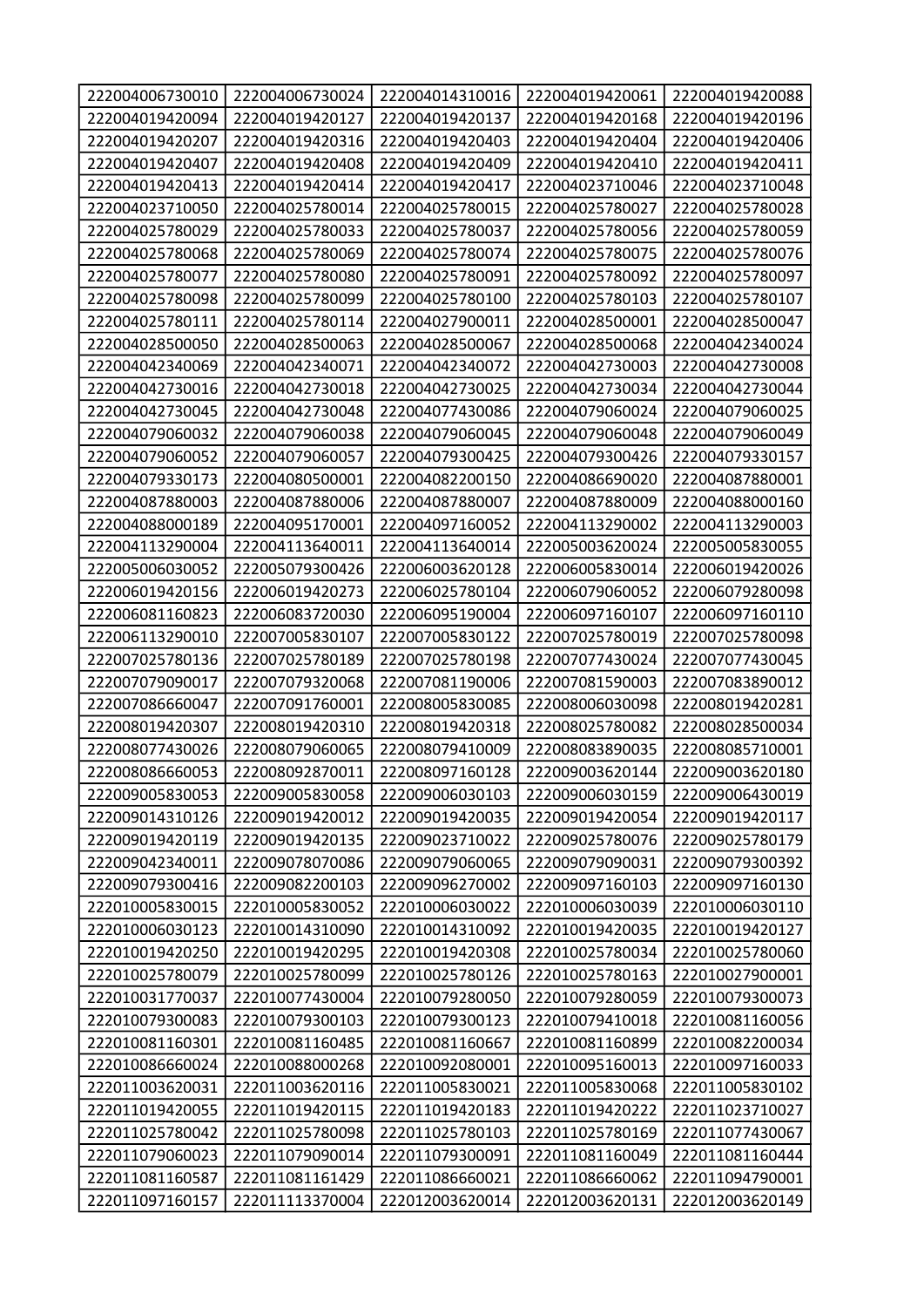| 222012003620150 | 222012005830005 | 222012005830053 | 222012006030066 | 222012006030068 |
|-----------------|-----------------|-----------------|-----------------|-----------------|
| 222012019420003 | 222012019420040 | 222012019420080 | 222012019420086 | 222012019420147 |
| 222012019420243 | 222012019420292 | 222012025780088 | 222012079060059 | 222012079410023 |
| 222012081160166 | 222012081161112 | 222012081161161 | 222012081162639 | 222012082120005 |
| 222012083720034 | 222012083720045 | 222012083890025 | 222012086660065 | 222012106370008 |
| 222013003620105 | 222013003620118 | 222013005700051 | 222013005700223 | 222013014310109 |
| 222013019420104 | 222013019420141 | 222013019420297 | 222013019420345 | 222013029040002 |
| 222013031770003 | 222013032140007 | 222013077970010 | 222013079060067 | 222013079300053 |
| 222013083720011 | 222013083890044 | 222013091370019 | 222013096360004 | 222014003620130 |
| 222014014310026 | 222014018970080 | 222014018970116 | 222014018970207 | 222014018970296 |
| 222014018970587 | 222014019420107 | 222014019420222 | 222014019420244 | 222014079060060 |
| 222014079300130 | 222014079320028 | 222014079840006 | 222014083890030 | 222014086660027 |
| 222014091320110 | 222014106370009 | 222015005700038 | 222015014310053 | 222015014310071 |
| 222015018970030 | 222015018970043 | 222015018970526 | 222015018970557 | 222015018970580 |
| 222015019420029 | 222015019420136 | 222015019420199 | 222015019420256 | 222015079060065 |
| 222015086100011 | 222015113950003 | 222016006920002 | 222016018970300 | 222016018970375 |
| 222016019420023 | 222016019420026 | 222016019420032 | 222016019420106 | 222016019420139 |
| 222016019420210 | 222016019420222 | 222016042730008 | 222016078070065 | 222016079060098 |
| 222016079060179 | 222016079320004 | 222016083890099 | 222016086660002 | 222017007810002 |
| 222017018970189 | 222017018970271 | 222017019420046 | 222017019420211 | 222017042340022 |
| 222017079060068 | 222017079060105 | 222017079090031 | 222017082040002 | 222017083890216 |
| 222017090020002 | 222018018970304 | 222018018970308 | 222018018970416 | 222018018970433 |
| 222018019420012 | 222018019420043 | 222018019420088 | 222018019420089 | 222018019420107 |
| 222018019420197 | 222018019420209 | 222018079060040 | 222018079060121 | 222018079320020 |
| 222018083890086 | 222018083890203 | 222018084810002 | 222018086100006 | 222018087020005 |
| 222018113380005 | 222019003620005 | 222019003620081 | 222019004040014 | 222019005830015 |
| 222019005830115 | 222019018970308 | 222019018970311 | 222019018970421 | 222019018970465 |
| 222019018970505 | 222019018970549 | 222019019420071 | 222019019420075 | 222019019420084 |
| 222019019420142 | 222019019420178 | 222019019420192 | 222019019420193 | 222019023710028 |
| 222019025780063 | 222019025780139 | 222019077430011 | 222019077430019 | 222019077430063 |
| 222019081161481 | 222019091320048 | 222019092520005 | 222019097160076 | 222020003620124 |
| 222020005830005 | 222020005830021 | 222020005830035 | 222020006030009 | 222020006030086 |
| 222020006030141 | 222020007810001 | 222020012660048 | 222020014310071 | 222020018970291 |
| 222020018970315 | 222020018970328 | 222020018970348 | 222020018970409 | 222020019420032 |
| 222020019420045 | 222020019420050 | 222020019420098 | 222020019420143 | 222020019420176 |
| 222020025780065 | 222020025780117 | 222020028500050 | 222020042340037 | 222020077430023 |
| 222020077430029 | 222020079090050 | 222020079310021 | 222020079320021 | 222020079460001 |
| 222020079570003 | 222020081160385 | 222020081160582 | 222020081160590 | 222020081161526 |
| 222020081161964 | 222020083720028 | 222020091320067 | 222020092870006 | 222020097160015 |
| 222020097160043 | 222020097160067 | 222020097160093 | 222020106320004 | 222021003620002 |
| 222021003620015 | 222021003620040 | 222021003620138 | 222021005830003 | 222021005830034 |
| 222021005830108 | 222021006030040 | 222021006030074 | 222021006030079 | 222021006030110 |
| 222021006030121 | 222021006030130 | 222021006030136 | 222021014740014 | 222021018970053 |
| 222021018970129 | 222021018970327 | 222021018970450 | 222021019420072 | 222021019420105 |
| 222021019420129 | 222021019420143 | 222021019420155 | 222021025780009 | 222021025780034 |
| 222021025780060 | 222021027900012 | 222021027900016 | 222021028500015 | 222021028500018 |
| 222021034930034 | 222021077430009 | 222021079280147 | 222021079320027 | 222021079420004 |
| 222021079730009 | 222021081160082 | 222021081160840 | 222021081161422 | 222021081162446 |
| 222021081162499 | 222021081162603 | 222021082040002 | 222021083890047 | 222021083890231 |
| 222021084490001 | 222021097160059 | 222022003620119 | 222022006920004 | 222022014310009 |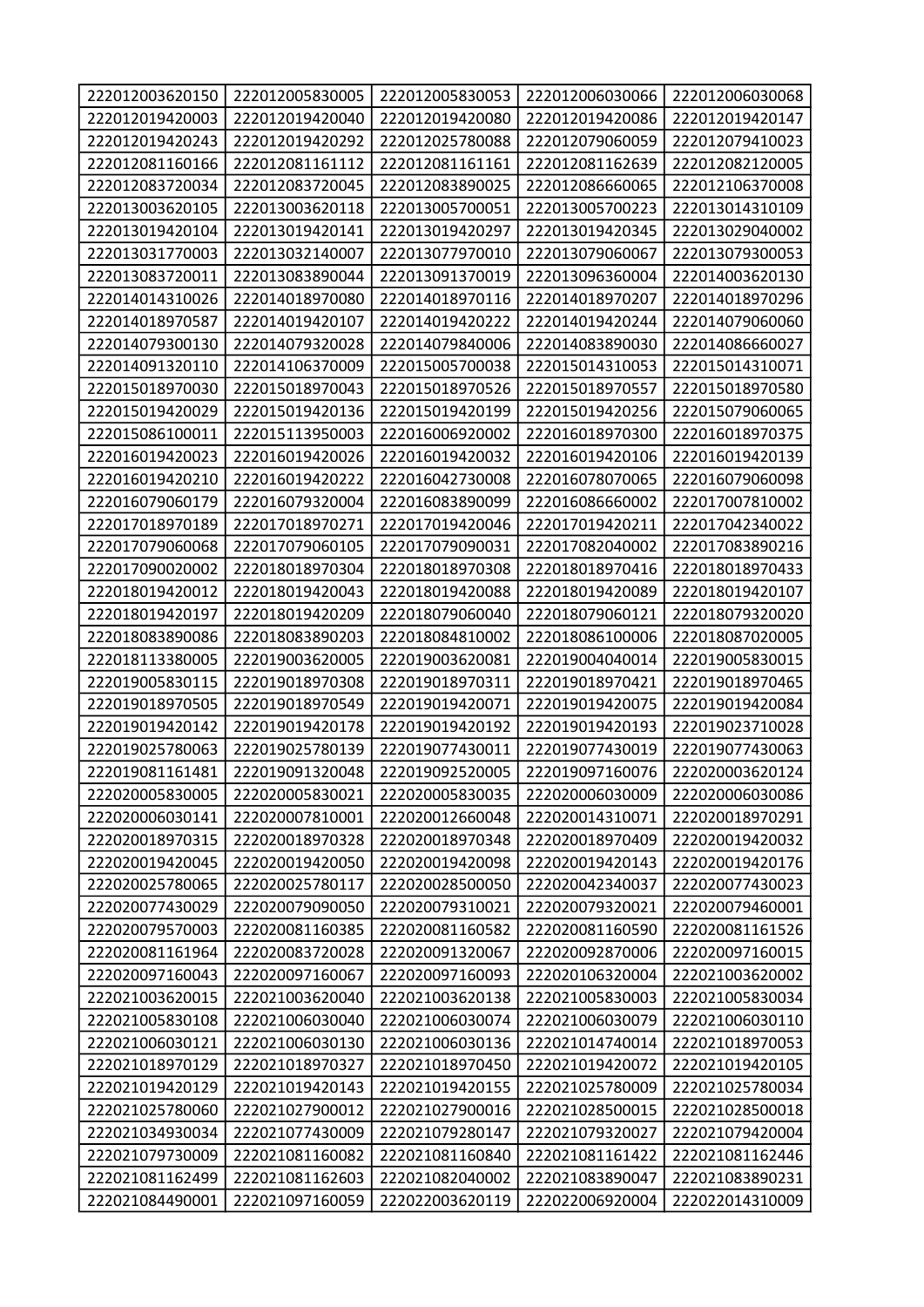| 222022014310068 | 222022018970268 | 222022018970378 | 222022018970413 | 222022018970488 |
|-----------------|-----------------|-----------------|-----------------|-----------------|
| 222022019420032 | 222022019420034 | 222022019420058 | 222022019420071 | 222022019420089 |
| 222022019420114 | 222022019420118 | 222022019420127 | 222022019420148 | 222022019420163 |
| 222022019420167 | 222022025780022 | 222022025780102 | 222022027900011 | 222022027900033 |
| 222022034930006 | 222022079300318 | 222022079840008 | 222022080430001 | 222022081160657 |
| 222022081161211 | 222022081162017 | 222022083660003 | 222022083890079 | 222022083890099 |
| 222022085690002 | 222022085690003 | 222022086660034 | 222022086660051 | 222022086660058 |
| 222022096400002 | 222023004040003 | 222023005830034 | 222023018970031 | 222023018970390 |
| 222023018970417 | 222023018970539 | 222023019420036 | 222023019420050 | 222023019420054 |
| 222023019420104 | 222023019420133 | 222023025780020 | 222023041160003 | 222023077430061 |
| 222023078070091 | 222023079300184 | 222023079320030 | 222023079410004 | 222023079410011 |
| 222023081161406 | 222023083890012 | 222023083890017 | 222023083890124 | 222023083890162 |
| 222023106240001 | 222023113790002 | 222024003620069 | 222024003620092 | 222024003620096 |
| 222024004040002 | 222024004040004 | 222024005830044 | 222024005830067 | 222024006030065 |
| 222024007810008 | 222024014050006 | 222024018970034 | 222024018970090 | 222024018970253 |
| 222024019420018 | 222024019420046 | 222024019420050 | 222024019420056 | 222024019420142 |
| 222024029040013 | 222024040480004 | 222024079300163 | 222024079300413 | 222024079570003 |
| 222024079570005 | 222024081160165 | 222024081161055 | 222024081161154 | 222024081161892 |
| 222024081162223 | 222024081162351 | 222024082040007 | 222024082120013 | 222024083890031 |
| 222024083890040 | 222024083890059 | 222024083890085 | 222024083890096 | 222024083890098 |
| 222024083890109 | 222024083890111 | 222024083890161 | 222024083890166 | 222024083890176 |
| 222024083890203 | 222024085710003 | 222024091320025 | 222024106370001 | 222025003620136 |
| 222025003620138 | 222025003620178 | 222025005700028 | 222025005700104 | 222025005830049 |
| 222025005830074 | 222025006030078 | 222025006030090 | 222025006030128 | 222025006030139 |
| 222025018970141 | 222025018970194 | 222025018970242 | 222025018970415 | 222025019420019 |
| 222025019420073 | 222025019420100 | 222025019420107 | 222025019420111 | 222025019420132 |
| 222025019420138 | 222025019420169 | 222025025780004 | 222025032140037 | 222025042340058 |
| 222025077450001 | 222025077970034 | 222025079320044 | 222025081161245 | 222025081162753 |
| 222025083890025 | 222025083890086 | 222025083890106 | 222025083890156 | 222025083890176 |
| 222025083890179 | 222025083890229 | 222025083890238 | 222025086100005 | 222025086100008 |
| 222025087880006 | 222025088000044 | 222025088000109 | 222025088000125 | 222025090440002 |
| 222025094760001 | 222026005830006 | 222026006030021 | 222026006030125 | 222026018970036 |
| 222026018970206 | 222026019420020 | 222026019420029 | 222026019420057 | 222026019420140 |
| 222026019420155 | 222026019420162 | 222026025780012 | 222026025780036 | 222026025780086 |
| 222026077430060 | 222026077970036 | 222026078070092 | 222026079060041 | 222026079060064 |
| 222026079060120 | 222026079300262 | 222026079590001 | 222026081160184 | 222026081160830 |
| 222026081161158 | 222026081161321 | 222026081161411 | 222026081161536 | 222026081161538 |
| 222026083890055 | 222027003620089 | 222027005700122 | 222027005700147 | 222027005830008 |
| 222027006030005 | 222027014310015 | 222027014310018 | 222027014310065 | 222027014310092 |
| 222027018970256 | 222027018970293 | 222027018970349 | 222027018970406 | 222027018970418 |
| 222027018970423 | 222027019420026 | 222027019420052 | 222027019420056 | 222027019420077 |
| 222027019420112 | 222027019420129 | 222027019420147 | 222027019420158 | 222027019420166 |
| 222027019420184 | 222027025780051 | 222027027900003 | 222027077430049 | 222027077430071 |
| 222027077430076 | 222027079060017 | 222027079060060 | 222027079060105 | 222027079290013 |
| 222027079300203 | 222027079300216 | 222027079300227 | 222027079300241 | 222027081160382 |
| 222027081161427 | 222027081161716 | 222027082200010 | 222027082200133 | 222027083720021 |
| 222027083720025 | 222027085710003 | 222027090520011 | 222027091320126 | 222027091320144 |
| 222027092860018 | 222027113290002 | 222028003620078 | 222028004040006 | 222028005700145 |
| 222028007810003 | 222028014310015 | 222028014310039 | 222028014310072 | 222028014310073 |
| 222028014310118 | 222028018970094 | 222028018970291 | 222028018970402 | 222028018970422 |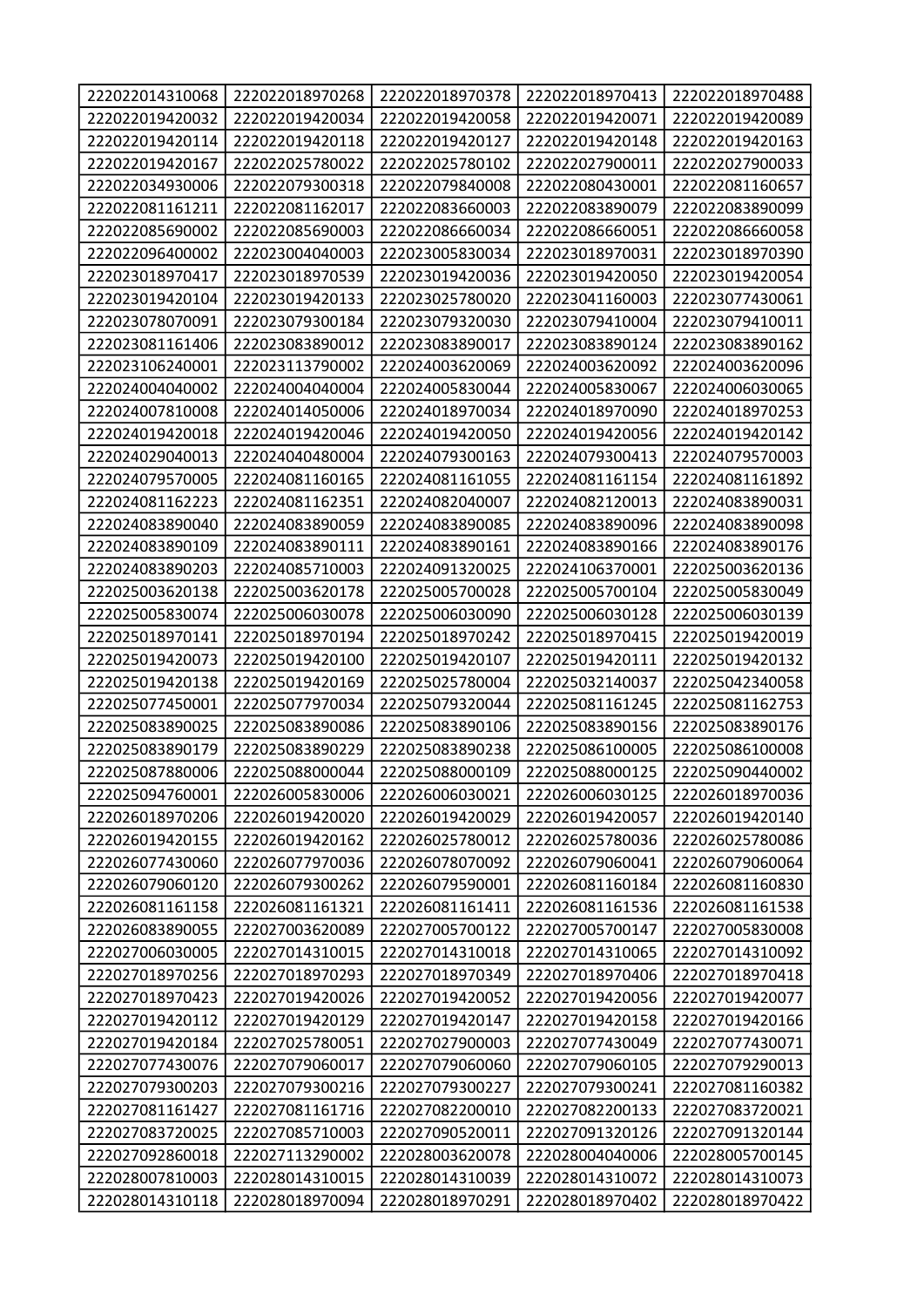| 222028019420006 | 222028019420009 | 222028019420029 | 222028019420034 | 222028019420118 |
|-----------------|-----------------|-----------------|-----------------|-----------------|
| 222028019420142 | 222028027900002 | 222028077970034 | 222028078070078 | 222028078070079 |
| 222028079300079 | 222028079300183 | 222028079310086 | 222028082200019 | 222028083720031 |
| 222028083890022 | 222028084490001 | 222028095160010 | 222028113640010 | 222029003620093 |
| 222029003620194 | 222029005700096 | 222029005700109 | 222029005700129 | 222029014050047 |
| 222029014310043 | 222029014310130 | 222029018970209 | 222029018970275 | 222029018970294 |
| 222029018970364 | 222029018970394 | 222029018970403 | 222029018970418 | 222029019420010 |
| 222029019420014 | 222029019420069 | 222029019420082 | 222029019420109 | 222029019420112 |
| 222029019420149 | 222029019420175 | 222029019420179 | 222029034780013 | 222029077970024 |
| 222029078070086 | 222029079060052 | 222029079330122 | 222029079840020 | 222029081160452 |
| 222029081161078 | 222029081161430 | 222029081162045 | 222029081163094 | 222029083720009 |
| 222029095170007 | 222029097160005 | 222029097160047 | 222029097160054 | 222029097160090 |
| 222029097160130 | 222030003620057 | 222030003620136 | 222030005700162 | 222030014310021 |
| 222030014310033 | 222030014310069 | 222030014310074 | 222030018970325 | 222030018970361 |
| 222030019420020 | 222030019420086 | 222030019420181 | 222030077970014 | 222030077970023 |
| 222030081160047 | 222030081160809 | 222030081161928 | 222030081162148 | 222030082200008 |
| 222030082200015 | 222030084810011 | 222030091370002 | 222030095160018 | 222030097160084 |
| 222030097160092 | 222030113290004 | 222031005700086 | 222031006030110 | 222031014310020 |
| 222031018970278 | 222031018970311 | 222031018970467 | 222031019420071 | 222031019420111 |
| 222031019420191 | 222031025780135 | 222031042340027 | 222031042840003 | 222031078070093 |
| 222031079300323 | 222031081160366 | 222031085880001 | 222031086660045 | 222031091320064 |
| 222031097160058 | 222031097160075 | 222032003620041 | 222032003620071 | 222032003620083 |
| 222032003620140 | 222032005700143 | 222032005700158 | 222032005700179 | 222032005830003 |
| 222032005830005 | 222032005830079 | 222032006030031 | 222032006030144 | 222032006030146 |
| 222032006030153 | 222032006030156 | 222032006430009 | 222032006730031 | 222032006920008 |
| 222032014310079 | 222032014310081 | 222032014310088 | 222032018970036 | 222032018970319 |
| 222032018970443 | 222032018970463 | 222032018970477 | 222032018970544 | 222032019420079 |
| 222032019420113 | 222032019420149 | 222032019420189 | 222032025780001 | 222032025780018 |
| 222032025780028 | 222032025780055 | 222032025780063 | 222032025780099 | 222032025780120 |
| 222032025780171 | 222032042340052 | 222032042340057 | 222032042730020 | 222032077430033 |
| 222032077430041 | 222032077430067 | 222032078070086 | 222032079300111 | 222032079300246 |
| 222032079300259 | 222032079410027 | 222032079840007 | 222032081160725 | 222032081160983 |
| 222032081162038 | 222032081590001 | 222032084490002 | 222032090520002 | 222032091320134 |
| 222032091320136 | 222032091320146 | 222032092870015 | 222032097160036 | 222032106370017 |
| 222032106370021 | 222033003620080 | 222033003620107 | 222033003620153 | 222033003620159 |
| 222033005700158 | 222033005700167 | 222033005830119 | 222033006030065 | 222033006030069 |
| 222033006030078 | 222033006730024 | 222033006730030 | 222033006730039 | 222033008570002 |
| 222033014310067 | 222033014310098 | 222033019420009 | 222033019420035 | 222033019420038 |
| 222033019420051 | 222033019420107 | 222033019420108 | 222033019420116 | 222033019420122 |
| 222033019420149 | 222033019420151 | 222033019420159 | 222033019420180 | 222033019420205 |
| 222033025780003 | 222033025780023 | 222033025780099 | 222033025780198 | 222033077430033 |
| 222033077970029 | 222033078070064 | 222033079060008 | 222033079060010 | 222033079060096 |
| 222033079300087 | 222033079300289 | 222033079300299 | 222033079310053 | 222033081160404 |
| 222033081160730 | 222033081160975 | 222033081160988 | 222033081161310 | 222033081161373 |
| 222033083720031 | 222033083890035 | 222033084810010 | 222033086100003 | 222033090520005 |
| 222033091320058 | 222033091320131 | 222033091320139 | 222033096290006 | 222033097160070 |
| 222033097160131 | 222033097160144 | 222033106370004 | 222034003620104 | 222034004810107 |
| 222034005830019 | 222034005830025 | 222034006030106 | 222034006030119 | 222034014310030 |
| 222034018970137 | 222034018970272 | 222034018970447 | 222034019420077 | 222034019420139 |
| 222034019420155 | 222034019420163 | 222034019420202 | 222034019420241 | 222034025780005 |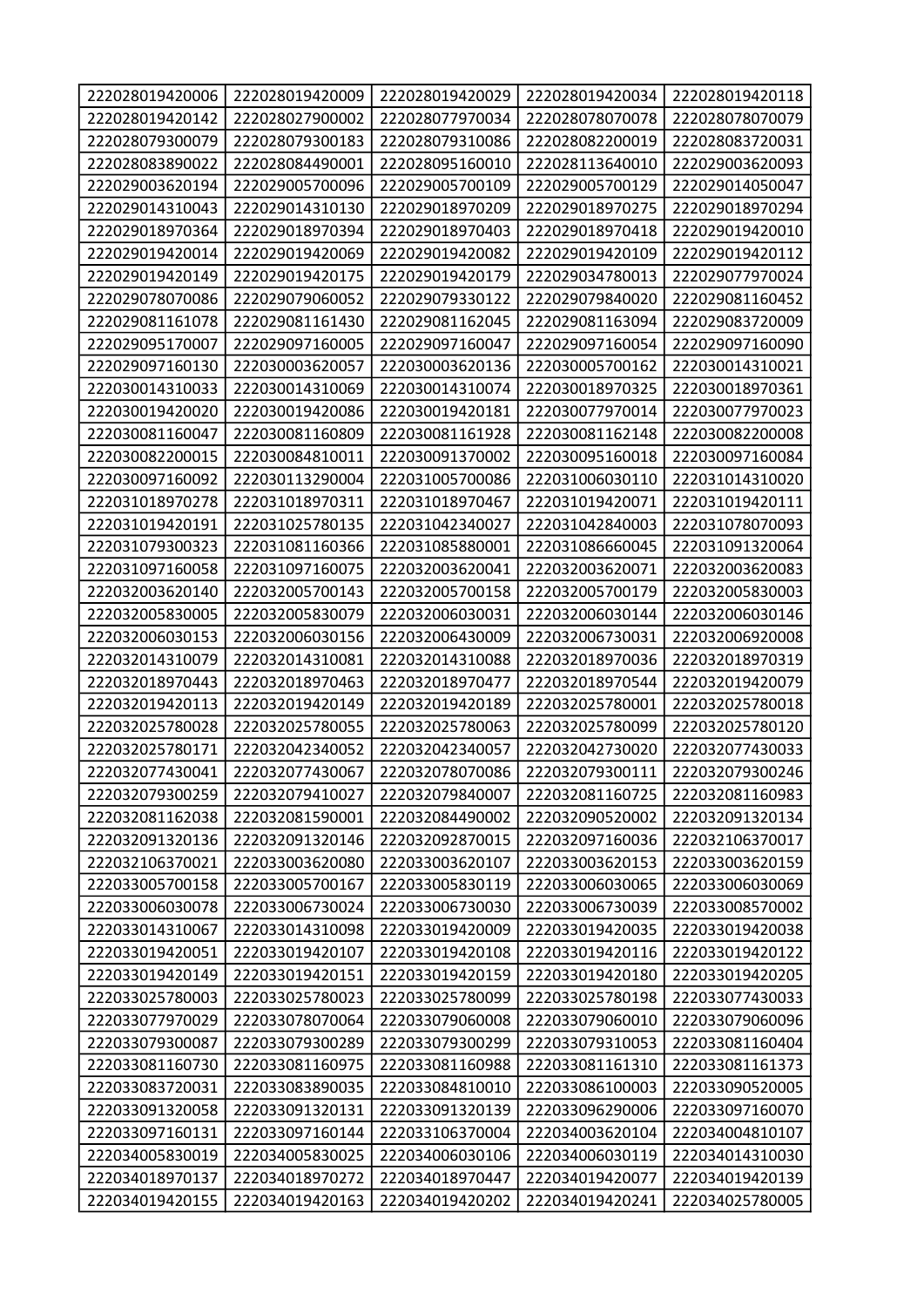| 222034040420001                    | 222034077430072                    | 222034077970008                    | 222034081161333                    | 222034082200035                    |
|------------------------------------|------------------------------------|------------------------------------|------------------------------------|------------------------------------|
| 222034083200042                    | 222034083890060                    | 222034091320109                    | 222034091320111                    | 222034092520004                    |
| 222035003620190                    | 222035005700125                    | 222035005830070                    | 222035006030009                    | 222035014310023                    |
| 222035018970038                    | 222035018970358                    | 222035018970359                    | 222035019420006                    | 222035019420030                    |
| 222035019420033                    | 222035019420045                    | 222035019420081                    | 222035019420109                    | 222035019420185                    |
| 222035019420187                    | 222035019420188                    | 222035019420195                    | 222035019420249                    | 222035025780090                    |
| 222035042730036                    | 222035077430055                    | 222035077430068                    | 222035079060076                    | 222035079330041                    |
| 222035079410010                    | 222035079420004                    | 222035079550001                    | 222035081160166                    | 222035081160564                    |
| 222035081160792                    | 222035081163127                    | 222035083720011                    | 222035087570001                    | 222035091320137                    |
| 222035097160012                    | 222035097160051                    | 222035097160156                    | 222035106370010                    | 222036003620075                    |
| 222036004810056                    | 222036004810152                    | 222036005700009                    | 222036005700054                    | 222036005830006                    |
| 222036005830059                    | 222036005830103                    | 222036006030029                    | 222036006730036                    | 222036014310103                    |
| 222036019420019                    | 222036019420181                    | 222036019420188                    | 222036019420190                    | 222036019420248                    |
| 222036025780027                    | 222036025780072                    | 222036028500015                    | 222036028500050                    | 222036042730031                    |
| 222036077430024                    | 222036077430069                    | 222036077970031                    | 222036079280115                    | 222036079280161                    |
| 222036079280177                    | 222036079730009                    | 222036080590004                    | 222036081160392                    | 222036084500001                    |
| 222036091320133                    | 222036091370002                    | 222036095170014                    | 222036096270001                    | 222036097160058                    |
| 222036097160106                    | 222036097160149                    | 222037003620084                    | 222037005700045                    | 222037005700119                    |
| 222037005700248                    | 222037005830006                    | 222037005830044                    | 222037005830095                    | 222037006030120                    |
| 222037006030150                    | 222037014310010                    | 222037014310025                    | 222037014310041                    | 222037014310052                    |
| 222037014310089                    | 222037018970352                    | 222037019420053                    | 222037019420064                    | 222037019420072                    |
| 222037019420100                    | 222037019420125                    | 222037019420149                    | 222037019420196                    | 222037019420246                    |
| 222037025780114                    | 222037027900007                    | 222037077430016                    | 222037077430047                    | 222037077430060                    |
| 222037077950001                    | 222037079060023                    | 222037079060090                    | 222037079280144                    | 222037079300265                    |
| 222037081160075                    | 222037081162978                    | 222037084810016                    | 222037086660038                    | 222037091320062                    |
| 222037091320072                    | 222037091370001                    | 222037095170004                    | 222037096270001                    | 222037097160132                    |
| 222037097160135                    | 222037106370002                    | 222038003620121                    | 222038003620175                    | 222038005700095                    |
| 222038005700098                    | 222038005700118                    | 222038005700162                    | 222038005830057                    | 222038006030061                    |
| 222038006030064                    | 222038006030151                    | 222038014310096                    | 222038018970496                    | 222038019420013                    |
| 222038019420067                    | 222038019420068                    | 222038019420085                    | 222038019420165                    | 222038025780013                    |
| 222038079730012                    | 222038081161982                    | 222038081590004                    | 222038083720027                    | 222038095160028                    |
| 222039003620115                    | 222039003620120                    | 222039005830034                    | 222039006030018                    | 222039006730046                    |
| 222039014310012                    | 222039014310097                    | 222039014310098                    | 222039018970245                    | 222039019420032                    |
| 222039019420161                    | 222039019420165                    | 222039019420191                    | 222039019420285                    | 222039019420320                    |
| 222039025780037                    | 222039025780065                    |                                    |                                    |                                    |
|                                    |                                    | 222039025780094                    | 222039025780104                    | 222039025780119                    |
| 222039027900014                    | 222039034930001                    | 222039077430065                    | 222039077970010                    | 222039079300300                    |
| 222039082200041                    | 222039083720041                    | 222039092870019                    | 222039094010004                    | 222039097160016                    |
| 222039097160034                    | 222039113650167                    | 222040003620019                    | 222040003620099                    | 222040003620126                    |
| 222040005700173                    | 222040005700183                    | 222040005830014                    | 222040005830025                    | 222040005830034                    |
| 222040005830046                    | 222040006030045                    | 222040006030067                    | 222040006030093                    | 222040006030094                    |
| 222040006030156                    | 222040006030161                    | 222040006030171                    | 222040006730037                    | 222040014310017                    |
| 222040014310023                    | 222040014310033                    | 222040014310042                    | 222040014310061                    | 222040014310073                    |
| 222040014310081                    | 222040018970479                    | 222040019420161                    | 222040019420183                    | 222040019420197                    |
| 222040019420256                    | 222040019420282                    | 222040019420293                    | 222040019420311                    | 222040019420320                    |
| 222040019420328                    | 222040023710037                    | 222040025780075                    | 222040042730049                    | 222040077430063                    |
| 222040077430080                    | 222040078070098                    | 222040078070099                    | 222040079060053                    | 222040079060087                    |
| 222040079310060                    | 222040081161587                    | 222040081590002                    | 222040083200035                    | 222040083720003                    |
| 222040083720005                    | 222040090580010                    | 222040091200008                    | 222040092520002                    | 222040096290012                    |
| 222040097160081<br>222041003620110 | 222040097160088<br>222041003620167 | 222040097160132<br>222041003620168 | 222040113380002<br>222041003620180 | 222041003620104<br>222041003620191 |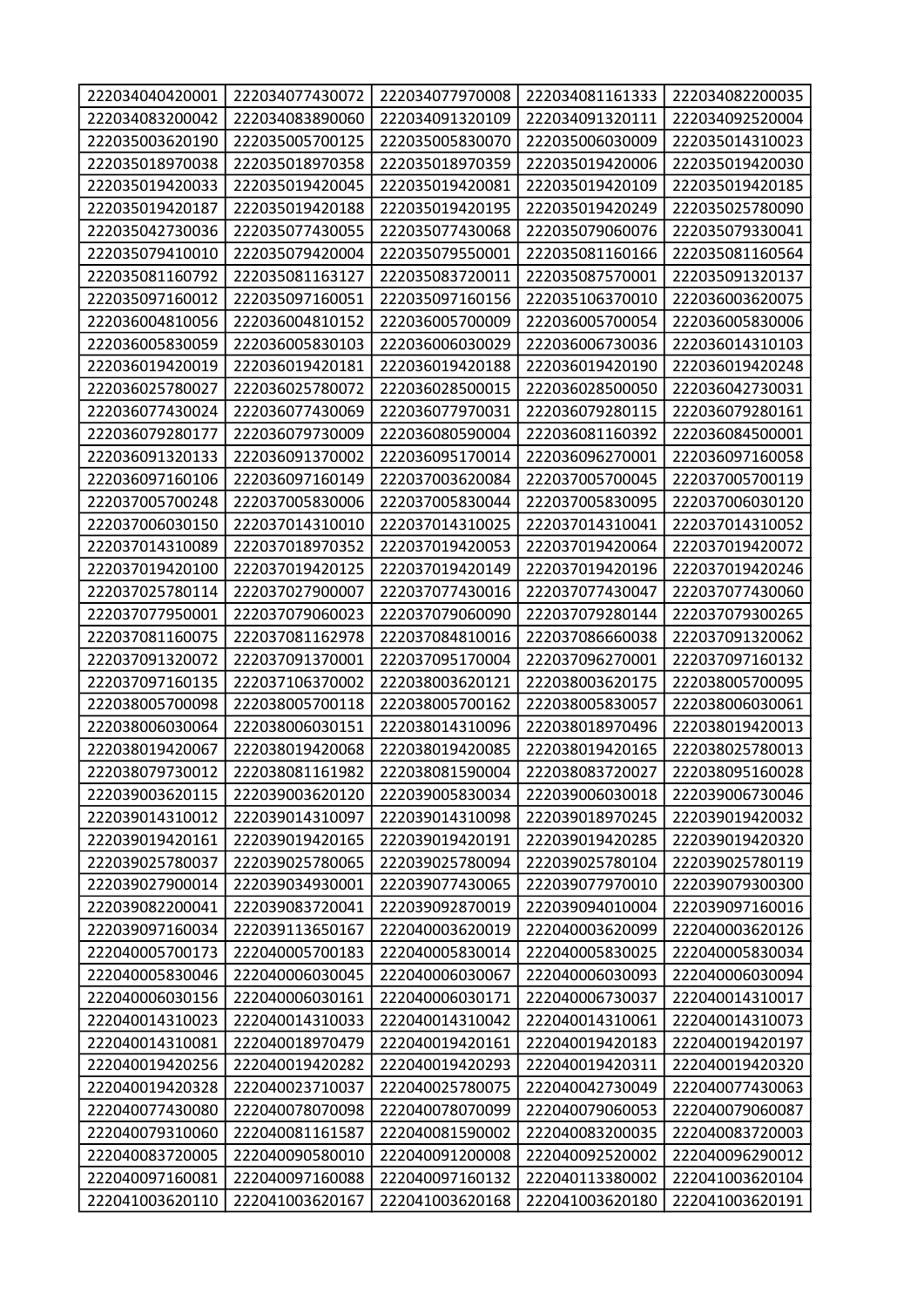| 222041003620222                    | 222041005700090                    | 222041005700092                    | 222041005700101                    | 222041005700124                    |
|------------------------------------|------------------------------------|------------------------------------|------------------------------------|------------------------------------|
| 222041005700160                    | 222041005700187                    | 222041005700190                    | 222041005830022                    | 222041005830076                    |
| 222041005830081                    | 222041005830092                    | 222041005830096                    | 222041006730048                    | 222041006920015                    |
| 222041014310043                    | 222041014310049                    | 222041014310057                    | 222041014310067                    | 222041014310080                    |
| 222041014310087                    | 222041014310088                    | 222041018970218                    | 222041018970327                    | 222041018970484                    |
| 222041019420112                    | 222041019420181                    | 222041019420219                    | 222041019420391                    | 222041019420423                    |
| 222041025780086                    | 222041025780140                    | 222041029040008                    | 222041042730048                    | 222041077430003                    |
| 222041077430006                    | 222041077430008                    | 222041077430015                    | 222041077430025                    | 222041077430072                    |
| 222041077970031                    | 222041077970045                    | 222041078070091                    | 222041079060044                    | 222041079280098                    |
| 222041079300103                    | 222041079300405                    | 222041079320043                    | 222041079460006                    | 222041079730011                    |
| 222041081160307                    | 222041081160841                    | 222041081160906                    | 222041081161742                    | 222041081161754                    |
| 222041081161949                    | 222041081162161                    | 222041081162348                    | 222041081162433                    | 222041090000006                    |
| 222041090580005                    | 222041091370001                    | 222041092520001                    | 222041096970003                    | 222041097160110                    |
| 222041097160117                    | 222043003480002                    | 222043005700091                    | 222043005830064                    | 222043014310064                    |
| 222043019420222                    | 222043019420364                    | 222043025780019                    | 222043025780105                    | 222043025780158                    |
| 222043025780167                    | 222043027900011                    | 222043077970049                    | 222043079060086                    | 222043079300167                    |
| 222043079550004                    | 222043082200096                    | 222043084810005                    | 222043085660003                    | 222043087600002                    |
| 222043090580013                    | 222043094410011                    | 222043097160046                    | 222043097160089                    | 222043097160103                    |
| 222043106370012                    | 222043113650183                    | 222044003620055                    | 222044003620071                    | 222044003620088                    |
| 222044005700060                    | 222044005700077                    | 222044005830060                    | 222044005830065                    | 222044005830072                    |
| 222044005830085                    | 222044005830094                    | 222044014310020                    | 222044014310029                    | 222044014310045                    |
| 222044019420073                    | 222044019420124                    | 222044019420188                    | 222044025780046                    | 222044025780105                    |
| 222044025780179                    | 222044025780187                    | 222044029040008                    | 222044041160002                    | 222044077430018                    |
| 222044077430048                    | 222044079060005                    | 222044079060026                    | 222044079060048                    | 222044079060063                    |
| 222044079280088                    | 222044079300309                    | 222044079420005                    | 222044086100004                    | 222044087570002                    |
| 222044087650001                    | 222044087650004                    | 222044090440002                    | 222044092520011                    | 222044097160032                    |
|                                    |                                    |                                    |                                    |                                    |
| 222044097160034                    | 222044097160065                    | 222044113640011                    | 222044113790001                    | 222045003620042                    |
| 222045003620044                    | 222045003620059                    | 222045003620074                    | 222045003620209                    | 222045003620227                    |
| 222045005700029                    | 222045005700043                    | 222045005700076                    | 222045005700179                    | 222045005700197                    |
| 222045005830012                    | 222045005830025                    | 222045005830026                    | 222045005830031                    | 222045005830037                    |
| 222045005830042                    | 222045005830056                    | 222045005830076                    | 222045006030053                    | 222045006030077                    |
| 222045014050037                    | 222045014310001                    | 222045014310004                    | 222045014310047                    | 222045014310074                    |
| 222045014310075                    | 222045014310079                    | 222045019420130                    | 222045019420280                    | 222045019420338                    |
| 222045023710014                    | 222045025780016                    | 222045025780019                    | 222045025780022                    | 222045025780030                    |
| 222045025780034                    | 222045025780057                    | 222045025780076                    | 222045025780105                    | 222045025780130                    |
| 222045025780143                    | 222045025780165                    | 222045028500043                    | 222045034930004                    | 222045042340062                    |
| 222045077430017                    | 222045077430020                    | 222045077430021                    | 222045077430025                    | 222045077430027                    |
| 222045077430058                    | 222045077430059                    | 222045077430060                    | 222045077430066                    | 222045077970043                    |
| 222045078070001                    | 222045079060030                    | 222045079060037                    | 222045079060089                    | 222045079060096                    |
| 222045079070040                    | 222045079300334                    | 222045079300341                    | 222045079300414                    | 222045079310058                    |
| 222045079410004                    | 222045079730020                    | 222045081160789                    | 222045081160943                    | 222045081161349                    |
| 222045081161786                    | 222045081161923                    | 222045081162768                    | 222045083200037                    | 222045083720006                    |
| 222045083720014                    | 222045083720026                    | 222045090000010                    | 222045091320132                    | 222045092450002                    |
| 222045093980003                    | 222045095160009                    | 222045097160050                    | 222045097160061                    | 222045097160070                    |
| 222045097160075                    | 222045097160100                    | 222045097160146                    | 222045097160150                    | 222045097160152                    |
| 222045097160158                    | 222045097160166                    | 222045113650147                    | 222046003620147                    | 222046003620163                    |
| 222046003620174                    | 222046004810089                    | 222046004810114                    | 222046004810128                    | 222046004810136                    |
| 222046004810156                    | 222046004810166                    | 222046005700143                    | 222046005830022                    | 222046005830031                    |
| 222046005830044<br>222046014310010 | 222046005830057<br>222046014310013 | 222046006030007<br>222046014310053 | 222046006920006<br>222046014310070 | 222046014310004<br>222046014310106 |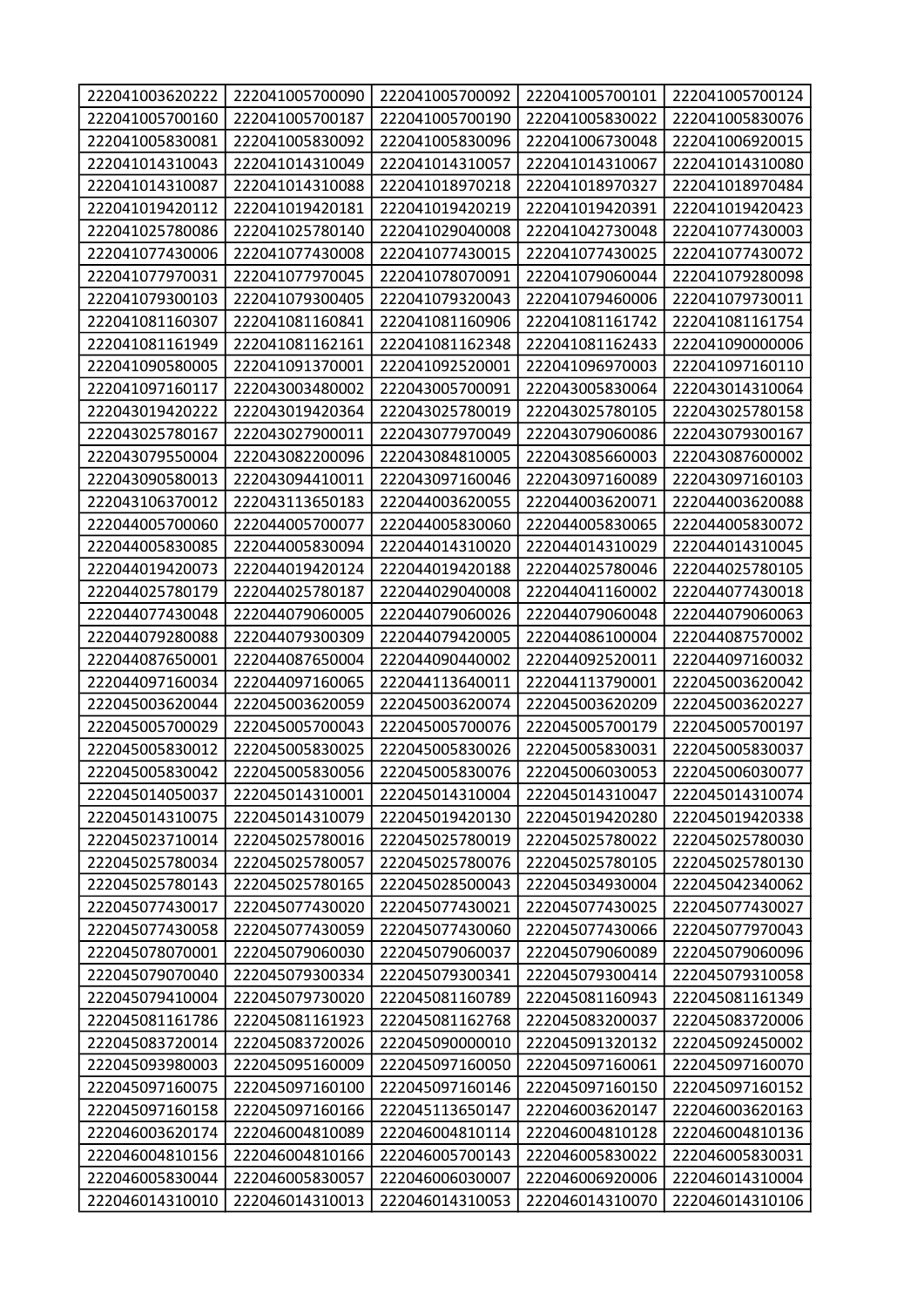| 222046018970237 | 222046019420149 | 222046019420318 | 222046019420387 | 222046025780081 |
|-----------------|-----------------|-----------------|-----------------|-----------------|
| 222046025780147 | 222046025780162 | 222046027900002 | 222046031770029 | 222046077430035 |
| 222046077430037 | 222046077430082 | 222046079060011 | 222046079300032 | 222046079300045 |
| 222046079300138 | 222046079310024 | 222046079310084 | 222046079410021 | 222046079840004 |
| 222046081160915 | 222046081161593 | 222046081162273 | 222046081162432 | 222046081163146 |
| 222046083720001 | 222046083720012 | 222046090020006 | 222046097160038 | 222046097160040 |
| 222046097160071 | 222046097160076 | 222046106370004 | 222047003620072 | 222047003620121 |
| 222047003620127 | 222047003620137 | 222047003620151 | 222047003620164 | 222047003620176 |
| 222047003620180 | 222047003620188 | 222047004810100 | 222047004810110 | 222047004810120 |
| 222047004810127 | 222047004810157 | 222047005700140 | 222047005700144 | 222047005700223 |
| 222047005700225 | 222047005830027 | 222047005830073 | 222047005830074 | 222047005830093 |
| 222047006030083 | 222047006030160 | 222047006920007 | 222047014310011 | 222047014310012 |
| 222047014310013 | 222047014310025 | 222047014310026 | 222047014310071 | 222047014310074 |
| 222047014310104 | 222047014740053 | 222047018970058 | 222047018970071 | 222047018970491 |
| 222047018970526 | 222047025780006 | 222047025780013 | 222047025780046 | 222047025780078 |
| 222047025780167 | 222047025780173 | 222047028500019 | 222047031770026 | 222047031770061 |
| 222047042340054 | 222047042730019 | 222047066870006 | 222047077430011 | 222047077430016 |
| 222047077430032 | 222047077970038 | 222047079060007 | 222047079060016 | 222047079060025 |
| 222047079060030 | 222047079060045 | 222047079060068 | 222047079060077 | 222047079300333 |
| 222047079310011 | 222047079730007 | 222047081160288 | 222047081161000 | 222047081162410 |
| 222047081162470 | 222047081163070 | 222047082120004 | 222047083200044 | 222047083200049 |
| 222047090400004 | 222047090580003 | 222047091320098 | 222047097160101 | 222047097160103 |
| 222047097160105 | 222047097160107 | 222047097160111 | 222047113650071 | 222047113780001 |
| 222048003620048 | 222048005700097 | 222048005700126 | 222048005700163 | 222048005700216 |
| 222048005830084 | 222048006030023 | 222048006030028 | 222048006920004 | 222048014310002 |
| 222048014310003 | 222048014310005 | 222048014310020 | 222048014310039 | 222048014310065 |
| 222048014310100 | 222048014740111 | 222048019420016 | 222048019420370 | 222048025780014 |
| 222048025780020 | 222048025780071 | 222048025780080 | 222048025780082 | 222048025780085 |
| 222048025780102 | 222048025780129 | 222048025780139 | 222048027900021 | 222048034930002 |
| 222048034930021 | 222048034930027 | 222048042340053 | 222048077430010 | 222048077430034 |
| 222048077430043 | 222048077430049 | 222048077430053 | 222048077430067 | 222048077430074 |
| 222048077430077 | 222048077970040 | 222048078070072 | 222048079060011 | 222048079060030 |
| 222048079060051 | 222048079090020 | 222048081160163 | 222048081161230 | 222048081162458 |
| 222048081163070 | 222048083890045 | 222048084810023 | 222048091370003 | 222048091370008 |
| 222048097160055 | 222048097160074 | 222048113640011 | 222049003620058 | 222049003620099 |
| 222049005700124 | 222049006430011 | 222049014310038 | 222049014310054 | 222049014310085 |
| 222049019420024 | 222049025780155 | 222049025780160 | 222049027900005 | 222049077430030 |
| 222049077430050 | 222049077430058 | 222049078070005 | 222049079060047 | 222049079060092 |
| 222049079070193 | 222049079070585 | 222049079070836 | 222049079071153 | 222049079071187 |
| 222049079071343 | 222049079071389 | 222049079071482 | 222049079080041 | 222049079280143 |
| 222049079300215 | 222049079610002 | 222049079840016 | 222049081163115 | 222049082120005 |
| 222049086660053 | 222049090580002 | 222049091320007 | 222049092870006 | 222049095190011 |
| 222049096290011 | 222049097160009 | 222049097160042 | 222049097160124 | 222049106370012 |
| 222049113290004 | 222050003620003 | 222050003620021 | 222050003620073 | 222050003620167 |
| 222050005700021 | 222050005700026 | 222050005700110 | 222050006430012 | 222050012660137 |
| 222050014050061 | 222050014310012 | 222050014310038 | 222050014310053 | 222050014310076 |
| 222050014310082 | 222050014310085 | 222050018970251 | 222050019420004 | 222050019420386 |
| 222050025780034 | 222050025780105 | 222050025780139 | 222050025780145 | 222050025780160 |
| 222050031770029 | 222050077430014 | 222050077430023 | 222050077950003 | 222050079060044 |
| 222050079070166 | 222050079070939 | 222050079070993 | 222050079071423 | 222050079071449 |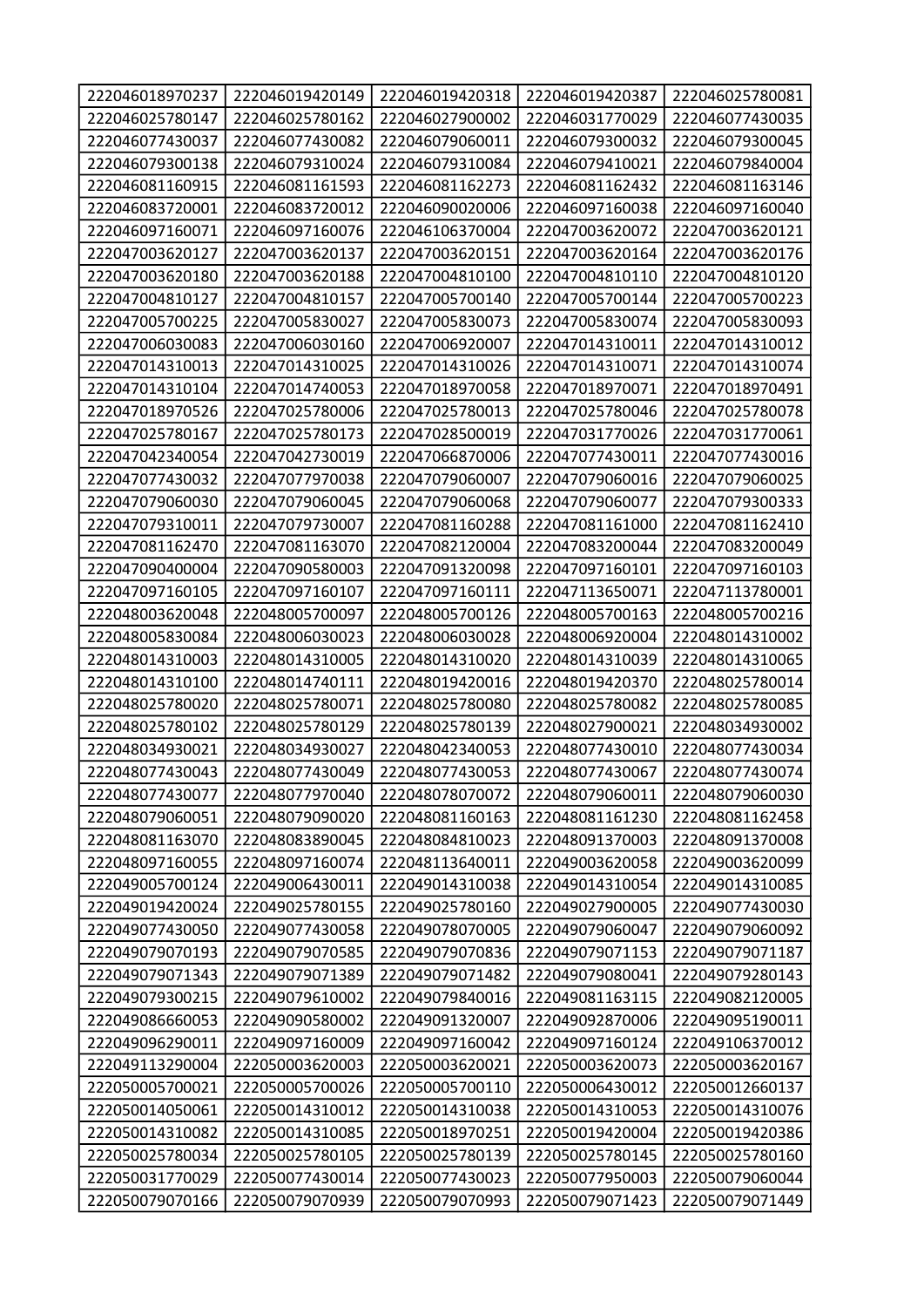| 222050079280036 | 222050079420003 | 222050079890104 | 222050079890142 | 222050081160102 |
|-----------------|-----------------|-----------------|-----------------|-----------------|
| 222050081161299 | 222050081161403 | 222050081161542 | 222050081161678 | 222050082200085 |
| 222050084810003 | 222050097160067 | 222050097160149 | 222051003620039 | 222051003620157 |
| 222051005700019 | 222051005700197 | 222051007810003 | 222051014310048 | 222051014310072 |
| 222051014310073 | 222051019420382 | 222051025780025 | 222051025780065 | 222051025780107 |
| 222051025780116 | 222051025780128 | 222051025780129 | 222051025780134 | 222051025780139 |
| 222051025780153 | 222051027900010 | 222051034930014 | 222051034930040 | 222051077430010 |
| 222051077430013 | 222051077430024 | 222051077430047 | 222051077430082 | 222051077430083 |
| 222051079060024 | 222051079060064 | 222051079060081 | 222051079060085 | 222051079060089 |
| 222051079070197 | 222051079070214 | 222051079070241 | 222051079070259 | 222051079070338 |
| 222051079070488 | 222051079070602 | 222051079070656 | 222051079070683 | 222051079071159 |
| 222051079071463 | 222051079071623 | 222051079071777 | 222051079080140 | 222051079300045 |
| 222051079320001 | 222051079890187 | 222051081162079 | 222051081162347 | 222051083720022 |
| 222051084810011 | 222051086660002 | 222051092870008 | 222051097160047 | 222051097160057 |
| 222051097160077 | 222051097160079 | 222051097160101 | 222051106370012 | 222052003620019 |
| 222052003620025 | 222052003620048 | 222052003620073 | 222052003620107 | 222052003620134 |
| 222052003620201 | 222052003620221 | 222052005700010 | 222052005700109 | 222052005700123 |
| 222052005700201 | 222052006920014 | 222052008570003 | 222052014310046 | 222052014310055 |
| 222052014310076 | 222052019420270 | 222052025780082 | 222052025780085 | 222052025780103 |
| 222052025780115 | 222052025780124 | 222052025780147 | 222052029040004 | 222052031770008 |
| 222052031770078 | 222052077430027 | 222052077430064 | 222052077970011 | 222052079060021 |
| 222052079060031 | 222052079060079 | 222052079060080 | 222052079060098 | 222052079070095 |
| 222052079070286 | 222052079070612 | 222052079070692 | 222052079071210 | 222052079071271 |
| 222052079080360 | 222052079280182 | 222052079300163 | 222052079300296 | 222052079310041 |
| 222052079320022 | 222052079330073 | 222052079450008 | 222052079890056 | 222052081160718 |
| 222052081161130 | 222052081162120 | 222052081162405 | 222052081162958 | 222052082200003 |
| 222052091370011 | 222052091370016 | 222052093130005 | 222052096270004 | 222052097160007 |
| 222052097160032 | 222052097160083 | 222052097160147 | 222052097160149 | 222052113290001 |
| 222052113410003 | 222053003620083 | 222053005700029 | 222053005700059 | 222053005700074 |
| 222053014310078 | 222053014310082 | 222053014310094 | 222053014790027 | 222053019420087 |
| 222053019420151 | 222053025780078 | 222053025780098 | 222053025780135 | 222053027900008 |
| 222053034930019 | 222053077430005 | 222053077430027 | 222053077430028 | 222053077430032 |
| 222053077430074 | 222053077970016 | 222053079060033 | 222053079060055 | 222053079060109 |
| 222053079070208 | 222053079070451 | 222053079070533 | 222053079070680 | 222053079070685 |
| 222053079080371 | 222053079280163 | 222053079300083 | 222053079300175 | 222053081162864 |
| 222053083720005 | 222053086960004 | 222053097160003 | 222053097160071 | 222053097160085 |
| 222053097160143 | 222053113290006 | 222053113780004 | 222054003620025 | 222054003620170 |
| 222054003620171 | 222054003620184 | 222054003620196 | 222054005700143 | 222054006920003 |
| 222054008570007 | 222054014050062 | 222054014310010 | 222054014310015 | 222054014310021 |
| 222054014310056 | 222054014310058 | 222054014310073 | 222054014310077 | 222054014310081 |
| 222054019420032 | 222054019420350 | 222054025780029 | 222054025780060 | 222054025780083 |
| 222054025780093 | 222054025780098 | 222054025780106 | 222054025780107 | 222054025780124 |
| 222054025780159 | 222054025780165 | 222054027900022 | 222054029040008 | 222054031770013 |
| 222054031770034 | 222054034930006 | 222054034930024 | 222054077430009 | 222054077430011 |
| 222054077430032 | 222054077970083 | 222054079060001 | 222054079060028 | 222054079060082 |
| 222054079070182 | 222054079070522 | 222054079071301 | 222054079320002 | 222054079550002 |
| 222054081161528 | 222054081161678 | 222054081162440 | 222054083720031 | 222054086660012 |
| 222054087880004 | 222054092520005 | 222054096360005 | 222054096970003 | 222054097160042 |
| 222054097160134 | 222054097160153 | 222055003620021 | 222055003620033 | 222055003620069 |
| 222055003620149 | 222055003620188 | 222055005700054 | 222055005700057 | 222055031770052 |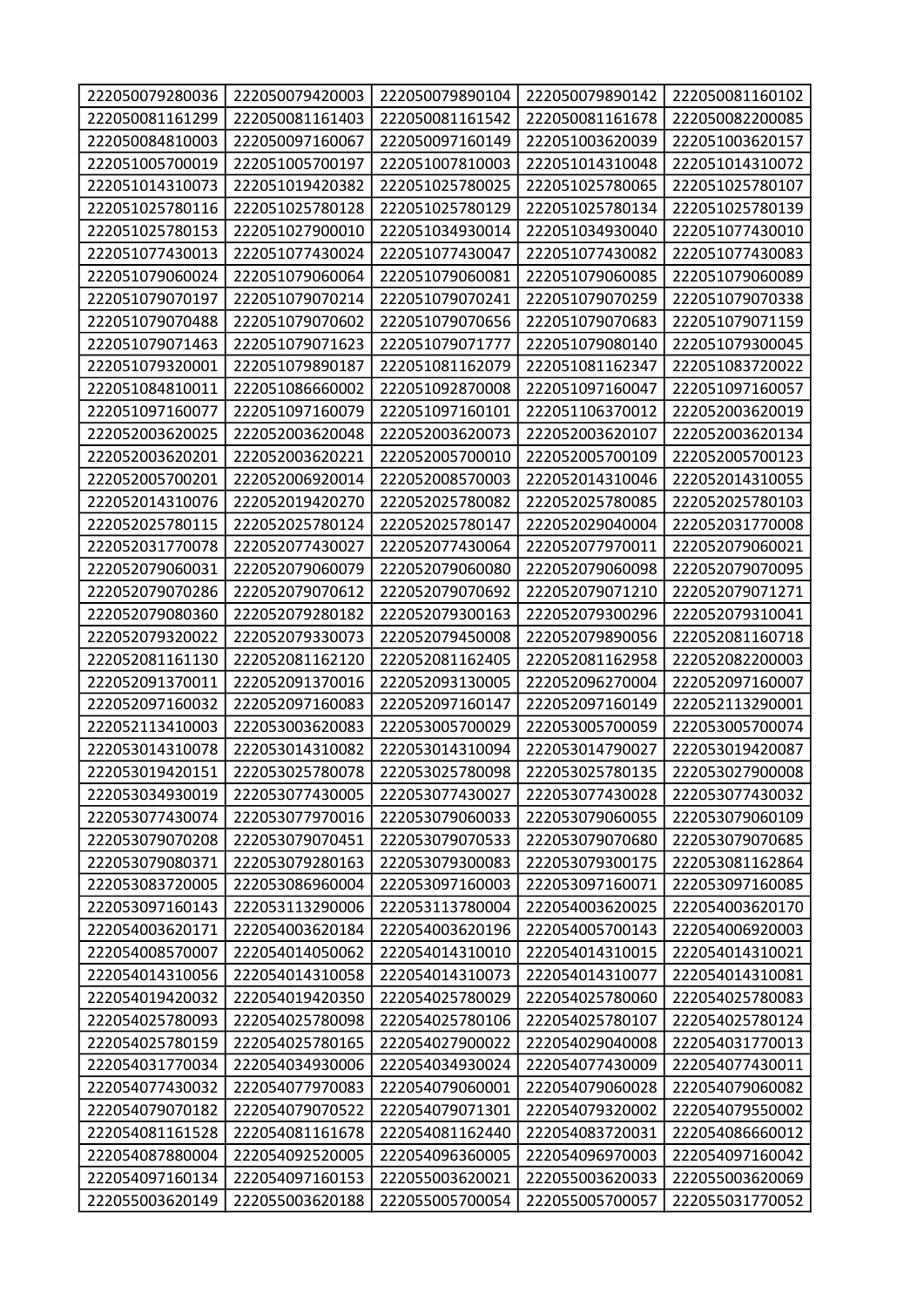| 222055034930030 | 222055077970047 | 222055077970071 | 222055077970090 | 222055078070043 |
|-----------------|-----------------|-----------------|-----------------|-----------------|
| 222055078070064 | 222055079060004 | 222055079060066 | 222055079060071 | 222055079060107 |
| 222055079300221 | 222055079300367 | 222055081160625 | 222055081160886 | 222055090580001 |
| 222055091320062 | 222055096250001 | 222055096970003 | 222055097160015 | 222055097160102 |
| 222056003620008 | 222056005700021 | 222056018970385 | 222056018970555 | 222056019420317 |
| 222056027900021 | 222056031770041 | 222056031770050 | 222056031770068 | 222056031770077 |
| 222056077950001 | 222056077970045 | 222056077970096 | 222056079300273 | 222056081160543 |
| 222056081160646 | 222056081160684 | 222056081162938 | 222056081590004 | 222056083890076 |
| 222056084810014 | 222056091370014 | 222056095640007 | 222056097160001 | 222056097160025 |
| 222056097160062 | 222056097160161 | 222056113790001 | 222057001490001 | 222057003620037 |
| 222057003620055 | 222057003620132 | 222057027900008 | 222057028500043 | 222057031770022 |
| 222057031770038 | 222057034930018 | 222057077970080 | 222057079060019 | 222057079060098 |
| 222057079300276 | 222057079310049 | 222057079320006 | 222057081160510 | 222057081160602 |
| 222057081161792 | 222057083720014 | 222057083870003 | 222057084490003 | 222057086660042 |
| 222057091320124 | 222057097160066 | 222057097160114 | 222057097160135 | 222057113780001 |
| 222058003620012 | 222058003620066 | 222058003620116 | 222058005700143 | 222058006430023 |
| 222058006920014 | 222058018970017 | 222058018970189 | 222058042730049 | 222058077970024 |
| 222058077970025 | 222058077970059 | 222058077970086 | 222058079060013 | 222058079060026 |
| 222058079300284 | 222058079840006 | 222058081160338 | 222058081160393 | 222058081160655 |
| 222058081161296 | 222058081161808 | 222058081162231 | 222058081162342 | 222058081162361 |
| 222058081162701 | 222058081162952 | 222058083720015 | 222058083720042 | 222058084810010 |
| 222058091320011 | 222058094010009 | 222058096260004 | 222059003620017 | 222059003620079 |
| 222059003620100 | 222059003620229 | 222059005700005 | 222059005700178 | 222059019420051 |
| 222059019420263 | 222059019420379 | 222059019420399 | 222059031770030 | 222059034930036 |
| 222059041160008 | 222059079570004 | 222059081160666 | 222059081161035 | 222059081161685 |
| 222059081161773 | 222059083720015 | 222059083720043 | 222059085710002 | 222059091320065 |
| 222059092870016 | 222059093130003 | 222059093220008 | 222059097160118 | 222059113370005 |
| 222060005700068 | 222060006430003 | 222060031770060 | 222060066870003 | 222060081160121 |
| 222060081160610 | 222060081163010 | 222060081220001 | 222060083720028 | 222060086690002 |
| 222060091320042 | 222060097160118 | 222061012660005 | 222061024410004 | 222061077950004 |
| 222061082120012 | 222061083660002 | 222061084810017 | 222061087020001 | 222061096940007 |
| 222061096970001 | 222062012660001 | 222062079610002 | 222062083720033 | 222062083720040 |
| 222062083720041 | 222062084810007 | 222062085660010 | 222062096360002 | 222062113650003 |
| 222062113650008 | 222062113650018 | 222063001410002 | 222063079410007 | 222063079450011 |
| 222063082200024 | 222063083720005 | 222063083720042 | 222063083720050 | 222063083720059 |
| 222063083720060 | 222063084490004 | 222063092520001 | 222063092860011 | 222063096270002 |
| 222063096270005 | 222064079450003 | 222064082200017 | 222064084490007 | 222064084810014 |
| 222064084810015 | 222064090520001 | 222064113650014 | 222065011180001 | 222065079550002 |
| 222065082120005 | 222065082200006 | 222065082200022 | 222065083720026 | 222065083720052 |
| 222065084810012 | 222065085660014 | 222065089950003 | 222065089950005 | 222066012660002 |
| 222066079450004 | 222066082120004 | 222066082200030 | 222066083720024 | 222066083720029 |
| 222066084810008 | 222066084810009 | 222066084810018 | 222066087650003 | 222066090440001 |
| 222066093130004 | 222066095190002 | 222066096360001 | 222066096360003 | 222066096400002 |
| 222066113650013 | 222067006030122 | 222067006430023 | 222067012660019 | 222067014310013 |
| 222067014310114 | 222067014740046 | 222067014740151 | 222067027900020 | 222067031770080 |
| 222067032140003 | 222067079070127 | 222067079070185 | 222067079070382 | 222067079070439 |
| 222067079070513 | 222067079070655 | 222067079070974 | 222067079071314 | 222067079080077 |
| 222067079080230 | 222067079090126 | 222067079300072 | 222067079300116 | 222067079300129 |
| 222067079310043 | 222067079320006 | 222067079320020 | 222067079320028 | 222067079410022 |
| 222067079420002 | 222067079890023 | 222067081160032 | 222067081160099 | 222067081160239 |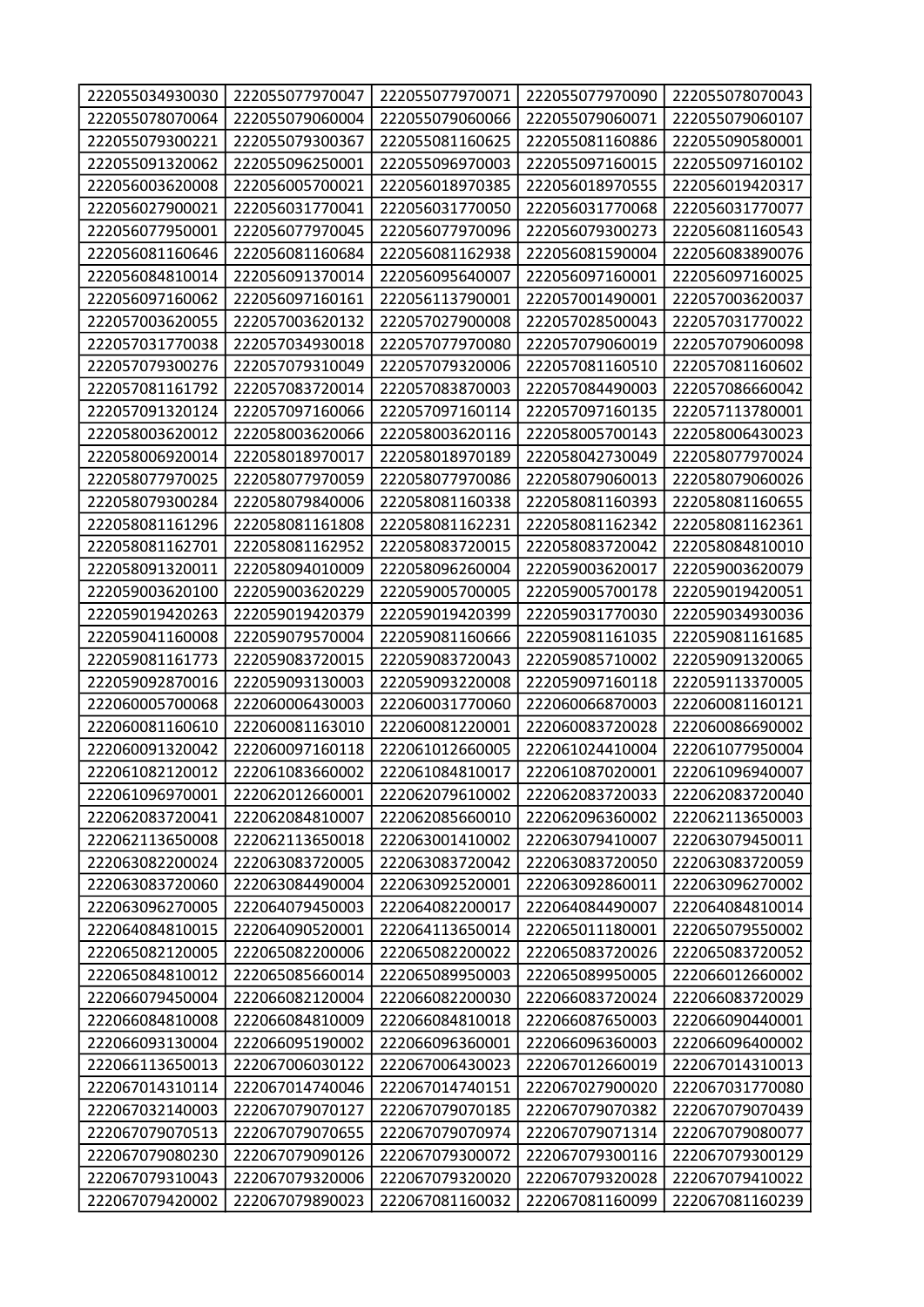| 222067081160296 | 222067081160436 | 222067081160628 | 222067081160763 | 222067081160771 |
|-----------------|-----------------|-----------------|-----------------|-----------------|
| 222067081160786 | 222067081160796 | 222067081160975 | 222067081161036 | 222067081161364 |
| 222067081161769 | 222067081162110 | 222067091320055 | 222068003620024 | 222068003620100 |
| 222068003620227 | 222068005700048 | 222068005700181 | 222068005700214 | 222068006030058 |
| 222068006030090 | 222068006430014 | 222068007810003 | 222068014310035 | 222068014740112 |
| 222068025780045 | 222068025780154 | 222068079060005 | 222068079060085 | 222068079060174 |
| 222068079070013 | 222068079070132 | 222068079070677 | 222068079070828 | 222068079070910 |
| 222068079070969 | 222068079071026 | 222068079071066 | 222068079071071 | 222068079071094 |
| 222068079090017 | 222068079090090 | 222068079290059 | 222068079290118 | 222068079290186 |
| 222068079300044 | 222068079300204 | 222068079330015 | 222068079330085 | 222068079330128 |
| 222068079410010 | 222068079840003 | 222068079890051 | 222068081160211 | 222068081160223 |
| 222068081160234 | 222068081160298 | 222068081160492 | 222068081160677 | 222068081160813 |
| 222068081161009 | 222068081161024 | 222068081161120 | 222068081161415 | 222068081161476 |
| 222068081161481 | 222068081161518 | 222068081161700 | 222068081161783 | 222068081161800 |
| 222068081161845 | 222068081161860 | 222068081161896 | 222068081162001 | 222068081162055 |
| 222068081162065 | 222068082200039 | 222068083860002 | 222068084450123 | 222068090580012 |
| 222068096260003 | 222068097160086 | 222068097160130 | 222068113650018 | 222069003620065 |
| 222069003620211 | 222069005700060 | 222069005700171 | 222069014740151 | 222069019420306 |
| 222069019420362 | 222069019420373 | 222069024410002 | 222069025780039 | 222069025780177 |
| 222069027900006 | 222069028500045 | 222069028500056 | 222069031770074 | 222069031770079 |
| 222069032140055 | 222069079060090 | 222069079060111 | 222069079070179 | 222069079070540 |
| 222069079070625 | 222069079070698 | 222069079070807 | 222069079071366 | 222069079071388 |
| 222069079080117 | 222069079080265 | 222069079090036 | 222069079090123 | 222069079290073 |
| 222069079300096 | 222069079300301 | 222069079310042 | 222069079310182 | 222069079890015 |
| 222069081160073 | 222069081160302 | 222069081160306 | 222069081160372 | 222069081160427 |
|                 |                 |                 |                 |                 |
| 222069081160600 | 222069081160653 | 222069081160719 | 222069081160762 | 222069081160788 |
| 222069081160982 | 222069081161036 | 222069081161059 | 222069081161156 | 222069081161319 |
| 222069081161369 | 222069081161392 | 222069081161461 | 222069081161483 | 222069081161544 |
| 222069081161606 | 222069081161727 | 222069081161787 | 222069081161811 | 222069081161829 |
| 222069081161869 | 222069081161910 | 222069082200036 | 222069084450021 | 222069084450117 |
| 222069086100005 | 222069088000089 | 222069113640010 | 222070005700035 | 222070006030036 |
| 222070006030065 | 222070011180001 | 222070014310015 | 222070019420178 | 222070019420273 |
| 222070019420306 | 222070025780222 | 222070027900007 | 222070028500006 | 222070031770071 |
| 222070042340035 | 222070042340048 | 222070079060024 | 222070079070024 | 222070079070050 |
| 222070079070258 | 222070079070346 | 222070079070386 | 222070079070437 | 222070079070510 |
| 222070079070579 | 222070079070644 | 222070079070720 | 222070079070786 | 222070079070796 |
| 222070079070895 | 222070079071019 | 222070079071153 | 222070079071158 | 222070079071170 |
| 222070079071225 | 222070079080221 | 222070079080359 | 222070079300103 | 222070079300265 |
| 222070079310046 | 222070079310058 | 222070079890044 | 222070081160035 | 222070081160149 |
| 222070081160278 | 222070081160423 | 222070081160444 | 222070081160493 | 222070081160616 |
| 222070081160648 | 222070081161315 | 222070081161495 | 222070081161627 | 222070081161771 |
| 222070081162093 | 222070081162143 | 222070081162186 | 222070081162327 | 222070081162393 |
| 222070081162455 | 222070081220013 | 222070082200072 | 222070084450005 | 222070087880004 |
| 222070088000089 | 222070097160165 | 222071005700097 | 222071005700121 | 222071006030001 |
| 222071006030032 | 222071006030081 | 222071006030172 | 222071012700004 | 222071014310051 |
| 222071025780145 | 222071025780233 | 222071027900028 | 222071028500025 | 222071029040006 |
| 222071042340066 | 222071079060002 | 222071079070188 | 222071079070701 | 222071079071023 |
| 222071079071198 | 222071079071320 | 222071079071346 | 222071079080126 | 222071079080287 |
| 222071079090063 | 222071079290037 | 222071079300044 | 222071079300412 | 222071079310109 |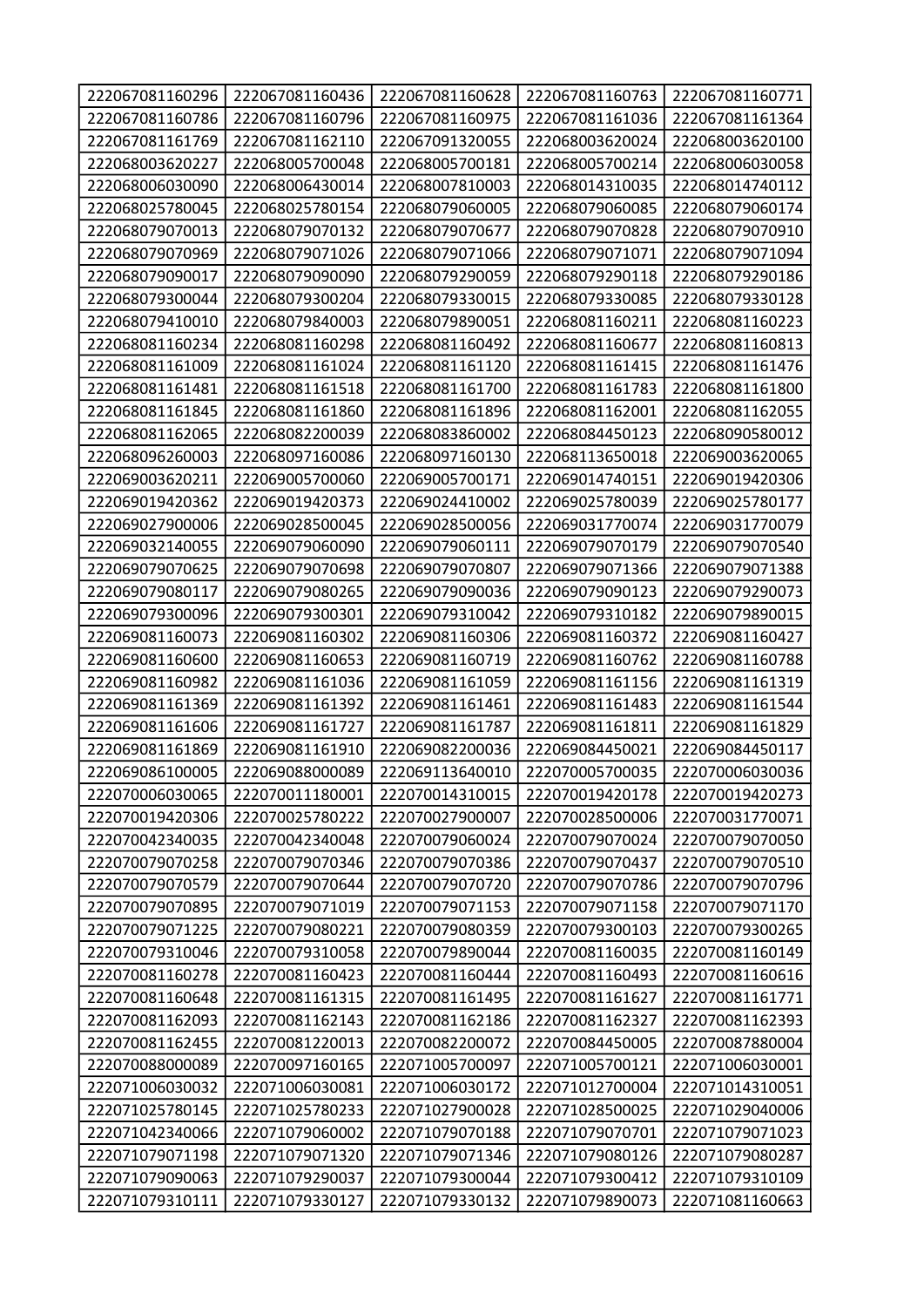| 222071081160747 | 222071081161127 | 222071081161187 | 222071081161207 | 222071081161518 |
|-----------------|-----------------|-----------------|-----------------|-----------------|
| 222071081161543 | 222071081161661 | 222071081162294 | 222071081162456 | 222071081220109 |
| 222071083200045 | 222071086660025 | 222071086660052 | 222071088000086 | 222071091320023 |
| 222071106320004 | 222071113650014 | 222072006730021 | 222072019420414 | 222072025780056 |
| 222072025780190 | 222072028500056 | 222072028500058 | 222072031770011 | 222072031770055 |
| 222072079070010 | 222072079070199 | 222072079070315 | 222072079070489 | 222072079070527 |
| 222072079071020 | 222072079071032 | 222072079071100 | 222072079080060 | 222072079080269 |
| 222072079090068 | 222072079090087 | 222072079290129 | 222072079300028 | 222072079300229 |
| 222072079300342 | 222072079330127 | 222072079330164 | 222072079450003 | 222072079610002 |
| 222072079890151 | 222072079890167 | 222072081160005 | 222072081160041 | 222072081160101 |
| 222072081160187 | 222072081160232 | 222072081160331 | 222072081160563 | 222072081160667 |
| 222072081160965 | 222072081161000 | 222072081161030 | 222072081161246 | 222072081161310 |
| 222072081161568 | 222072081161658 | 222072081161686 | 222072081161763 | 222072081161765 |
| 222072081161967 | 222072081162017 | 222072081162022 | 222072081162034 | 222072081162097 |
| 222072081162154 | 222072081162307 | 222072081162441 | 222072083200098 | 222072083720007 |
| 222072084450015 | 222072084450048 | 222072084450093 | 222072086660031 | 222072091320086 |
| 222072097160064 | 222072097160143 | 222073024410003 | 222073027900012 | 222073027900016 |
| 222073040480005 | 222073077470001 | 222073083200001 | 222073083200092 | 222073084810005 |
| 222073092860026 | 222073092860051 | 222073094010002 | 222073106240001 | 222074034930017 |
| 222074034930023 | 222074079090036 | 222074082200001 | 222074083720028 | 222074095170010 |
| 222074113290021 | 222075079620001 | 222075094010012 | 222076005700116 | 222076006030030 |
| 222076006030116 | 222076018970041 | 222076018970180 | 222076018970342 | 222076018970450 |
| 222076019420307 | 222076025780106 | 222076027900036 | 222076031770046 | 222076077970035 |
| 222076079070163 | 222076079070248 | 222076079070252 | 222076079070416 | 222076079070469 |
| 222076079070654 | 222076079070669 | 222076079070676 | 222076079070973 | 222076079080324 |
| 222076079090055 | 222076079290094 | 222076079290117 | 222076079290121 | 222076079300174 |
| 222076079300405 | 222076079410023 | 222076079890001 | 222076079890067 | 222076081160085 |
| 222076081160286 | 222076081160600 | 222076081160799 | 222076081160844 | 222076081160924 |
| 222076081160927 | 222076081161007 | 222076081161088 | 222076081161703 | 222076081162194 |
| 222076083200094 | 222076083720031 | 222076084450010 | 222076084450018 | 222076084450111 |
| 222076097160087 | 222076113780006 | 222077003620108 | 222077005700075 | 222077005700151 |
| 222077006030164 | 222077014310073 | 222077018970003 | 222077018970025 | 222077018970362 |
| 222077018970374 | 222077018970404 | 222077018970419 | 222077018970428 | 222077025780056 |
| 222077025780215 | 222077027900038 | 222077031770008 | 222077041160013 | 222077079060028 |
| 222077079070047 | 222077079070086 | 222077079070313 | 222077079070387 | 222077079070429 |
| 222077079070491 | 222077079070615 | 222077079070698 | 222077079071039 | 222077079071155 |
| 222077079071253 | 222077079080044 | 222077079080222 | 222077079080362 | 222077079090045 |
| 222077079300198 | 222077079300215 | 222077079300245 | 222077079300255 | 222077079310027 |
| 222077079320003 | 222077079330127 | 222077079410045 | 222077079570006 | 222077080410004 |
| 222077081160075 | 222077081160089 | 222077081160187 | 222077081160679 | 222077081160784 |
| 222077081160850 | 222077081160879 | 222077081161344 | 222077081161642 | 222077081161735 |
| 222077081161748 | 222077081161851 | 222077081161858 | 222077081161946 | 222077081161971 |
| 222077081162023 | 222077081162030 | 222077081162064 | 222077081162081 | 222077081162149 |
| 222077081162204 | 222077081162274 | 222077081162429 | 222077081220061 | 222077083200085 |
| 222077084450004 | 222077084450068 | 222077084450081 | 222077086660035 | 222077086690004 |
| 222077091320144 | 222077097160085 | 222077097160117 | 222077113440031 | 222078003620084 |
| 222078003620140 | 222078003620172 | 222078005700136 | 222078006030108 | 222078018970102 |
| 222078018970170 | 222078018970405 | 222078019420188 | 222078028500001 | 222078031770051 |
|                 |                 |                 |                 |                 |
| 222078079060174 | 222078079070042 | 222078079070047 | 222078079070070 | 222078079070280 |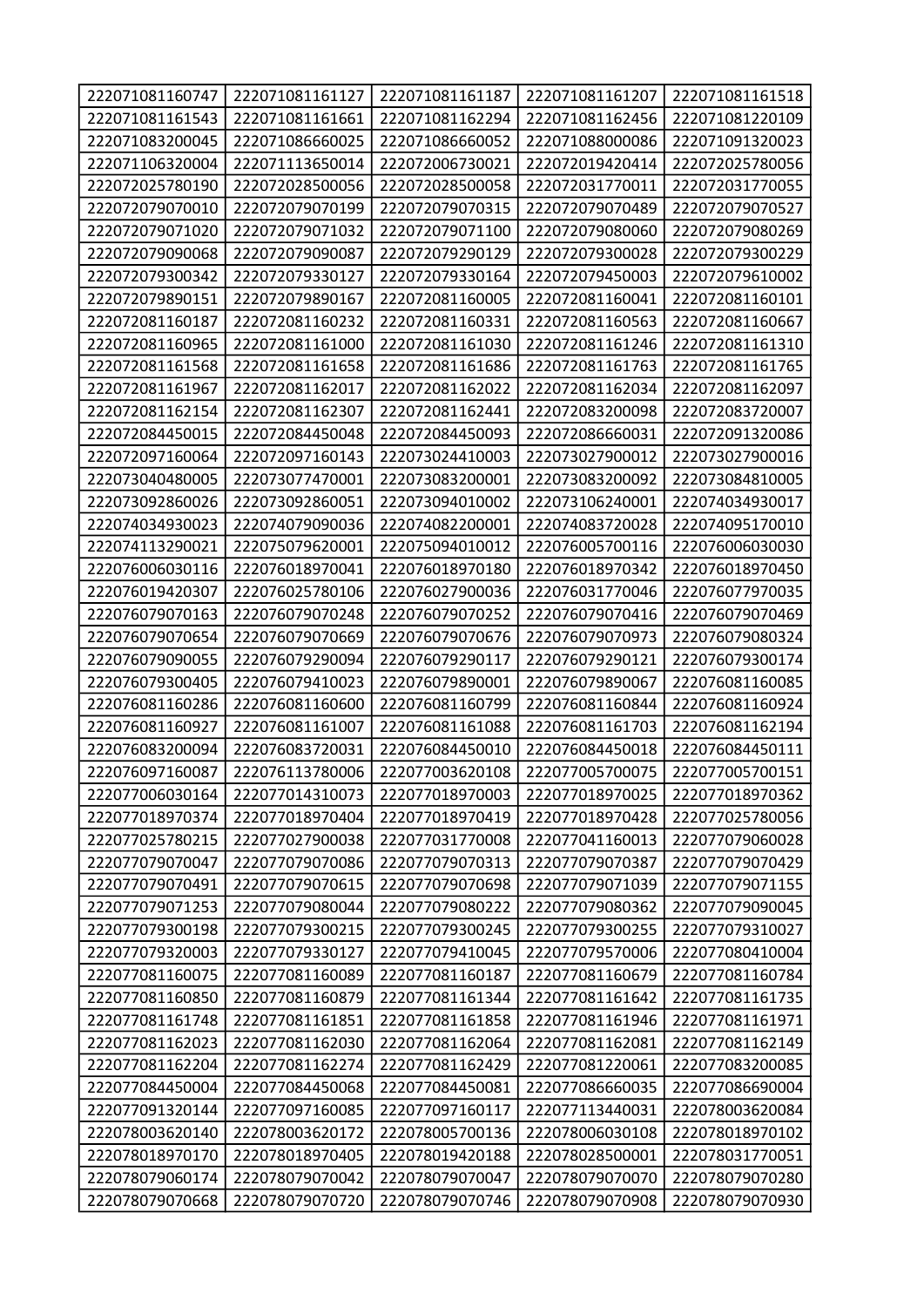| 222078079070931 | 222078079080105 | 222078079080176 | 222078079080225 | 222078079080361 |
|-----------------|-----------------|-----------------|-----------------|-----------------|
| 222078079090025 | 222078079300039 | 222078079450003 | 222078079730013 | 222078080400005 |
| 222078081160036 | 222078081160140 | 222078081160208 | 222078081160212 | 222078081160354 |
| 222078081160376 | 222078081160897 | 222078081161281 | 222078081161350 | 222078081161377 |
| 222078081161389 | 222078081161730 | 222078081161952 | 222078081162232 | 222078081162297 |
| 222078081162494 | 222078083200039 | 222078083200119 | 222078083720036 | 222078083890031 |
| 222078086660008 | 222078090020010 | 222078090580012 | 222078094790010 | 222078095000003 |
| 222078097160014 | 222078097160096 | 222078097160154 | 222078097160162 | 222079005700027 |
| 222079005700185 | 222079006030183 | 222079007810002 | 222079014310068 | 222079014310069 |
| 222079018970029 | 222079018970511 | 222079019420038 | 222079023710046 | 222079028500060 |
| 222079041800002 | 222079042340024 | 222079079070024 | 222079079070173 | 222079079070404 |
| 222079079070727 | 222079079071051 | 222079079071366 | 222079079071376 | 222079079080019 |
| 222079079080143 | 222079079080150 | 222079079080155 | 222079079080226 | 222079079080272 |
| 222079079090025 | 222079079300110 | 222079079300151 | 222079079310045 | 222079079320021 |
| 222079079330073 | 222079079470009 | 222079079890161 | 222079081160039 | 222079081160173 |
| 222079081160206 | 222079081160258 | 222079081160377 | 222079081160620 | 222079081160703 |
| 222079081160920 | 222079081160939 | 222079081160963 | 222079081161427 | 222079081161447 |
| 222079081161458 | 222079081161786 | 222079081161809 | 222079081161924 | 222079081162305 |
| 222079081162393 | 222079081162484 | 222079081220058 | 222079083200046 | 222079083200081 |
| 222079083660004 | 222079083720019 | 222079084450006 | 222079084450081 | 222079086660037 |
| 222079088000021 | 222079091370001 | 222079094050001 | 222079097160088 | 222079097160145 |
| 222079097160151 | 222079113790005 | 222080003620038 | 222080005700104 | 222080005700169 |
| 222080006920008 | 222080007810004 | 222080014310004 | 222080018970110 | 222080018970208 |
| 222080018970249 | 222080018970254 | 222080018970532 | 222080018970567 | 222080019420189 |
| 222080019420329 | 222080025780177 | 222080028500053 | 222080078070067 | 222080079060027 |
| 222080079060145 | 222080079060181 | 222080079070034 | 222080079070117 | 222080079070199 |
| 222080079070485 | 222080079070687 | 222080079070950 | 222080079070962 | 222080079071133 |
| 222080079071232 | 222080079071238 | 222080079071246 | 222080079080016 | 222080079080035 |
| 222080079080059 | 222080079080084 | 222080079080161 | 222080079080173 | 222080079090063 |
| 222080079090103 | 222080079290149 | 222080079300115 | 222080079300193 | 222080079300258 |
| 222080079310115 | 222080079320012 | 222080079330073 | 222080079330151 | 222080079420009 |
| 222080079840017 | 222080079890024 | 222080079890068 | 222080079890073 | 222080081160035 |
| 222080081160132 | 222080081160150 | 222080081160378 | 222080081160533 | 222080081160567 |
| 222080081160935 | 222080081161020 | 222080081161041 | 222080081161447 | 222080081161489 |
| 222080081161758 | 222080081161853 | 222080081161991 | 222080081162098 | 222080081162226 |
| 222080081162242 | 222080081162265 | 222080081162379 | 222080081162400 | 222080081220007 |
| 222080081220015 | 222080082120013 | 222080083200053 | 222080083200057 | 222080084450097 |
| 222080084450110 | 222080084450121 | 222080086660014 | 222080087470001 | 222080088000031 |
| 222080088000128 | 222080090440003 | 222080090580002 | 222080090580009 | 222080097160077 |
| 222080106320003 | 222081003620119 | 222081006030110 | 222081018970222 | 222081025780056 |
| 222081042340070 | 222081049060016 | 222081077950007 | 222081078070060 | 222081079060049 |
| 222081079060149 | 222081079060153 | 222081079070402 | 222081079070722 | 222081079071052 |
| 222081079071161 | 222081079080152 | 222081079080198 | 222081079090028 | 222081079090068 |
| 222081079290016 | 222081079290059 | 222081079290152 | 222081079300180 | 222081079300332 |
| 222081079330118 | 222081081160297 | 222081081160299 | 222081081160304 | 222081081160362 |
| 222081081160449 | 222081081160525 | 222081081160586 | 222081081160623 | 222081081160862 |
| 222081081160906 | 222081081161252 | 222081081161470 | 222081081161560 | 222081081161886 |
| 222081081162174 | 222081083660014 | 222081084450116 | 222081084450122 | 222081091320025 |
| 222081092520004 | 222081095170006 | 222081097160082 | 222082003620018 | 222082003620105 |
| 222082003620194 | 222082005700092 | 222082018970316 | 222082018970375 | 222082018970398 |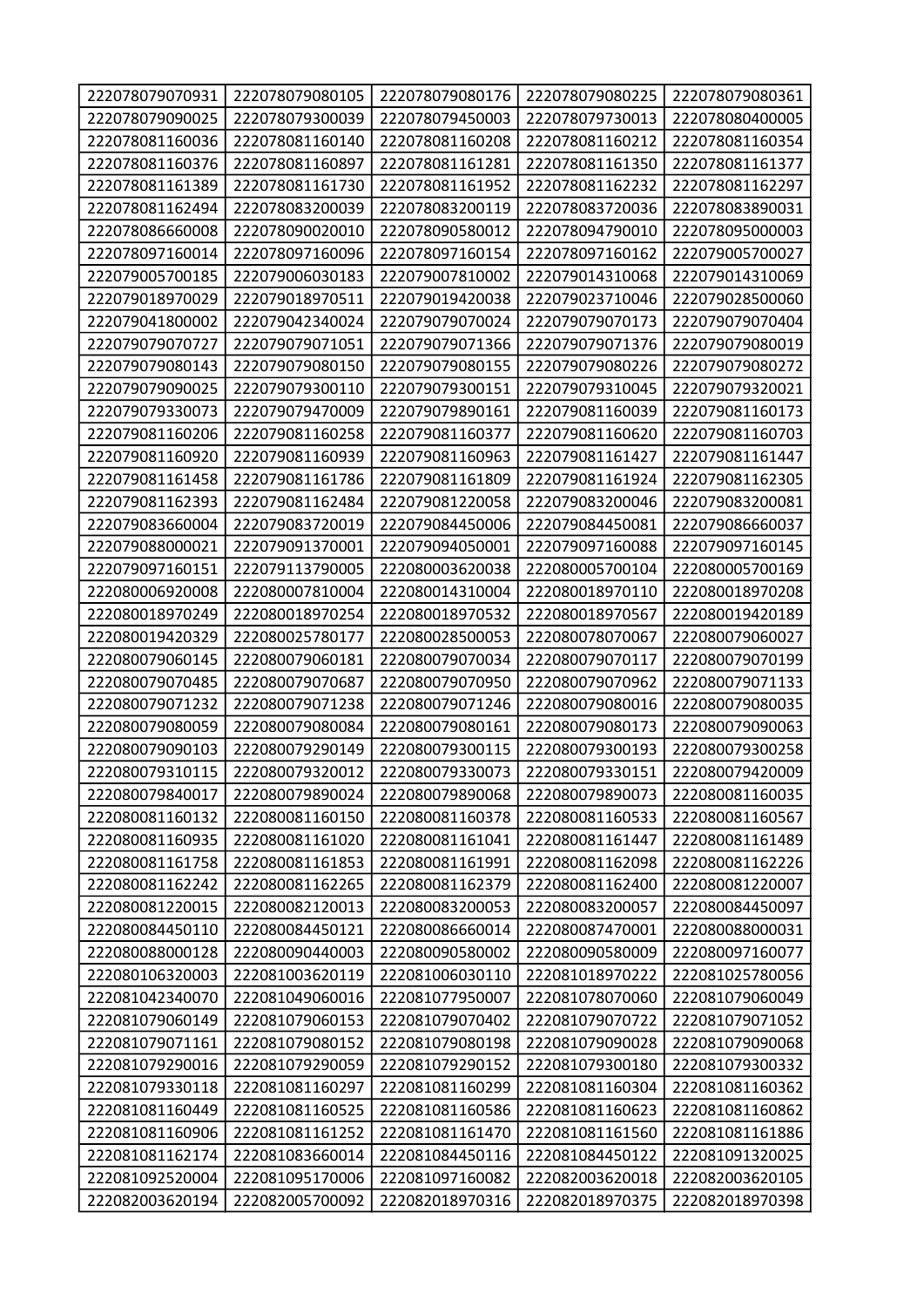| 222082018970402 | 222082018970465 | 222082018970508 | 222082019420226 | 222082031770031 |
|-----------------|-----------------|-----------------|-----------------|-----------------|
| 222082034930013 | 222082042730041 | 222082079070386 | 222082079070536 | 222082079070967 |
| 222082079300020 | 222082079300244 | 222082079310180 | 222082079330066 | 222082081160025 |
| 222082081160403 | 222082081160699 | 222082081161177 | 222082081161212 | 222082081161223 |
| 222082081161277 | 222082081161441 | 222082081161529 | 222082081161548 | 222082081162145 |
| 222082081162232 | 222082081162418 | 222082081162478 | 222082081162509 | 222082082040002 |
| 222082082120004 | 222082083720010 | 222082087470020 | 222082088000152 | 222082092870005 |
| 222082095170003 | 222082096330001 | 222082096360002 | 222082097160133 | 222082113440050 |
| 222083003620048 | 222083003620205 | 222083004810090 | 222083006730009 | 222083029040012 |
| 222083042730037 | 222083042730043 | 222083078070098 | 222083079070424 | 222083079070460 |
| 222083079070740 | 222083079080027 | 222083079290106 | 222083079290137 | 222083079290178 |
| 222083079330130 | 222083080000032 | 222083080400004 | 222083081160231 | 222083081160589 |
| 222083081160622 | 222083081160754 | 222083081160806 | 222083081160828 | 222083081161092 |
| 222083081161493 | 222083081162147 | 222083081162523 | 222083082200007 | 222083082200012 |
| 222083084450024 | 222083090520002 | 222083095060002 | 222083096360002 | 222084004810066 |
| 222084004810121 | 222084004810154 | 222084006920023 | 222084011180002 | 222084014740078 |
| 222084018970042 | 222084018970071 | 222084018970137 | 222084018970540 | 222084042340022 |
| 222084078070088 | 222084079070149 | 222084079070231 | 222084079070297 | 222084079070600 |
| 222084079071067 | 222084079080245 | 222084079090045 | 222084079090065 | 222084079090078 |
| 222084079300285 | 222084079330099 | 222084079840006 | 222084081160083 | 222084081160107 |
| 222084081160257 | 222084081160316 | 222084081160336 | 222084081160663 | 222084081160751 |
| 222084081160770 | 222084081160855 | 222084081160913 | 222084081161092 | 222084081161136 |
| 222084081161234 | 222084081161360 | 222084081161729 | 222084081162212 | 222084081162286 |
| 222084081162307 | 222084081162471 | 222084082120013 | 222084086660020 | 222084086660048 |
| 222084086660062 | 222084088000141 | 222084090000002 | 222084113640005 | 222085003620052 |
| 222085003620184 | 222085018970493 | 222085019420081 | 222085028500024 | 222085079070579 |
| 222085079070613 | 222085079070876 | 222085079071176 | 222085079080244 | 222085079290078 |
| 222085079290165 | 222085079300004 | 222085079300248 | 222085079300297 | 222085079300333 |
| 222085079310175 | 222085079330030 | 222085079380005 | 222085080060001 | 222085081160018 |
| 222085081160178 | 222085081160358 | 222085081160360 | 222085081160461 | 222085081160509 |
| 222085081160549 | 222085081160770 | 222085081160784 | 222085081160913 | 222085081161740 |
| 222085081161946 | 222085081162034 | 222085081162036 | 222085081162056 | 222085081162063 |
| 222085081162261 | 222085081162280 | 222085081162313 | 222085082120011 | 222085083200038 |
| 222085083720020 | 222085083720025 | 222085083890150 | 222085088000017 | 222085088000185 |
| 222085088000235 | 222085092870003 | 222085093130007 | 222086003620023 | 222086005700113 |
| 222086011180003 | 222086018970217 | 222086019420018 | 222086019420229 | 222086019420355 |
| 222086027900018 | 222086028500010 | 222086028500035 | 222086077970076 | 222086079070014 |
| 222086079070193 | 222086079070779 | 222086079070882 | 222086079080097 | 222086079290074 |
| 222086079290164 | 222086079330071 | 222086079490001 | 222086079490003 | 222086081160035 |
| 222086081160247 | 222086081160252 | 222086081160273 | 222086081160351 | 222086081160370 |
| 222086081160620 | 222086081160832 | 222086081160906 | 222086081160922 | 222086081161194 |
| 222086081161306 | 222086081161420 | 222086081161817 | 222086081162049 | 222086081162346 |
| 222086081162351 | 222086081162374 | 222086081162523 | 222086083720003 | 222086083890148 |
| 222086086660043 | 222086086660044 | 222086086660067 | 222086088000152 | 222086088000241 |
| 222086090580009 | 222087003620033 | 222087003620194 | 222087005700003 | 222087005700046 |
| 222087018970041 | 222087018970198 | 222087018970357 | 222087019420336 | 222087028500007 |
| 222087079070318 | 222087079070435 | 222087079070601 | 222087079070687 | 222087079080233 |
| 222087079300053 | 222087079300057 | 222087081160087 | 222087081160299 | 222087081160417 |
| 222087081160529 | 222087081160786 | 222087081160915 | 222087081160956 | 222087081161254 |
| 222087081161326 | 222087081161383 | 222087081161682 | 222087081161984 | 222087081162090 |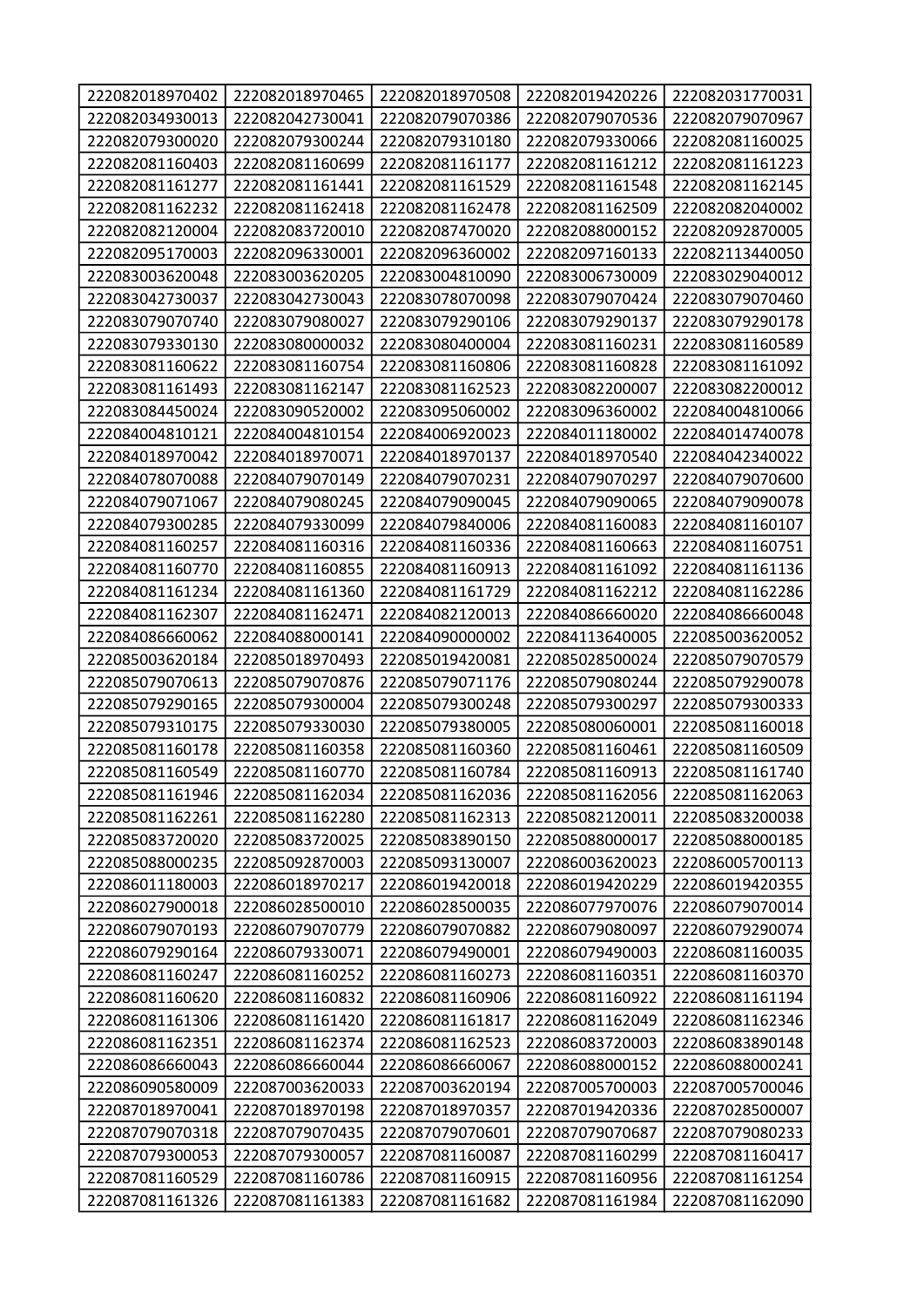| 222087081162233                    | 222087081162260                    | 222087081162262                    | 222087081162361                    | 222087081162362                    |
|------------------------------------|------------------------------------|------------------------------------|------------------------------------|------------------------------------|
| 222087081162469                    | 222087081162480                    | 222087081162487                    | 222087083720040                    | 222087083890083                    |
| 222087083890091                    | 222087086100004                    | 222087087460002                    | 222087088000211                    | 222087090000018                    |
| 222087091370001                    | 222087092650004                    | 222087097160004                    | 222087097160124                    | 222088003620027                    |
| 222088003620113                    | 222088005700074                    | 222088005700161                    | 222088005700176                    | 222088018970049                    |
| 222088018970189                    | 222088018970443                    | 222088024410001                    | 222088066870002                    | 222088079070110                    |
| 222088079070493                    | 222088079071029                    | 222088079080151                    | 222088079080263                    | 222088079290054                    |
| 222088079290127                    | 222088079300156                    | 222088081160310                    | 222088081160612                    | 222088081160694                    |
| 222088081160891                    | 222088081161182                    | 222088081161254                    | 222088081161422                    | 222088081161533                    |
| 222088081161652                    | 222088081161659                    | 222088086660009                    | 222088088000045                    | 222088088000188                    |
| 222088088000237                    | 222088093220005                    | 222088094760001                    | 222088113410003                    | 222089003620002                    |
| 222089003620060                    | 222089003620152                    | 222089003620175                    | 222089003620190                    | 222089005700041                    |
| 222089005700042                    | 222089005700101                    | 222089006730006                    | 222089018970055                    | 222089018970067                    |
| 222089018970092                    | 222089018970357                    | 222089018970372                    | 222089018970465                    | 222089019420216                    |
| 222089019420317                    | 222089042340067                    | 222089078070038                    | 222089079070188                    | 222089079070446                    |
| 222089079070528                    | 222089079070740                    | 222089079070790                    | 222089079080082                    | 222089079080155                    |
| 222089079080232                    | 222089079300088                    | 222089079300177                    | 222089079310025                    | 222089079320051                    |
| 222089079330083                    | 222089081160012                    | 222089081160115                    | 222089081160165                    | 222089081160275                    |
| 222089081160324                    | 222089081160778                    | 222089081160821                    | 222089081160854                    | 222089081160889                    |
| 222089081160959                    | 222089081161051                    | 222089081161343                    | 222089081161353                    | 222089081161370                    |
| 222089081161404                    | 222089081161445                    | 222089081161576                    | 222089081161614                    | 222089081161666                    |
| 222089081161824                    | 222089081161874                    | 222089081161925                    | 222089081162111                    | 222089081162141                    |
| 222089081162344                    | 222089082120009                    | 222089082200003                    | 222089083890002                    | 222089085710001                    |
| 222089085710003                    | 222089091320007                    | 222089095000007                    | 222089096320006                    | 222089096360002                    |
| 222089097160029                    | 222089097160043                    | 222089097160054                    | 222089097160095                    | 222089097160129                    |
|                                    |                                    |                                    |                                    |                                    |
| 222089106320005                    | 222090001160003                    | 222090003620167                    | 222090006920017                    | 222090018970067                    |
| 222090018970362                    | 222090018970432                    | 222090018970441                    | 222090018970512                    | 222090019420321                    |
| 222090028500052                    | 222090034930034                    | 222090079070330                    | 222090079070372                    | 222090079070606                    |
| 222090079080016                    | 222090079080063                    | 222090079090060                    | 222090079290185                    | 222090079300082                    |
| 222090079300145                    | 222090079300235                    | 222090079300248                    | 222090079300356                    | 222090079310003                    |
| 222090079330119                    | 222090079380002                    | 222090079610005                    | 222090079840001                    | 222090081160219                    |
| 222090081160241                    | 222090081160258                    | 222090081160265                    | 222090081160501                    | 222090081160541                    |
| 222090081160671                    | 222090081161019                    | 222090081161053                    | 222090081161059                    | 222090081161330                    |
| 222090081161349                    | 222090081161419                    | 222090081161466                    | 222090081161520                    | 222090081161548                    |
| 222090081161559                    | 222090081161743                    | 222090081161897                    | 222090081161939                    | 222090081161999                    |
| 222090081162042                    | 222090081162058                    | 222090081162096                    | 222090081162274                    | 222090081162387                    |
| 222090082120017                    | 222090088000320                    | 222090090400001                    | 222090094790005                    | 222090106320001                    |
| 222090106320006                    | 222090113370005                    | 222091003620063                    | 222091011180001                    | 222091014050087                    |
| 222091014050092                    | 222091018970050                    | 222091018970083                    | 222091018970143                    | 222091018970378                    |
| 222091019420401                    | 222091034930025                    | 222091042340033                    | 222091079070020                    | 222091079070062                    |
| 222091079070139                    | 222091079070391                    | 222091079070445                    | 222091079070971                    | 222091079071073                    |
| 222091079080016                    | 222091079300062                    | 222091079300073                    | 222091079300113                    | 222091079300290                    |
| 222091079300329                    | 222091079300349                    | 222091079330167                    | 222091079330170                    | 222091080440001                    |
| 222091081160012                    | 222091081160116                    | 222091081160124                    | 222091081160141                    | 222091081160315                    |
| 222091081160414                    | 222091081160417                    | 222091081160468                    | 222091081160531                    | 222091081160589                    |
| 222091081160680                    | 222091081160812                    | 222091081160899                    | 222091081160947                    | 222091081161080                    |
| 222091081161130                    | 222091081161204                    | 222091081161378                    | 222091081161868                    | 222091081161929                    |
| 222091081162052                    | 222091081162306                    | 222091081162321                    | 222091083720001                    | 222091083890031                    |
| 222091083890051<br>222092003620090 | 222091084450027<br>222092005700019 | 222091090000010<br>222092005700126 | 222091091320054<br>222092007810007 | 222091095170009<br>222092011110001 |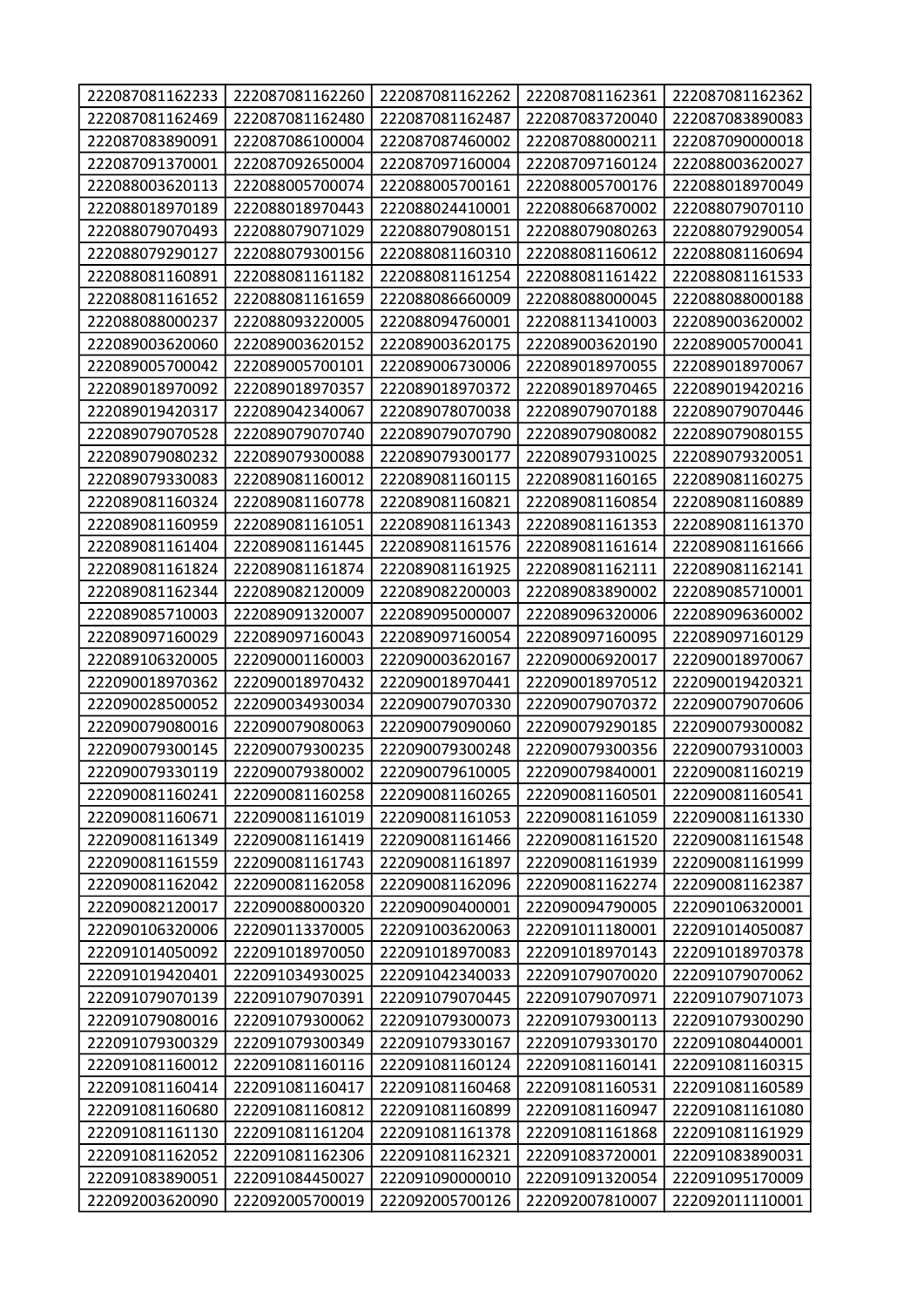| 222092018970252 | 222092018970353 | 222092018970513 | 222092018970534 | 222092019420031 |
|-----------------|-----------------|-----------------|-----------------|-----------------|
| 222092019420276 | 222092041160002 | 222092042340064 | 222092079070024 | 222092079070323 |
| 222092079070371 | 222092079070808 | 222092079070992 | 222092079071042 | 222092079071063 |
| 222092079071149 | 222092079080165 | 222092079090042 | 222092079090063 | 222092079290027 |
| 222092079290029 | 222092079290037 | 222092079290125 | 222092079300280 | 222092079300329 |
| 222092079310200 | 222092079330126 | 222092079330179 | 222092080000016 | 222092080060001 |
| 222092081160008 | 222092081160264 | 222092081160513 | 222092081160535 | 222092081160645 |
| 222092081160681 | 222092081160759 | 222092081160876 | 222092081160891 | 222092081161002 |
| 222092081161059 | 222092081161064 | 222092081161617 | 222092081161624 | 222092081161658 |
| 222092081161716 | 222092081161967 | 222092081162063 | 222092081162132 | 222092081162299 |
| 222092081162320 | 222092081162373 | 222092081162390 | 222092083200050 | 222092083720044 |
| 222092083890092 | 222092088000104 | 222092088000125 | 222092088000317 | 222092091320070 |
| 222092095170007 | 222092096290008 | 222093003620136 | 222093003620180 | 222093003620183 |
| 222093005700039 | 222093005700121 | 222093014050020 | 222093018970275 | 222093018970386 |
| 222093019420300 | 222093034930023 | 222093078070022 | 222093079070272 | 222093079070769 |
| 222093079071012 | 222093079071041 | 222093079071055 | 222093079080065 | 222093079090028 |
| 222093079090046 | 222093079290039 | 222093079290149 | 222093079300090 | 222093079300351 |
| 222093079300356 | 222093079310184 | 222093079320019 | 222093079330027 | 222093080400005 |
| 222093081160171 | 222093081160757 | 222093081161468 | 222093081161507 | 222093081161606 |
| 222093081161767 | 222093081161821 | 222093081161865 | 222093081162028 | 222093081162222 |
| 222093081162314 | 222093081162352 | 222093081162453 | 222093081162469 | 222093081162539 |
| 222093083200007 | 222093083720057 | 222093084510006 | 222093086660035 | 222093088000091 |
| 222093096250001 | 222093096320005 | 222093096330010 | 222093113790008 | 222094003620006 |
| 222094003620089 | 222094004040007 | 222094005700029 | 222094005700164 | 222094018970216 |
| 222094018970521 | 222094018970534 | 222094019420015 | 222094019420111 | 222094019420229 |
| 222094024410003 | 222094032140017 | 222094079070272 | 222094079070452 | 222094079070550 |
| 222094079070710 | 222094079070751 | 222094079071151 | 222094079090083 | 222094079290028 |
| 222094079300094 | 222094079300176 | 222094079300292 | 222094079310104 | 222094079550003 |
| 222094081160017 | 222094081160213 | 222094081160219 | 222094081160543 | 222094081160606 |
| 222094081160633 | 222094081160859 | 222094081160950 | 222094081161395 | 222094081161432 |
| 222094081161510 | 222094081161663 | 222094081161928 | 222094081161971 | 222094081162056 |
| 222094081162090 | 222094081162127 | 222094081162199 | 222094081162307 | 222094081210003 |
| 222094082120019 | 222094083890056 | 222094088000033 | 222094088000192 | 222094088000273 |
| 222094090400008 | 222094091320017 | 222094091320063 | 222094092520009 | 222094096250006 |
| 222094106320003 | 222095003620017 | 222095003620132 | 222095005700025 | 222095006730007 |
| 222095008570003 | 222095018970117 | 222095019420151 | 222095027900015 | 222095079070309 |
| 222095079070399 | 222095079070418 | 222095079070479 | 222095079070538 | 222095079070549 |
| 222095079070562 | 222095079070662 | 222095079070762 | 222095079070949 | 222095079071005 |
| 222095079071145 | 222095079080248 | 222095079080290 | 222095079090011 | 222095079090051 |
| 222095079090066 | 222095079300272 | 222095079300277 | 222095079300310 | 222095079300374 |
| 222095079310191 | 222095079330057 | 222095079330066 | 222095079550002 | 222095079840007 |
| 222095081160252 | 222095081160367 | 222095081160697 | 222095081160770 | 222095081160882 |
| 222095081161148 | 222095081161312 | 222095081161379 | 222095081161527 | 222095081161703 |
| 222095081161713 | 222095081161854 | 222095081161935 | 222095081162004 | 222095081162014 |
| 222095081162071 | 222095081162250 | 222095081162311 | 222095081162412 | 222095082120003 |
| 222095084500001 | 222095086660018 | 222095086660048 | 222095086660050 | 222095086660062 |
| 222095086660064 | 222095088000078 | 222095091320060 | 222095097160009 | 222095097160032 |
| 222095097160147 | 222095113290002 | 222096003620221 | 222096005700182 | 222096014050063 |
| 222096018970226 | 222096018970305 | 222096018970489 | 222096027900002 | 222096049060005 |
| 222096049120007 | 222096079070342 | 222096079070463 | 222096079070602 | 222096079071157 |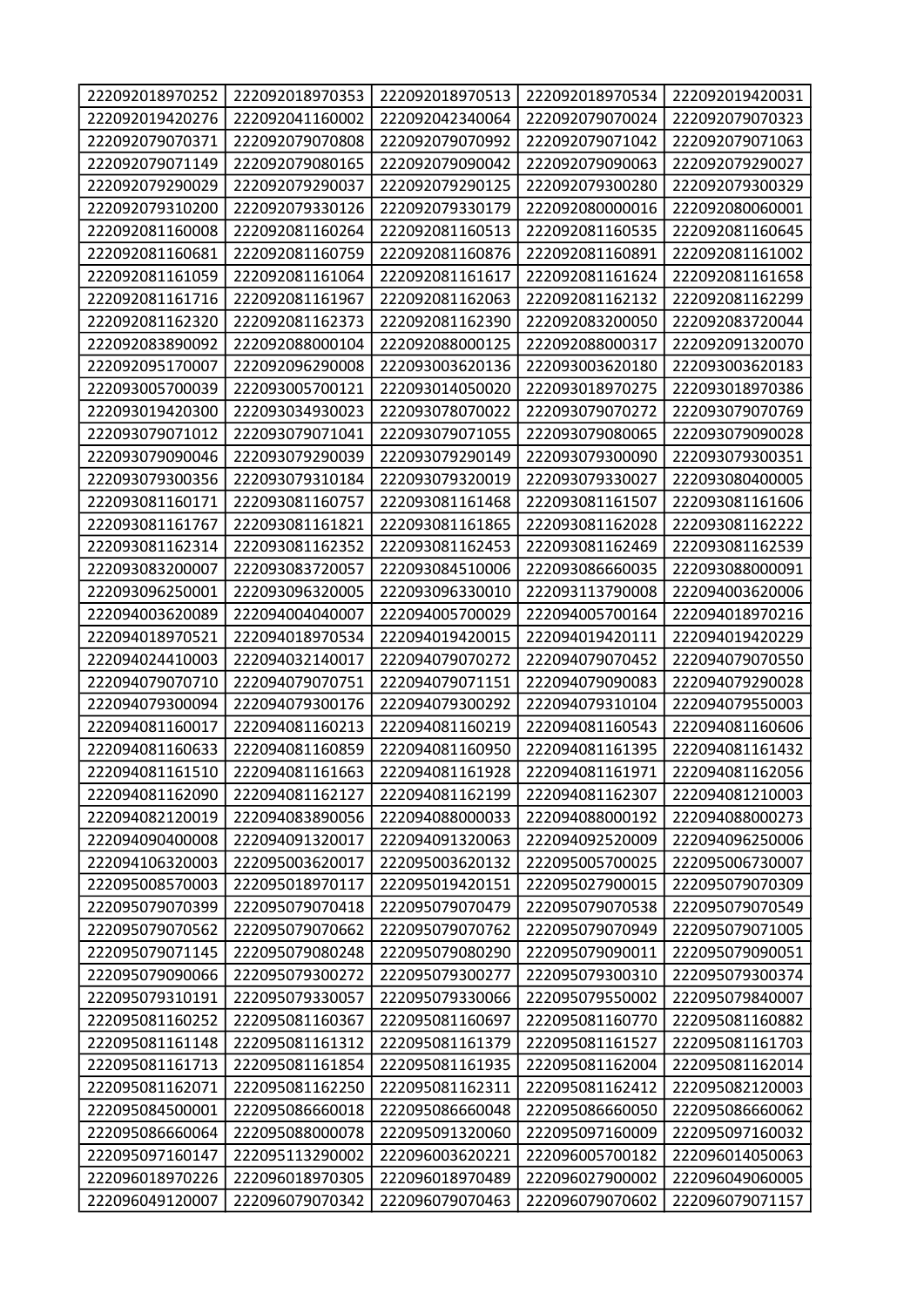| 222096079080124 | 222096079080136 | 222096079080167 | 222096079290169 | 222096079300232 |
|-----------------|-----------------|-----------------|-----------------|-----------------|
| 222096079310128 | 222096079330050 | 222096079550001 | 222096081160091 | 222096081160153 |
| 222096081160323 | 222096081160477 | 222096081160591 | 222096081160595 | 222096081160651 |
| 222096081160668 | 222096081161031 | 222096081161175 | 222096081161345 | 222096081161370 |
| 222096081161413 | 222096081161696 | 222096081161748 | 222096081161791 | 222096081162100 |
| 222096081162163 | 222096081162303 | 222096081162385 | 222096083200059 | 222096083720009 |
| 222096083890002 | 222096085710004 | 222096091320036 | 222096091320114 | 222096097160074 |
| 222096106370013 | 222096113380008 | 222097003620117 | 222097003620182 | 222097003620220 |
| 222097004040001 | 222097004810027 | 222097004810044 | 222097004810090 | 222097005700005 |
| 222097005700091 | 222097006430050 | 222097006920016 | 222097014310149 | 222097018970419 |
| 222097019420128 | 222097019420227 | 222097028500017 | 222097032140004 | 222097042730024 |
| 222097078070081 | 222097079070458 | 222097079070723 | 222097079070735 | 222097079070883 |
| 222097079071106 | 222097079071164 | 222097079080276 | 222097079280112 | 222097079280119 |
| 222097079280162 | 222097079280164 | 222097079290188 | 222097079300041 | 222097079300128 |
| 222097079300259 | 222097079300261 | 222097079300290 | 222097079310116 | 222097079310131 |
| 222097079310157 | 222097079330031 | 222097079330157 | 222097079330183 | 222097079890035 |
| 222097079890060 | 222097079890076 | 222097079890110 | 222097079890123 | 222097079890139 |
| 222097079890150 | 222097079890154 | 222097079890155 | 222097080270003 | 222097081160248 |
| 222097081160275 | 222097081160315 | 222097081160352 | 222097081160458 | 222097081160480 |
| 222097081160483 | 222097081160487 | 222097081160521 | 222097081160538 | 222097081160699 |
| 222097081160803 | 222097081160836 | 222097081160951 | 222097081160992 | 222097081161270 |
| 222097081161327 | 222097081161385 | 222097081161596 | 222097081161756 | 222097081161828 |
| 222097081161854 | 222097081161932 | 222097081161936 | 222097081162155 | 222097081162187 |
| 222097081162286 | 222097081162472 | 222097083200095 | 222097083890102 | 222097084450099 |
| 222097086690009 | 222097088000157 | 222097088000276 | 222097090580012 | 222097091320038 |
| 222097091370015 | 222097095060003 | 222097113440009 | 222098003620127 | 222098004810049 |
| 222098004810055 | 222098005700025 | 222098014050059 | 222098014050063 | 222098014310054 |
| 222098014310055 | 222098014310085 | 222098018970023 | 222098018970286 | 222098018970431 |
| 222098018970479 | 222098018970559 | 222098019420249 | 222098027900006 | 222098034930006 |
| 222098034930027 | 222098040420003 | 222098040420004 | 222098078070071 | 222098079070092 |
| 222098079070136 | 222098079070161 | 222098079070556 | 222098079070725 | 222098079080260 |
| 222098079090095 | 222098079280086 | 222098079280101 | 222098079280103 | 222098079290048 |
| 222098079290170 | 222098079290191 | 222098079300113 | 222098079300191 | 222098079300201 |
| 222098079300244 | 222098079300304 | 222098079300365 | 222098079310080 | 222098079310183 |
| 222098079890006 | 222098079890046 | 222098079890116 | 222098079890136 | 222098079890144 |
| 222098079890156 | 222098081160111 | 222098081160196 | 222098081160231 | 222098081160302 |
| 222098081160413 | 222098081160418 | 222098081160756 | 222098081160824 | 222098081160921 |
| 222098081160936 | 222098081161269 | 222098081161680 | 222098081161867 | 222098081161905 |
| 222098081161995 | 222098081162078 | 222098081162138 | 222098081162254 | 222098081162488 |
| 222098082200049 | 222098083200054 | 222098083200089 | 222098083720032 | 222098086660006 |
| 222098088000226 | 222098094790008 | 222098095640004 | 222098096690004 | 222098097160014 |
| 222099003620017 | 222099003620088 | 222099003620094 | 222099004810065 | 222099004810120 |
| 222099005700048 | 222099005700152 | 222099006430041 | 222099014310078 | 222099018970095 |
| 222099018970246 | 222099018970471 | 222099018970544 | 222099018970570 | 222099019420316 |
| 222099031770056 | 222099078070007 | 222099079070015 | 222099079070049 | 222099079070099 |
| 222099079070557 | 222099079070669 | 222099079071044 | 222099079071060 | 222099079080096 |
| 222099079280010 | 222099079280028 | 222099079280069 | 222099079280176 | 222099079290119 |
| 222099079290150 | 222099079300045 | 222099079300083 | 222099079300363 | 222099079310007 |
| 222099079310014 | 222099079310124 | 222099079310149 | 222099079470009 | 222099079840014 |
| 222099079890010 | 222099079890036 | 222099079890042 | 222099079890074 | 222099079890139 |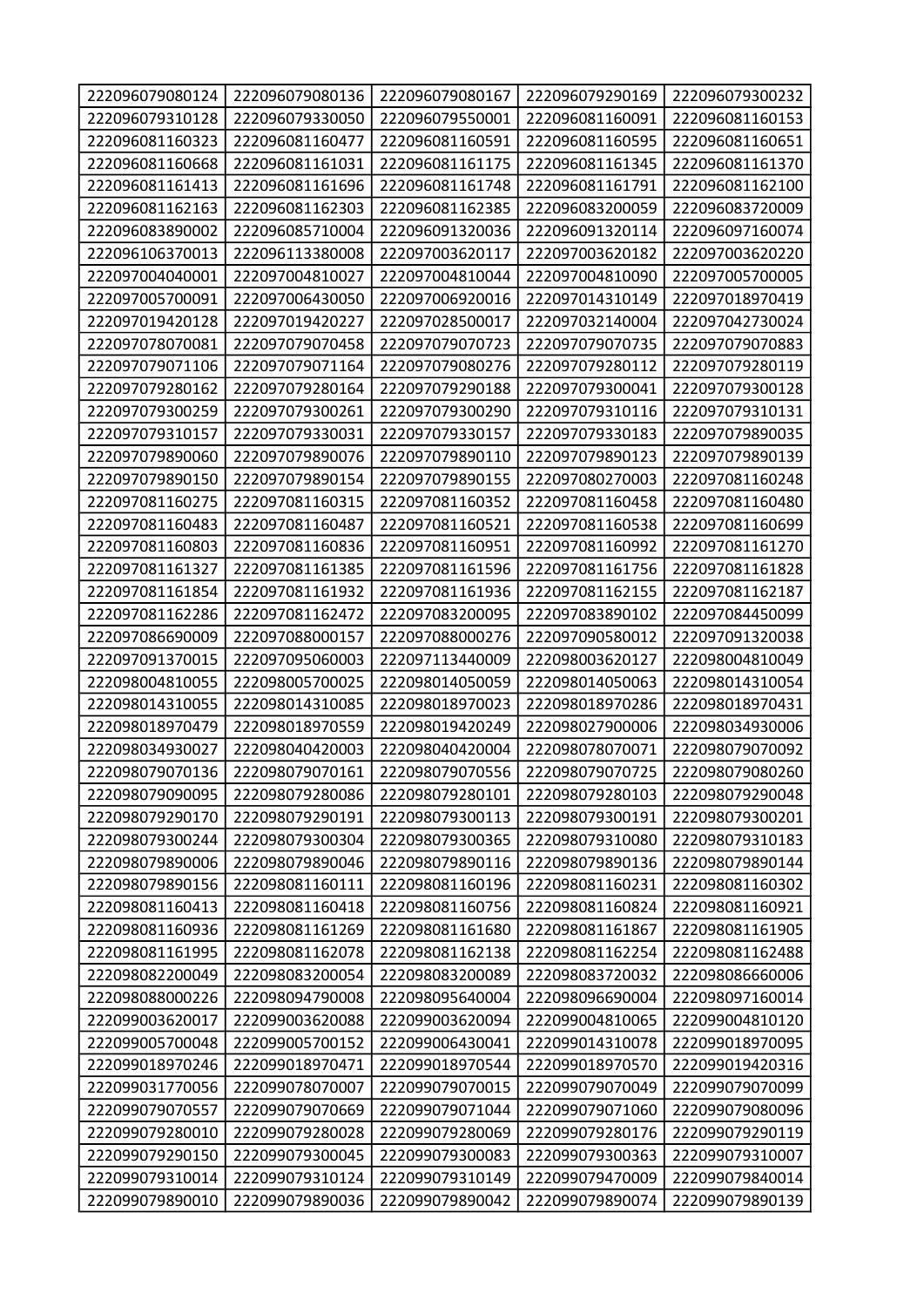| 222099079890141 | 222099079890147 | 222099079890159 | 222099081160014 | 222099081160245 |
|-----------------|-----------------|-----------------|-----------------|-----------------|
| 222099081160323 | 222099081160376 | 222099081160438 | 222099081160482 | 222099081160527 |
| 222099081160546 | 222099081160551 | 222099081160617 | 222099081160644 | 222099081160710 |
| 222099081160764 | 222099081160768 | 222099081160888 | 222099081160946 | 222099081160970 |
| 222099081161064 | 222099081161080 | 222099081161084 | 222099081161133 | 222099081161195 |
| 222099081161211 | 222099081161270 | 222099081161296 | 222099081161422 | 222099081161565 |
| 222099081161679 | 222099081161705 | 222099081161715 | 222099081161719 | 222099081161771 |
| 222099081161807 | 222099081161814 | 222099081161861 | 222099081161918 | 222099081161921 |
| 222099081162029 | 222099081162040 | 222099081162239 | 222099081162275 | 222099081162304 |
| 222099081162384 | 222099084450057 | 222099084450103 | 222099091320116 | 222099091320145 |
| 222099091320149 | 222099092870007 | 222099093130003 | 222099095190005 | 222099096360003 |
| 222099106370007 | 222100003620218 | 222100005700024 | 222100005700087 | 222100006920015 |
| 222100007810003 | 222100007810007 | 222100014310034 | 222100014310038 | 222100014310140 |
| 222100014740092 | 222100018970273 | 222100018970337 | 222100018970520 | 222100018970527 |
| 222100019420182 | 222100023710034 | 222100028500028 | 222100077970017 | 222100079070732 |
| 222100079080023 | 222100079080254 | 222100079090005 | 222100079280023 | 222100079280046 |
| 222100079280057 | 222100079280090 | 222100079280095 | 222100079290156 | 222100079300044 |
| 222100079300111 | 222100079300299 | 222100079300323 | 222100079300360 | 222100079310087 |
| 222100079310127 | 222100079330009 | 222100079330055 | 222100079410012 | 222100079890039 |
| 222100079890045 | 222100079890107 | 222100079890132 | 222100081160091 | 222100081160330 |
| 222100081160443 | 222100081160517 | 222100081160527 | 222100081160792 | 222100081160853 |
| 222100081161224 | 222100081161323 | 222100081161923 | 222100081161966 | 222100081162166 |
| 222100081162256 | 222100081162320 | 222100081162451 | 222100081162511 | 222100081162590 |
| 222100083890142 | 222100083890153 | 222100085660054 | 222100091320022 | 222100091320126 |
| 222100096950001 | 222100113440020 | 222101003620186 | 222101004810048 | 222101004810082 |
| 222101004810186 | 222101004810203 | 222101005700108 | 222101005700166 | 222101014050077 |
| 222101014310008 | 222101014310116 | 222101014740007 | 222101014740132 | 222101018970107 |
| 222101018970327 | 222101019420088 | 222101019420099 | 222101028500029 | 222101078720002 |
| 222101079070172 | 222101079070194 | 222101079070252 | 222101079070817 | 222101079080287 |
| 222101079090043 | 222101079280006 | 222101079280084 | 222101079280093 | 222101079280135 |
| 222101079280169 | 222101079290188 | 222101079300134 | 222101079300155 | 222101079300281 |
| 222101079300321 | 222101079310053 | 222101079330055 | 222101079330111 | 222101079330148 |
| 222101079890085 | 222101079890089 | 222101079890092 | 222101079890160 | 222101081160169 |
| 222101081160842 | 222101081160867 | 222101081161108 | 222101081161429 | 222101081161512 |
| 222101081161524 | 222101081161619 | 222101081161902 | 222101081162004 | 222101081162394 |
| 222101081162438 | 222101081162593 | 222101082200001 | 222101083720008 | 222101083720016 |
| 222101083720036 | 222101084450120 | 222101084450141 | 222101085660017 | 222101086660028 |
| 222101088000066 | 222101097160004 | 222102003620122 | 222102004810132 | 222102004810172 |
| 222102004810187 | 222102005700063 | 222102005700200 | 222102005700234 | 222102007810003 |
| 222102012700001 | 222102014050014 | 222102014310036 | 222102014310082 | 222102014310099 |
| 222102014740069 | 222102018970173 | 222102018970179 | 222102018970227 | 222102018970403 |
| 222102018970404 | 222102018970426 | 222102019420361 | 222102028500070 | 222102034930026 |
| 222102042340047 | 222102077970033 | 222102078070001 | 222102079070321 | 222102079070807 |
| 222102079070853 | 222102079070907 | 222102079070910 | 222102079071000 | 222102079071092 |
| 222102079080289 | 222102079090064 | 222102079090238 | 222102079280006 | 222102079280021 |
| 222102079280078 | 222102079280144 | 222102079290012 | 222102079290080 | 222102079300024 |
| 222102079310115 | 222102079310189 | 222102079320045 | 222102079330041 | 222102079330073 |
| 222102079330148 | 222102079890026 | 222102079890027 | 222102079890096 | 222102079890135 |
| 222102079890155 | 222102081160017 | 222102081160132 | 222102081160591 | 222102081160802 |
| 222102081160837 | 222102081160863 | 222102081160875 | 222102081161116 | 222102081161213 |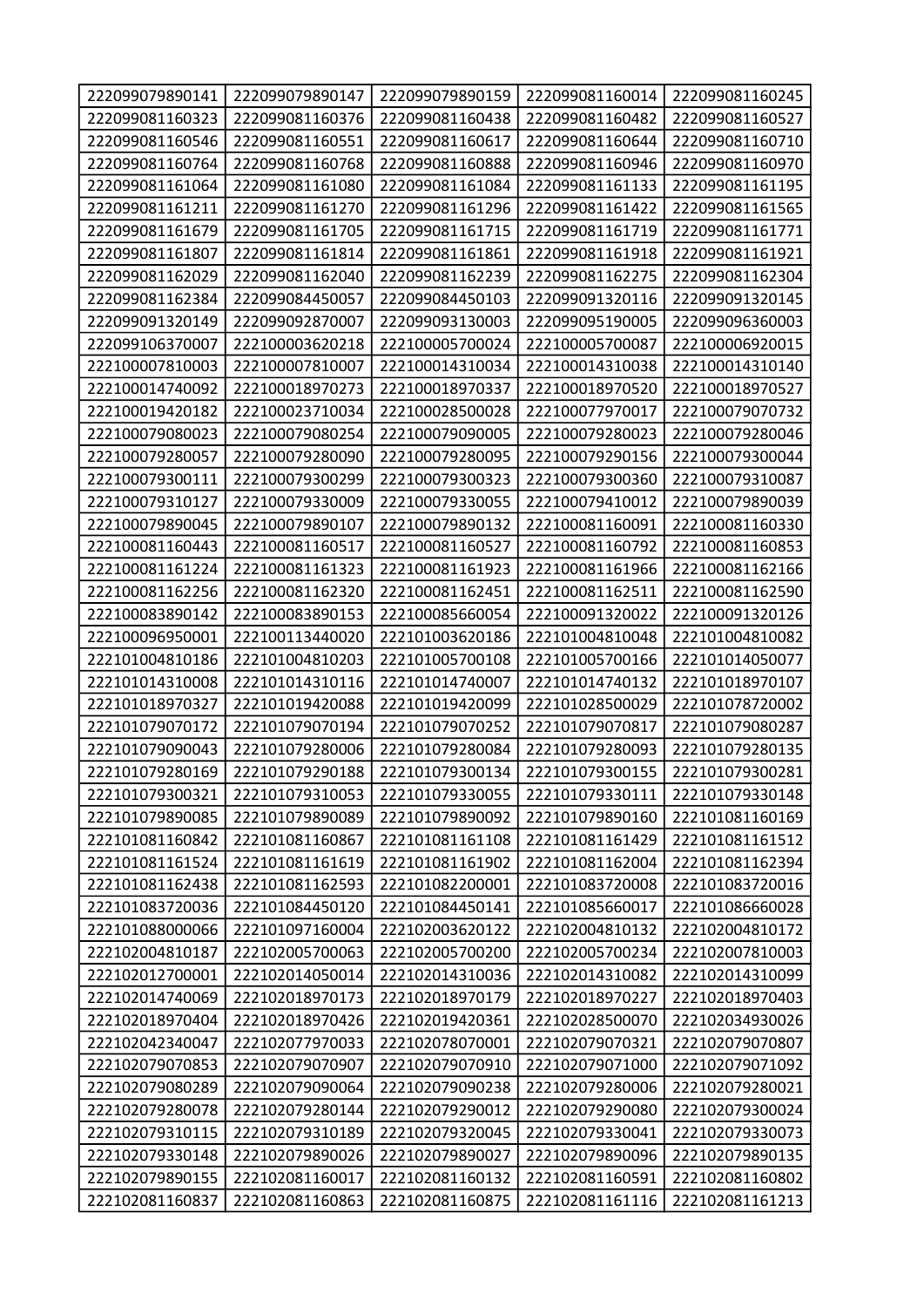| 222102081161435 | 222102081161701 | 222102081161715 | 222102081161779 | 222102081161878 |
|-----------------|-----------------|-----------------|-----------------|-----------------|
| 222102081162406 | 222102081162424 | 222102081162480 | 222102081162651 | 222102088600001 |
| 222102091320015 | 222102091320064 | 222103003620015 | 222103003620125 | 222103003620157 |
| 222103018970137 | 222103018970192 | 222103018970533 | 222103019420060 | 222103027900035 |
| 222103031770014 | 222103032140019 | 222103032140037 | 222103032140067 | 222103032140074 |
| 222103042340036 | 222103079070025 | 222103079070052 | 222103079070324 | 222103079070512 |
| 222103079070758 | 222103079071115 | 222103079071127 | 222103079080127 | 222103079090147 |
| 222103079090156 | 222103079280088 | 222103079280151 | 222103079280156 | 222103079280189 |
| 222103079290010 | 222103079290057 | 222103079290067 | 222103079290195 | 222103079300148 |
| 222103079300306 | 222103079300360 | 222103079330022 | 222103079330037 | 222103079820008 |
| 222103079890009 | 222103079890015 | 222103079890051 | 222103079890074 | 222103079890082 |
| 222103079890102 | 222103081160111 | 222103081160148 | 222103081160241 | 222103081160268 |
| 222103081160340 | 222103081160359 | 222103081160574 | 222103081160765 | 222103081161025 |
| 222103081161309 | 222103081161401 | 222103081161407 | 222103081161477 | 222103081161519 |
| 222103081161713 | 222103081161718 | 222103081161738 | 222103081161978 | 222103081162002 |
| 222103081162225 | 222103081162331 | 222103081162337 | 222103081162446 | 222103081162490 |
| 222103081162586 | 222103081162606 | 222103081162620 | 222103081162644 | 222103083200176 |
| 222103083890180 | 222103086660001 | 222103088000262 | 222103091370027 | 222103094760002 |
| 222103097160114 | 222103097160164 | 222104003620082 | 222104003620088 | 222104014050047 |
| 222104014310042 | 222104014310075 | 222104014310076 | 222104014310118 | 222104014310137 |
| 222104018970119 | 222104018970187 | 222104018970366 | 222104018970409 | 222104019420025 |
| 222104019420068 | 222104019420194 | 222104028500015 | 222104028500018 | 222104028500021 |
| 222104028500052 | 222104031770055 | 222104034930023 | 222104078070084 | 222104079070196 |
| 222104079070431 | 222104079070603 | 222104079070843 | 222104079071041 | 222104079080118 |
| 222104079090155 | 222104079090192 | 222104079280064 | 222104079280146 | 222104079290021 |
| 222104079290030 | 222104079290162 | 222104079300249 | 222104079310032 | 222104079310123 |
| 222104079310137 | 222104079310164 | 222104079320005 | 222104079330002 | 222104079330070 |
| 222104079890035 | 222104079890149 | 222104081160044 | 222104081160104 | 222104081160139 |
| 222104081160152 | 222104081160177 | 222104081160252 | 222104081160255 | 222104081160441 |
| 222104081160500 | 222104081160513 | 222104081160574 | 222104081160705 | 222104081160839 |
| 222104081160873 | 222104081161124 | 222104081161129 | 222104081161208 | 222104081161225 |
| 222104081161282 | 222104081161396 | 222104081161609 | 222104081161634 | 222104081161657 |
| 222104081161685 | 222104081161718 | 222104081161887 | 222104081162069 | 222104081162183 |
| 222104081162408 | 222104081162491 | 222104083890033 | 222104083890094 | 222104084450054 |
| 222104085660007 | 222104088000261 | 222104097160146 | 222105014310066 | 222105014310074 |
| 222105014310140 | 222105018970512 | 222105018970534 | 222105028500001 | 222105079070390 |
| 222105079071092 | 222105079090234 | 222105079280041 | 222105079280099 | 222105079300037 |
| 222105079300098 | 222105079300136 | 222105079300211 | 222105079300332 | 222105079300365 |
| 222105079310107 | 222105079890011 | 222105079890164 | 222105081160019 | 222105081160066 |
| 222105081160173 | 222105081160458 | 222105081160561 | 222105081160583 | 222105081160754 |
| 222105081160954 | 222105081161064 | 222105081161193 | 222105081161247 | 222105081161317 |
| 222105081161324 | 222105081161517 | 222105081161638 | 222105081161892 | 222105081162195 |
| 222105081162444 | 222105081162463 | 222105081162486 | 222105083200094 | 222105083720048 |
| 222105083890048 | 222105086660061 | 222105086660067 | 222105091320109 | 222105097160005 |
| 222105097160108 | 222105097160166 | 222106003620025 | 222106003620026 | 222106003620147 |
| 222106006730001 | 222106018970068 | 222106018970317 | 222106018970365 | 222106018970620 |
| 222106040420002 | 222106042340039 | 222106042340059 | 222106079070002 | 222106079070088 |
| 222106079070094 | 222106079070191 | 222106079070661 | 222106079070894 | 222106079071001 |
| 222106079071046 | 222106079080276 | 222106079280059 | 222106079280176 | 222106079290058 |
| 222106079290094 | 222106079310057 | 222106079330006 | 222106079330043 | 222106079330072 |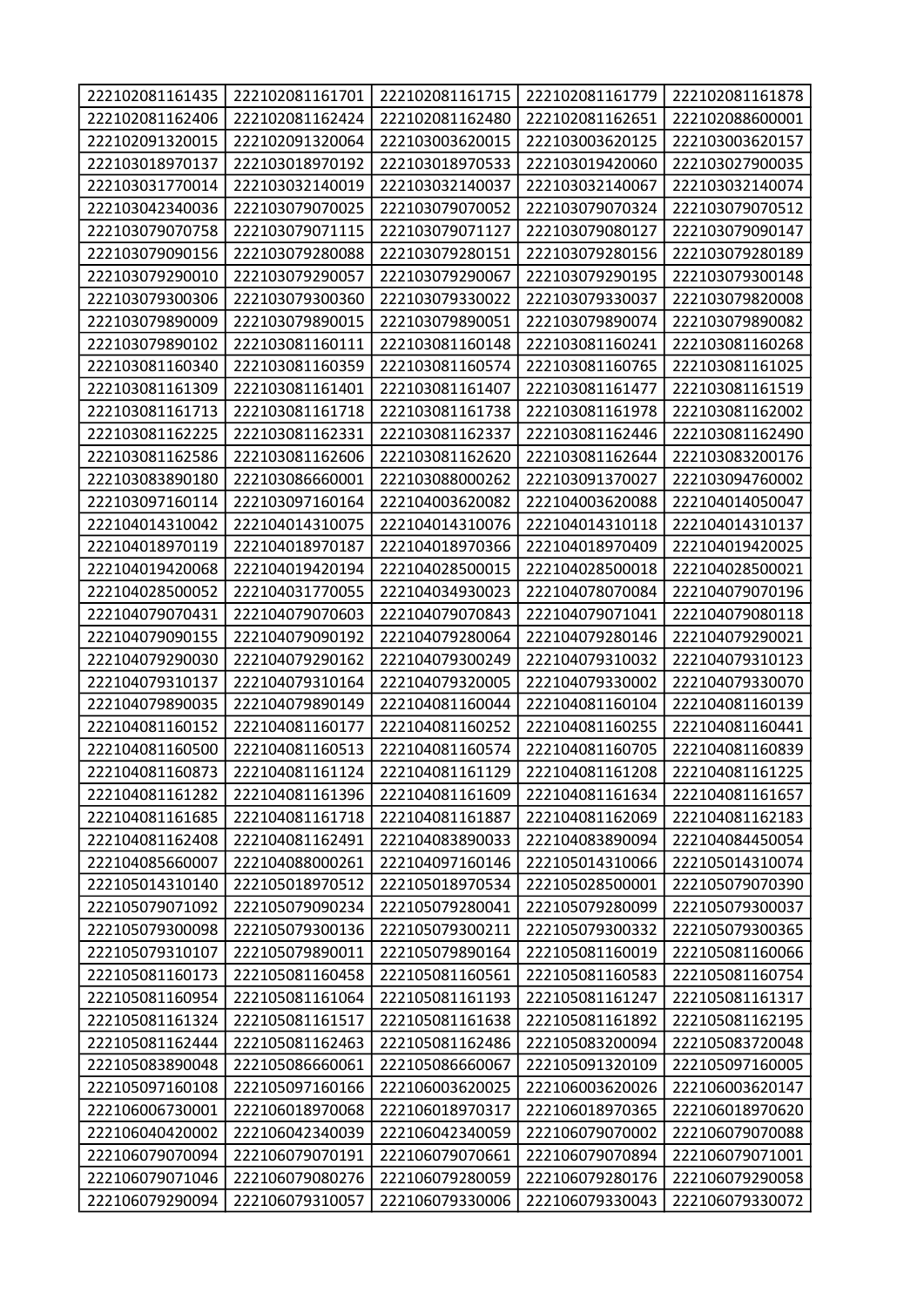| 222106079330106 | 222106079570006 | 222106079730009 | 222106079890007 | 222106079890035 |
|-----------------|-----------------|-----------------|-----------------|-----------------|
| 222106079890038 | 222106079890091 | 222106079890138 | 222106081160005 | 222106081160125 |
| 222106081160231 | 222106081160492 | 222106081160762 | 222106081160971 | 222106081161163 |
| 222106081161198 | 222106081161388 | 222106081161457 | 222106081161489 | 222106081161622 |
| 222106081161674 | 222106081161676 | 222106081161703 | 222106081161749 | 222106081161770 |
| 222106081161955 | 222106081162083 | 222106081162103 | 222106081162170 | 222106081162230 |
| 222106081162231 | 222106081162235 | 222106081162305 | 222106082040002 | 222106083890128 |
| 222106091160001 | 222106091320016 | 222106091320088 | 222106091320105 | 222106092520002 |
| 222106092520008 | 222106092800002 | 222107014310060 | 222107014310120 | 222107018970100 |
| 222107018970288 | 222107018970520 | 222107018970538 | 222107018970543 | 222107019420022 |
| 222107077970046 | 222107079070274 | 222107079070316 | 222107079070517 | 222107079070608 |
| 222107079070804 | 222107079071045 | 222107079071091 | 222107079080017 | 222107079080218 |
| 222107079280028 | 222107079280037 | 222107079280141 | 222107079280166 | 222107079290036 |
| 222107079290065 | 222107079290084 | 222107079300142 | 222107079300174 | 222107079310064 |
| 222107079310106 | 222107079330108 | 222107079330173 | 222107079570004 | 222107079610002 |
| 222107081160158 | 222107081160168 | 222107081160192 | 222107081160199 | 222107081160462 |
| 222107081160571 | 222107081160591 | 222107081160776 | 222107081160875 | 222107081161132 |
| 222107081161475 | 222107081161584 | 222107081161799 | 222107081161870 | 222107081162012 |
| 222107081162420 | 222107081162485 | 222107082200036 | 222107083890168 | 222107083890181 |
| 222107088000074 | 222107088000172 | 222107088000290 | 222107091320088 | 222107091320145 |
| 222107096970007 | 222107097160134 | 222107113440017 | 222108003620058 | 222108003620174 |
| 222108004040005 | 222108014310115 | 222108014310132 | 222108018970113 | 222108018970360 |
| 222108019420274 | 222108034930011 | 222108042730016 | 222108079070589 | 222108079070740 |
| 222108079070789 | 222108079070946 | 222108079071141 | 222108079280048 | 222108079290015 |
| 222108079290065 | 222108079290124 | 222108079300029 | 222108079300132 | 222108079310128 |
| 222108079420002 | 222108079420004 | 222108079890063 | 222108079890071 | 222108079890089 |
| 222108079890095 | 222108079890128 | 222108079890158 | 222108080000003 | 222108081160079 |
| 222108081160515 | 222108081160697 | 222108081161145 | 222108081161393 | 222108081161639 |
| 222108081161694 | 222108081161705 | 222108081161892 | 222108081162034 | 222108081162123 |
| 222108081162159 | 222108081162293 | 222108081162525 | 222108082120011 | 222108083200041 |
| 222108083720010 | 222108086940003 | 222109003620033 | 222109003620180 | 222109005700225 |
| 222109014310033 | 222109014310077 | 222109014310099 | 222109014740049 | 222109014740138 |
| 222109018970499 | 222109018970547 | 222109019420388 | 222109023710023 | 222109027900006 |
| 222109031770067 | 222109079070098 | 222109079070122 | 222109079070152 | 222109079070243 |
| 222109079070415 | 222109079071069 | 222109079071121 | 222109079090023 | 222109079280070 |
| 222109079280139 | 222109079280184 | 222109079280189 | 222109079290043 | 222109079300130 |
| 222109079300313 | 222109079330098 | 222109079420004 | 222109079470004 | 222109079840012 |
| 222109079840017 | 222109079890131 | 222109079890163 | 222109081160091 | 222109081160121 |
| 222109081160246 | 222109081160517 | 222109081160676 | 222109081160685 | 222109081160698 |
| 222109081160908 | 222109081161181 | 222109081161338 | 222109081161427 | 222109081161473 |
| 222109081161568 | 222109081161807 | 222109081162123 | 222109081162261 | 222109081162504 |
| 222109081162609 | 222109081162629 | 222109083720012 | 222109083720019 | 222109088000185 |
| 222109090020005 | 222109090400004 | 222109092870012 | 222109094980001 | 222110003620044 |
| 222110004040006 | 222110005700105 | 222110005700175 | 222110005700192 | 222110012660005 |
| 222110014310023 | 222110014310053 | 222110014310101 | 222110014310113 | 222110018970236 |
| 222110027900017 | 222110028500045 | 222110078070011 | 222110079070123 | 222110079070148 |
| 222110079070195 | 222110079070257 | 222110079070528 | 222110079070529 | 222110079070712 |
| 222110079070725 | 222110079070741 | 222110079070835 | 222110079080063 | 222110079280009 |
| 222110079280160 | 222110079290052 | 222110079300104 | 222110079300106 | 222110079300132 |
| 222110079300201 | 222110079300323 | 222110079300342 | 222110079310130 | 222110079330141 |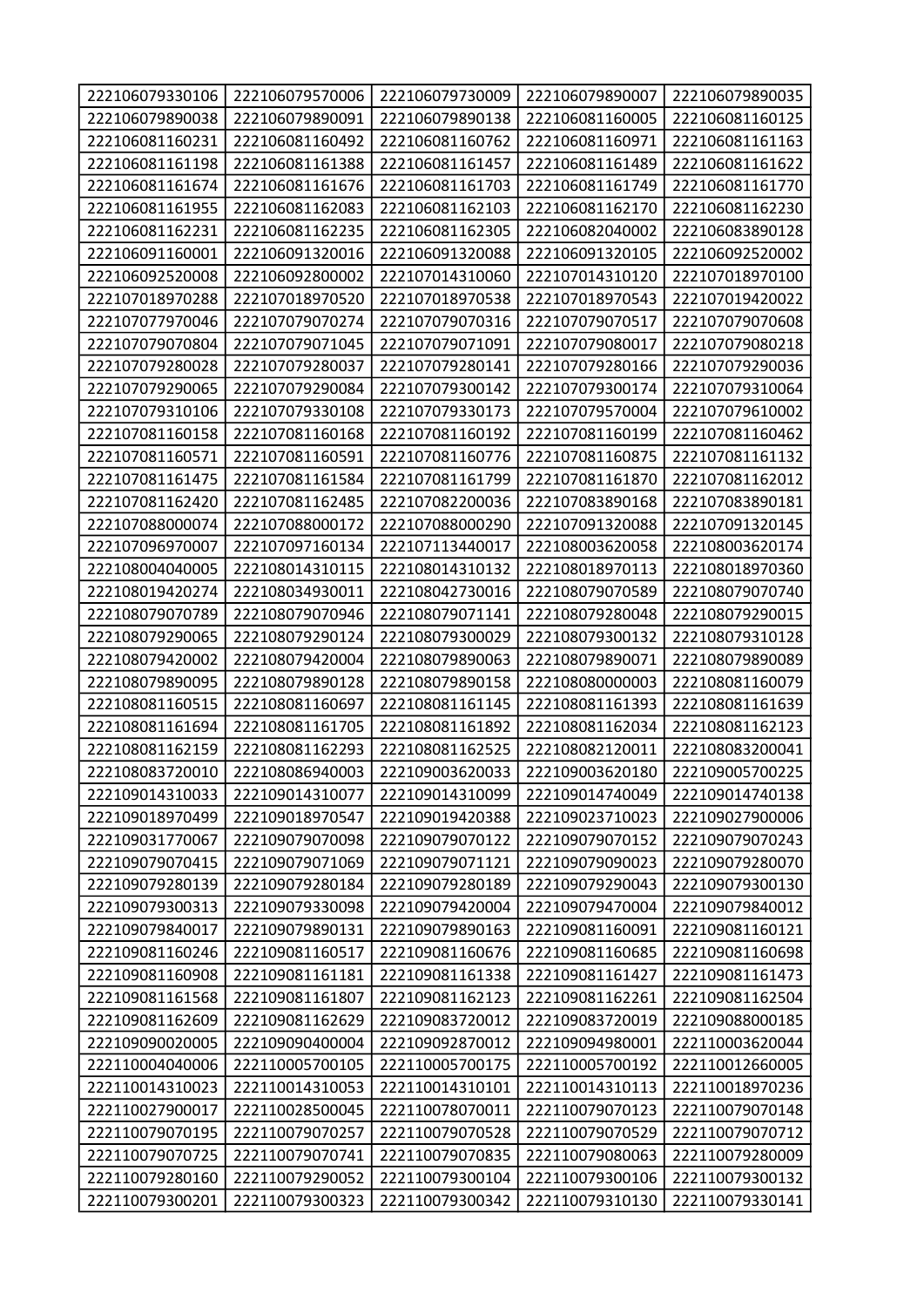| 222110079730004 | 222110079890123 | 222110079890124 | 222110080000040 | 222110081160057 |
|-----------------|-----------------|-----------------|-----------------|-----------------|
| 222110081160081 | 222110081160082 | 222110081160209 | 222110081160427 | 222110081160473 |
| 222110081160824 | 222110081161080 | 222110081161206 | 222110081161283 | 222110081161284 |
| 222110081161337 | 222110081161351 | 222110081161461 | 222110081161473 | 222110081161615 |
| 222110081161762 | 222110081161803 | 222110081161913 | 222110081161949 | 222110081161993 |
| 222110081162089 | 222110081162092 | 222110081162129 | 222110081162196 | 222110081162342 |
| 222110082120001 | 222110088000186 | 222110092650013 | 222110095170004 | 222110097160129 |
| 222110113380010 | 222110113790005 | 222111001160004 | 222111003620013 | 222111003620060 |
| 222111003620062 | 222111003620073 | 222111003620210 | 222111005700081 | 222111005700168 |
| 222111005700193 | 222111006920012 | 222111014050001 | 222111014740119 | 222111018970142 |
| 222111019420010 | 222111019420038 | 222111019420113 | 222111028500023 | 222111028500067 |
| 222111077970005 | 222111079070008 | 222111079070351 | 222111079070425 | 222111079070600 |
| 222111079070677 | 222111079070702 | 222111079070763 | 222111079070775 | 222111079070912 |
| 222111079070921 | 222111079070967 | 222111079070991 | 222111079071076 | 222111079071131 |
| 222111079071136 | 222111079071152 | 222111079090020 | 222111079280010 | 222111079280048 |
| 222111079280103 | 222111079280107 | 222111079280169 | 222111079280177 | 222111079290012 |
| 222111079290126 | 222111079290151 | 222111079300003 | 222111079300193 | 222111079300369 |
| 222111079310055 | 222111079310074 | 222111079310196 | 222111079330070 | 222111079330099 |
| 222111079330189 | 222111079570009 | 222111079890055 | 222111079890155 | 222111079950002 |
| 222111081160046 | 222111081160068 | 222111081160120 | 222111081160208 | 222111081160248 |
| 222111081160340 | 222111081160411 | 222111081160424 | 222111081160634 | 222111081160930 |
| 222111081160998 | 222111081161128 | 222111081161161 | 222111081161263 | 222111081161358 |
| 222111081161494 | 222111081161686 | 222111081161710 | 222111081161792 | 222111081161887 |
| 222111081161930 | 222111081161941 | 222111081162104 | 222111081162154 | 222111081162161 |
| 222111081162181 | 222111081162303 | 222111081162315 | 222111081162345 | 222111081162410 |
| 222111081162421 | 222111081162435 | 222111081162454 | 222111081162469 | 222111081162487 |
| 222111083750001 | 222111083890047 | 222111083890180 | 222111084510002 | 222111086660012 |
| 222111086660019 | 222111086660053 | 222111088000168 | 222111088000268 | 222111092860036 |
| 222111095190006 | 222111113440053 | 222112018970214 | 222112019420123 | 222112019420255 |
| 222112028500054 | 222112042730052 | 222112079070332 | 222112079070402 | 222112079070902 |
| 222112079080012 | 222112079080208 | 222112079090029 | 222112079280119 | 222112079280167 |
| 222112079300008 | 222112079300121 | 222112079330018 | 222112079330035 | 222112079890080 |
| 222112079890107 | 222112079890131 | 222112079890144 | 222112079890163 | 222112081160043 |
| 222112081160553 | 222112081160564 | 222112081160695 | 222112081160796 | 222112081160798 |
| 222112081160875 | 222112081160957 | 222112081161070 | 222112081161372 | 222112081161549 |
| 222112081161657 | 222112081161932 | 222112081162086 | 222112081162208 | 222112081162442 |
| 222112081162507 | 222112083200035 | 222112083720046 | 222112084450056 | 222112084450068 |
| 222112085710005 | 222112091320102 | 222112096360002 | 222112097160112 | 222112106320001 |
| 222113003620168 | 222113005700180 | 222113018970033 | 222113018970123 | 222113018970464 |
| 222113018970504 | 222113019420142 | 222113019420252 | 222113023710047 | 222113028500005 |
| 222113042730033 | 222113042730045 | 222113077970005 | 222113077970063 | 222113079070336 |
| 222113079070690 | 222113079070788 | 222113079070984 | 222113079071110 | 222113079071133 |
| 222113079080053 | 222113079080136 | 222113079080205 | 222113079090028 | 222113079280069 |
| 222113079290067 | 222113079290178 | 222113079300256 | 222113079320018 | 222113079490001 |
| 222113079890012 | 222113079890040 | 222113079890105 | 222113080410001 | 222113081160152 |
| 222113081160154 | 222113081160237 | 222113081160284 | 222113081160628 | 222113081160927 |
| 222113081160947 | 222113081161027 | 222113081161165 | 222113081161320 | 222113081161492 |
| 222113081161501 | 222113081161579 | 222113081161607 | 222113081161636 | 222113081161813 |
| 222113081161882 | 222113081162022 | 222113081162079 | 222113081162093 | 222113081162200 |
| 222113081162207 | 222113081162261 | 222113081162386 | 222113081162425 | 222113081162486 |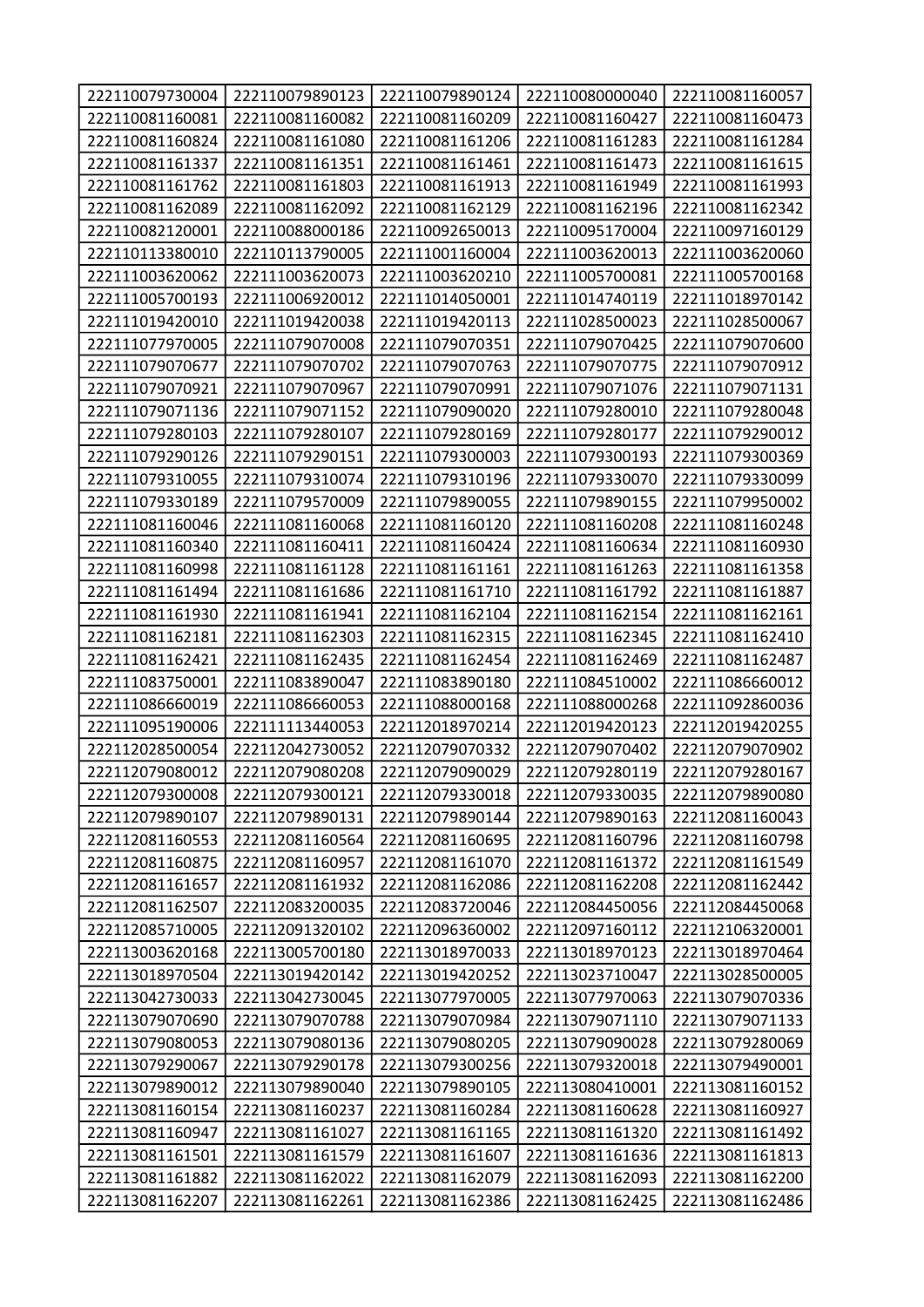| 222113081162578 | 222113081162600 | 222113083200025 | 222113083200055 | 222113083890050 |
|-----------------|-----------------|-----------------|-----------------|-----------------|
| 222113085710003 | 222113086120002 | 222113088000113 | 222113093130007 | 222114003620149 |
| 222114003620182 | 222114003620187 | 222114006920032 | 222114014050053 | 222114016740004 |
| 222114018970158 | 222114018970245 | 222114018970334 | 222114018970345 | 222114018970509 |
| 222114019420034 | 222114019420163 | 222114019420255 | 222114032140015 | 222114077970010 |
| 222114077970076 | 222114079070341 | 222114079070504 | 222114079071116 | 222114079071118 |
| 222114079071134 | 222114079080065 | 222114079080216 | 222114079280086 | 222114079280136 |
| 222114079280145 | 222114079290052 | 222114079290134 | 222114079290159 | 222114079300276 |
| 222114079300300 | 222114079300379 | 222114079330038 | 222114079330096 | 222114079330100 |
| 222114079890012 | 222114079890134 | 222114081160161 | 222114081160204 | 222114081160254 |
| 222114081160338 | 222114081160415 | 222114081160563 | 222114081160565 | 222114081160617 |
| 222114081160722 | 222114081160732 | 222114081160843 | 222114081160863 | 222114081160956 |
| 222114081161235 | 222114081161342 | 222114081161443 | 222114081161498 | 222114081161515 |
| 222114081161627 | 222114081161670 | 222114081161769 | 222114081161818 | 222114081161829 |
| 222114081161866 | 222114081162012 | 222114081162097 | 222114081162114 | 222114081162195 |
| 222114081162410 | 222114082200020 | 222114082200037 | 222114083890001 | 222114083890174 |
| 222114084450162 | 222114088000003 | 222114091370019 | 222114095170018 | 222114096330002 |
| 222114113640013 | 222114113790002 | 222115003620001 | 222115005700243 | 222115008570003 |
| 222115018970005 | 222115018970551 | 222115019420015 | 222115019420150 | 222115027900023 |
| 222115028500043 | 222115028500044 | 222115078070001 | 222115079280072 | 222115079280076 |
| 222115079280116 | 222115079290070 | 222115079290162 | 222115079290178 | 222115079300071 |
| 222115079300265 | 222115079310008 | 222115079330083 | 222115079890007 | 222115079890032 |
| 222115079890067 | 222115079890102 | 222115079890133 | 222115081160058 | 222115081160073 |
| 222115081160283 | 222115081160358 | 222115081160368 | 222115081160617 | 222115081160687 |
| 222115081160722 | 222115081160745 | 222115081160884 | 222115081161277 | 222115081161480 |
| 222115081161493 | 222115081161498 | 222115081161682 | 222115081161815 | 222115081161911 |
| 222115081161949 | 222115081161991 | 222115081162144 | 222115081162259 | 222115081162348 |
| 222115081162372 | 222115081162440 | 222115084450066 | 222115088000002 | 222115091320025 |
| 222115091320123 | 222115094790008 | 222115094790009 | 222115096290006 | 222115097160074 |
| 222115106320003 | 222115106320005 | 222116003620204 | 222116005700027 | 222116005700140 |
| 222116005700206 | 222116005700231 | 222116014050001 | 222116018970060 | 222116018970537 |
| 222116019420030 | 222116019420101 | 222116019420384 | 222116028500054 | 222116034930027 |
| 222116079070197 | 222116079070502 | 222116079070512 | 222116079070681 | 222116079070770 |
| 222116079070967 | 222116079071099 | 222116079090007 | 222116079090056 | 222116079280018 |
| 222116079280074 | 222116079280151 | 222116079280154 | 222116079280178 | 222116079300019 |
| 222116079300129 | 222116079300182 | 222116079300269 | 222116079300286 | 222116079300351 |
| 222116079320013 | 222116079330046 | 222116079330175 | 222116079840007 | 222116079890099 |
| 222116079890122 | 222116079890150 | 222116081160199 | 222116081160249 | 222116081160281 |
| 222116081160602 | 222116081160614 | 222116081160744 | 222116081161064 | 222116081161130 |
| 222116081161286 | 222116081161578 | 222116081161655 | 222116081161780 | 222116081161940 |
| 222116081162377 | 222116081162407 | 222116081162463 | 222116081162464 | 222116082120013 |
| 222116083890122 | 222116086100001 | 222116088000199 | 222116088000310 | 222116090020007 |
| 222116091370024 | 222116113790002 | 222117003620195 | 222117003620201 | 222117005700202 |
| 222117007810003 | 222117018970347 | 222117018970409 | 222117019420312 | 222117028500003 |
| 222117028500025 | 222117078070066 | 222117079070568 | 222117079070576 | 222117079070741 |
| 222117079071046 | 222117079071109 | 222117079090025 | 222117079090073 | 222117079290068 |
| 222117079290144 | 222117079300064 | 222117079310002 | 222117079310172 | 222117079330022 |
| 222117079330151 | 222117079330176 | 222117079890022 | 222117079890024 | 222117079890034 |
| 222117079890092 | 222117079890123 | 222117080400005 | 222117081160050 | 222117081160163 |
| 222117081160292 | 222117081160567 | 222117081160641 | 222117081160703 | 222117081160898 |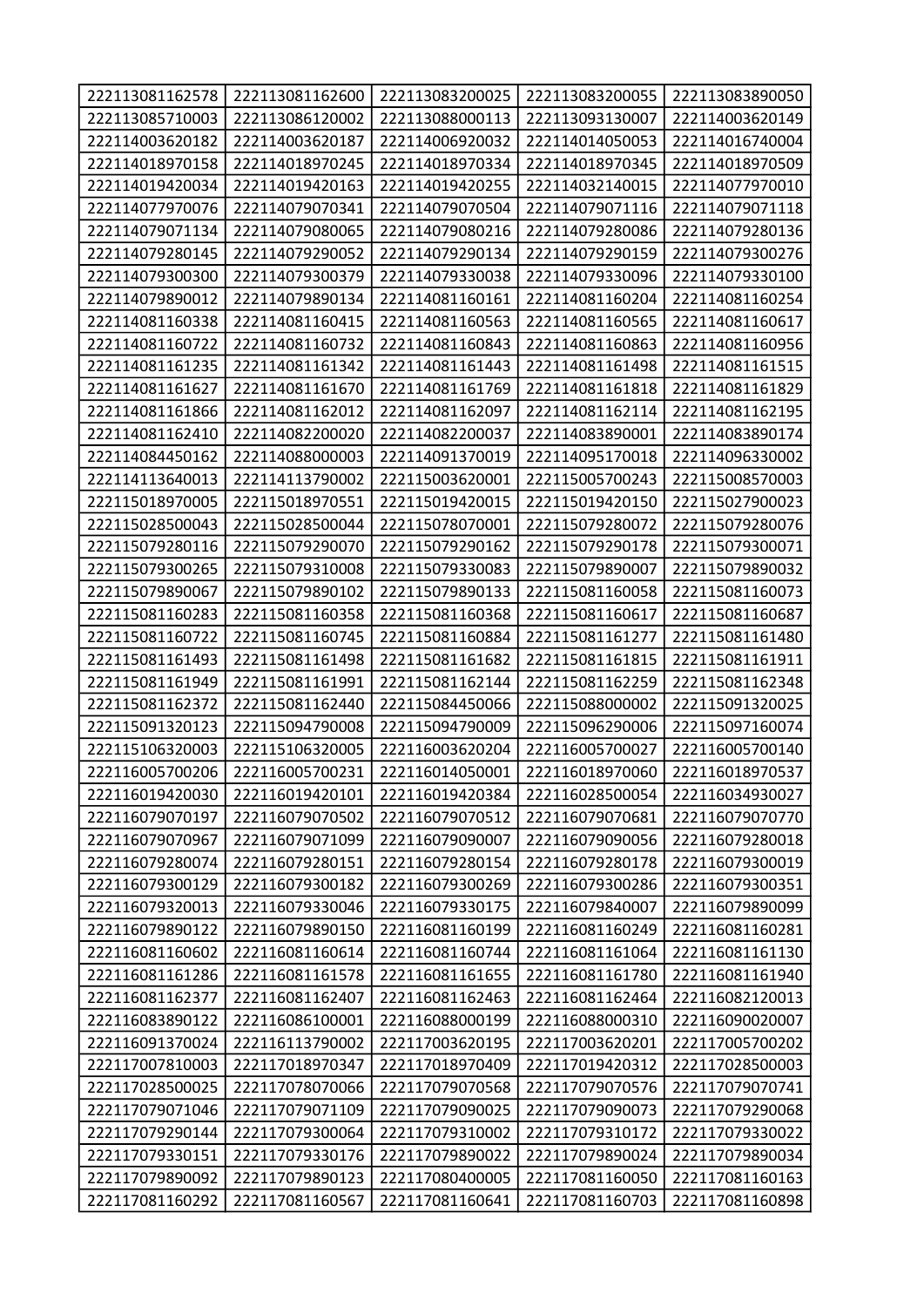| 222117081160925 | 222117081160931 | 222117081160996 | 222117081160999 | 222117081161019 |
|-----------------|-----------------|-----------------|-----------------|-----------------|
| 222117081161026 | 222117081161167 | 222117081161261 | 222117081161326 | 222117081161369 |
| 222117081161379 | 222117081161386 | 222117081161437 | 222117081161504 | 222117081161565 |
| 222117081161710 | 222117081161855 | 222117081161986 | 222117081162165 | 222117081162168 |
| 222117081162261 | 222117083200041 | 222117083200054 | 222117083720034 | 222117083890014 |
| 222117086660005 | 222117088000154 | 222117088000241 | 222117093980005 | 222117097160053 |
| 222117097160057 | 222118003620002 | 222118003620090 | 222118003620201 | 222118005700031 |
| 222118014050019 | 222118018970391 | 222118019420291 | 222118027900002 | 222118042340017 |
| 222118078070038 | 222118079080109 | 222118079080267 | 222118079090064 | 222118079290015 |
| 222118079290096 | 222118079300206 | 222118079300266 | 222118079300322 | 222118079310110 |
| 222118079310168 | 222118079890064 | 222118079890131 | 222118081160020 | 222118081160163 |
| 222118081160371 | 222118081160663 | 222118081160730 | 222118081160831 | 222118081160960 |
| 222118081161014 | 222118081161018 | 222118081161086 | 222118081161441 | 222118081161548 |
| 222118091320009 | 222118091320085 | 222118097160135 | 222118113650041 | 222119003620183 |
| 222119005700146 | 222119005700168 | 222119006430032 | 222119018970034 | 222119018970048 |
| 222119018970232 | 222119018970354 | 222119019420195 | 222119027900015 | 222119028500015 |
| 222119028500024 | 222119077970054 | 222119078070021 | 222119079080127 | 222119079080200 |
| 222119079290004 | 222119079300148 | 222119079300246 | 222119079300312 | 222119079310186 |
| 222119079400004 | 222119079890022 | 222119079890069 | 222119079890113 | 222119079890136 |
| 222119079890176 | 222119081160084 | 222119081160121 | 222119081160420 | 222119081160530 |
| 222119081160638 | 222119081160641 | 222119081160707 | 222119081160722 | 222119081161399 |
| 222119081161457 | 222119081161480 | 222119081161509 | 222119081161551 | 222119081161685 |
| 222119081161708 | 222119081161766 | 222119081161799 | 222119081162036 | 222119081162041 |
| 222119081162107 | 222119081162395 | 222119081162414 | 222119081162429 | 222119081162458 |
| 222119081162509 | 222119081600002 | 222119083660023 | 222119088000008 | 222119090000020 |
| 222120005700010 | 222120014050066 | 222120018970063 | 222120018970170 | 222120018970279 |
| 222120018970428 | 222120018970597 | 222120019420120 | 222120019420423 | 222120034780011 |
| 222120042340003 | 222120042340006 | 222120079090028 | 222120079290064 | 222120079300110 |
| 222120079300168 | 222120079300224 | 222120079890034 | 222120079890111 | 222120079890114 |
| 222120081160022 | 222120081160031 | 222120081160047 | 222120081160293 | 222120081160305 |
| 222120081160503 | 222120081160768 | 222120081161258 | 222120081161387 | 222120081161475 |
| 222120081161665 | 222120081161696 | 222120081161766 | 222120081161871 | 222120081161951 |
| 222120081162052 | 222120081162080 | 222120081162135 | 222120081162294 | 222120081162499 |
| 222120084510001 | 222120095640004 | 222120096260001 | 222120106370029 | 222121014050118 |
| 222121018970286 | 222121018970524 | 222121023710007 | 222121028500011 | 222121032140012 |
| 222121078720001 | 222121079070253 | 222121079070261 | 222121079070698 | 222121079070811 |
| 222121079070901 | 222121079080099 | 222121079090062 | 222121079280075 | 222121079280112 |
| 222121079290075 | 222121079290112 | 222121079290145 | 222121079300012 | 222121079330105 |
| 222121079820002 | 222121079840011 | 222121079890069 | 222121079890117 | 222121079890125 |
| 222121081160236 | 222121081160330 | 222121081160496 | 222121081160670 | 222121081160714 |
| 222121081160931 | 222121081161002 | 222121081161468 | 222121081161675 | 222121081161803 |
| 222121081161998 | 222121081162024 | 222121081162080 | 222121081162366 | 222121081162471 |
| 222121083200003 | 222121083200017 | 222121091320059 | 222121096260005 | 222122005700070 |
| 222122014050068 | 222122014740043 | 222122018970486 | 222122018970494 | 222122018970556 |
| 222122018970592 | 222122019420108 | 222122019420188 | 222122031770024 | 222122034930013 |
| 222122042730029 | 222122079070123 | 222122079070321 | 222122079070353 | 222122079070490 |
| 222122079071026 | 222122079080025 | 222122079080081 | 222122079080291 | 222122079090058 |
| 222122079280024 |                 |                 |                 |                 |
|                 | 222122079280032 | 222122079280076 | 222122079280181 | 222122079300037 |
| 222122079300268 | 222122079300316 | 222122079300323 | 222122079310144 | 222122079310168 |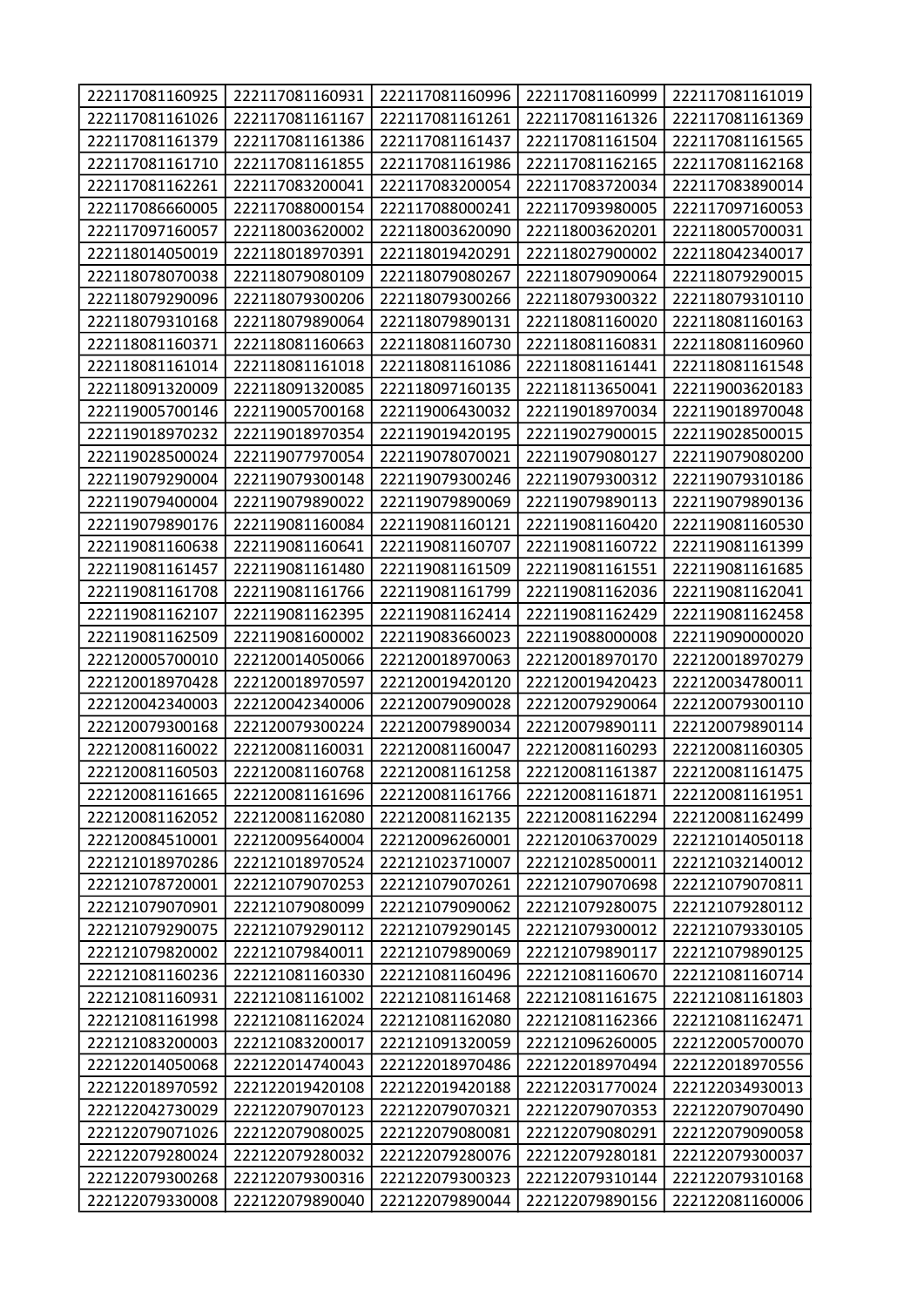| 222122081160462                    | 222122081160525                    | 222122081160618                    | 222122081160682                    | 222122081160890                    |
|------------------------------------|------------------------------------|------------------------------------|------------------------------------|------------------------------------|
| 222122081160937                    | 222122081161216                    | 222122081161305                    | 222122081161375                    | 222122081161419                    |
| 222122081161440                    | 222122081161542                    | 222122081161809                    | 222122081161849                    | 222122081161857                    |
| 222122081162355                    | 222122081162477                    | 222122082120004                    | 222122084450055                    | 222122091370001                    |
| 222122097160105                    | 222123003620218                    | 222123005700016                    | 222123005700124                    | 222123005700169                    |
| 222123005700186                    | 222123014740011                    | 222123014740116                    | 222123019420147                    | 222123019420228                    |
| 222123019420388                    | 222123028500059                    | 222123029040015                    | 222123041160008                    | 222123077970007                    |
| 222123077970043                    | 222123079070085                    | 222123079070182                    | 222123079070208                    | 222123079070881                    |
| 222123079071146                    | 222123079280040                    | 222123079280054                    | 222123079280114                    | 222123079280120                    |
| 222123079280170                    | 222123079280185                    | 222123079290005                    | 222123079290030                    | 222123079290064                    |
| 222123079300096                    | 222123079300142                    | 222123079300211                    | 222123079300242                    | 222123079310017                    |
| 222123079310074                    | 222123079320009                    | 222123079860004                    | 222123079890005                    | 222123079890161                    |
| 222123081160230                    | 222123081160254                    | 222123081160298                    | 222123081160396                    | 222123081160427                    |
| 222123081160524                    | 222123081160540                    | 222123081160553                    | 222123081160571                    | 222123081160606                    |
| 222123081160630                    | 222123081160724                    | 222123081160729                    | 222123081160834                    | 222123081161258                    |
| 222123081161469                    | 222123081161652                    | 222123081161755                    | 222123081161768                    | 222123081161919                    |
| 222123081162164                    | 222123081162238                    | 222123082200019                    | 222123083720066                    | 222123083890019                    |
| 222123083890049                    | 222123083890100                    | 222123088000116                    | 222123088000156                    | 222123088000274                    |
| 222123091320147                    | 222123097160017                    | 222123097160098                    | 222123097160155                    | 222123113790007                    |
| 222124003620043                    | 222124005700167                    | 222124018970001                    | 222124018970150                    | 222124018970482                    |
| 222124018970550                    | 222124019420208                    | 222124019420357                    | 222124079070222                    | 222124079070532                    |
| 222124079070885                    | 222124079070998                    | 222124079071125                    | 222124079090022                    | 222124079280006                    |
| 222124079280108                    | 222124079280122                    | 222124079290086                    | 222124079300127                    | 222124079300251                    |
| 222124079310094                    | 222124079890043                    | 222124079890099                    | 222124079890117                    | 222124081160082                    |
| 222124081160528                    | 222124081160682                    | 222124081161038                    | 222124081161263                    | 222124081161441                    |
|                                    |                                    |                                    |                                    |                                    |
| 222124081161456                    | 222124081161634                    | 222124081161669                    | 222124081161680                    | 222124081161786                    |
| 222124081161922                    | 222124081162033                    | 222124081162081                    | 222124081162085                    | 222124083720064                    |
| 222124088000035                    | 222124093220001                    | 222124096940002                    | 222124096940006                    | 222125005700058                    |
| 222125005700185                    | 222125018970302                    | 222125018970363                    | 222125027900029                    | 222125028500022                    |
| 222125042730006                    | 222125079070109                    | 222125079070567                    | 222125079070925                    | 222125079080038                    |
| 222125079080116                    | 222125079080144                    | 222125079280054                    | 222125079280065                    | 222125079300065                    |
| 222125079310004                    | 222125079310164                    | 222125079890050                    | 222125079890130                    | 222125081160136                    |
| 222125081160211                    | 222125081161000                    | 222125081161035                    | 222125081161814                    | 222125081161828                    |
| 222125081162258                    | 222125081162301                    | 222125082120008                    | 222125083890030                    | 222125088000229                    |
| 222125092870022                    | 222126005700194                    | 222126018970003                    | 222126018970522                    | 222126079070195                    |
| 222126079070396                    | 222126079070520                    | 222126079070989                    | 222126079080200                    | 222126079280085                    |
| 222126079280170                    | 222126079290023                    | 222126079290193                    | 222126079300045                    | 222126079300373                    |
| 222126079310018                    | 222126079310067                    | 222126079320008                    | 222126079330038                    | 222126079330095                    |
| 222126079890030                    | 222126079890054                    | 222126081160004                    | 222126081160056                    | 222126081160145                    |
| 222126081160226                    | 222126081160256                    | 222126081160397                    | 222126081160463                    | 222126081160477                    |
| 222126081160513                    | 222126081160563                    | 222126081160709                    | 222126081160748                    | 222126081161088                    |
| 222126081161089                    | 222126081161098                    | 222126081161183                    | 222126081161187                    | 222126081161190                    |
| 222126081161721                    | 222126081161760                    | 222126081161787                    | 222126081161844                    | 222126081161941                    |
| 222126081162109                    | 222126081162229                    | 222126081162255                    | 222126081162273                    | 222126081162309                    |
| 222126081162315                    | 222126082120003                    | 222126082120009                    | 222126082200015                    | 222126088000114                    |
| 222126088000237                    | 222126090000010                    | 222126090580016                    | 222126097160009                    | 222126097160079                    |
| 222127003620036                    | 222127005700014                    | 222127005700077                    | 222127005700157                    | 222127007810002                    |
| 222127014050058                    | 222127014050095                    | 222127018970013                    | 222127018970020                    | 222127018970098                    |
| 222127018970180<br>222127079070218 | 222127018970248<br>222127079070877 | 222127040480002<br>222127079070885 | 222127042730044<br>222127079071015 | 222127079070076<br>222127079071126 |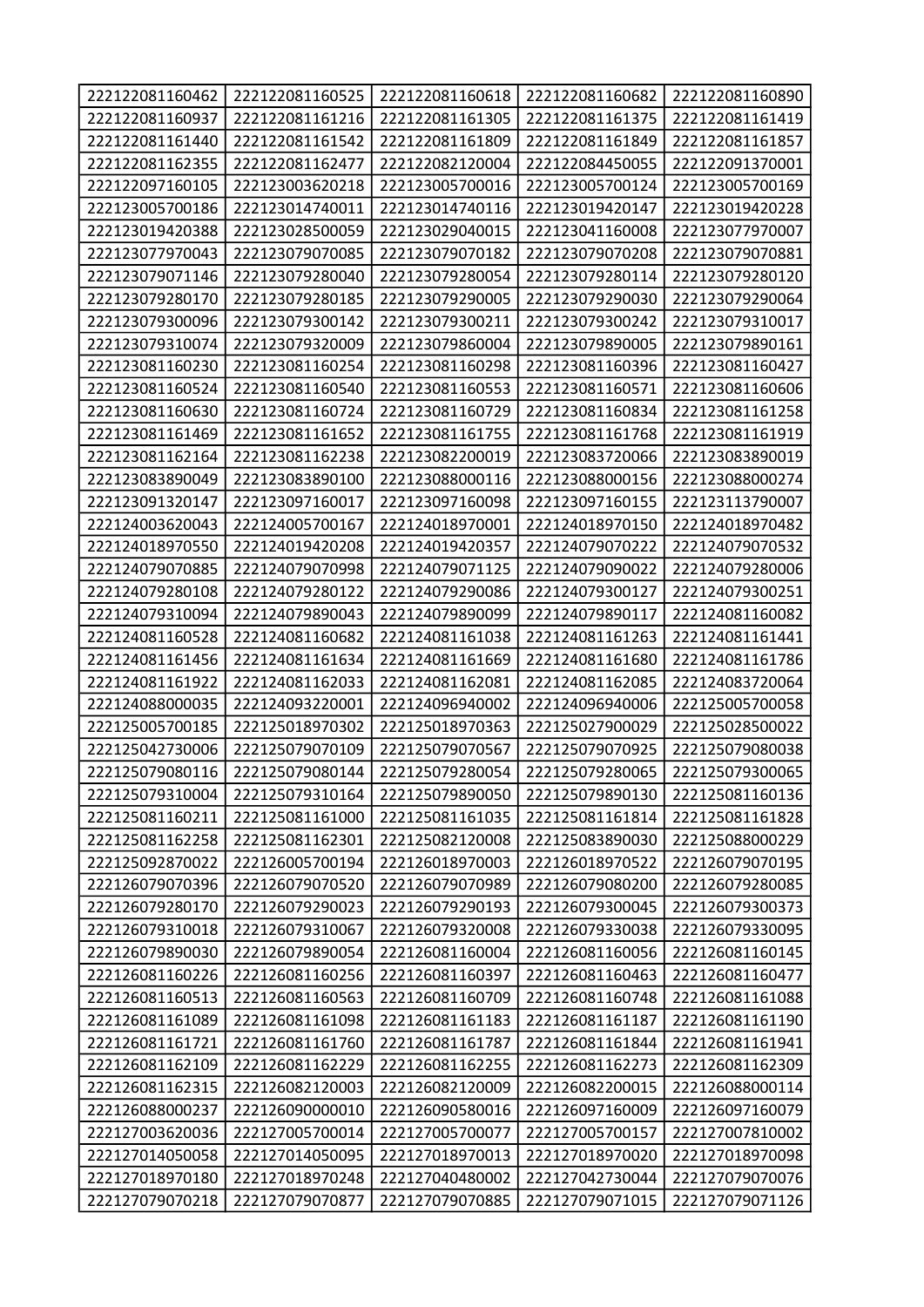| 222127079080041 | 222127079080086 | 222127079080134 | 222127079280011 | 222127079280043 |
|-----------------|-----------------|-----------------|-----------------|-----------------|
| 222127079280078 | 222127079280086 | 222127079280095 | 222127079290016 | 222127079290026 |
| 222127079290035 | 222127079290120 | 222127079290167 | 222127079300184 | 222127079300293 |
| 222127079300372 | 222127079310061 | 222127079310086 | 222127079310094 | 222127079330041 |
| 222127079330106 | 222127079330172 | 222127079890082 | 222127081160054 | 222127081160098 |
| 222127081160104 | 222127081160370 | 222127081160481 | 222127081160493 | 222127081160553 |
| 222127081160568 | 222127081161085 | 222127081161257 | 222127081161464 | 222127081161641 |
| 222127081161839 | 222127081161906 | 222127081161960 | 222127081161967 | 222127081161984 |
| 222127081162007 | 222127081162168 | 222127081162294 | 222127083200004 | 222127084450049 |
| 222127088000064 | 222127088000205 | 222127090000022 | 222127096690009 | 222127097160038 |
| 222127113290010 | 222127113410005 | 222128003620017 | 222128003620105 | 222128005700092 |
| 222128005700110 | 222128014050045 | 222128018970080 | 222128018970089 | 222128018970118 |
| 222128018970328 | 222128018970414 | 222128018970587 | 222128018970603 | 222128019420172 |
| 222128031770081 | 222128077970058 | 222128078070078 | 222128079070539 | 222128079070613 |
| 222128079070674 | 222128079070788 | 222128079070936 | 222128079070967 | 222128079280082 |
| 222128079280083 | 222128079280085 | 222128079280086 | 222128079280171 | 222128079280181 |
| 222128079280188 | 222128079290111 | 222128079300355 | 222128079310057 | 222128079310070 |
| 222128079310084 | 222128079330048 | 222128079330166 | 222128079400002 | 222128079400006 |
| 222128079730002 | 222128079820006 | 222128079890003 | 222128079890057 | 222128081160017 |
| 222128081160080 | 222128081160125 | 222128081160243 | 222128081160273 | 222128081160384 |
| 222128081160416 | 222128081160452 | 222128081160455 | 222128081160486 | 222128081160632 |
| 222128081160714 | 222128081160920 | 222128081160983 | 222128081161058 | 222128081161066 |
| 222128081161106 | 222128081161165 | 222128081161285 | 222128081161435 | 222128081161757 |
| 222128081162007 | 222128081162204 | 222128083660002 | 222128083890196 | 222128084450010 |
| 222128088000016 | 222128088000181 | 222128091320042 | 222128092650013 | 222128096250002 |
| 222128097160113 | 222128106320001 | 222128106320008 | 222128113440014 | 222129003620062 |
| 222129005700056 | 222129018970299 | 222129018970343 | 222129019420301 | 222129027900013 |
| 222129027900015 | 222129028500021 | 222129032140015 | 222129034930006 | 222129034930020 |
| 222129042730047 | 222129078070076 | 222129079070123 | 222129079070986 | 222129079070988 |
| 222129079071183 | 222129079080295 | 222129079090095 | 222129079280007 | 222129079280037 |
| 222129079280044 | 222129079280123 | 222129079280151 | 222129079290074 | 222129079300148 |
| 222129079300182 | 222129079300296 | 222129079310055 | 222129079450008 | 222129079890039 |
| 222129081160078 | 222129081160138 | 222129081160196 | 222129081160197 | 222129081160427 |
| 222129081160680 | 222129081160706 | 222129081160756 | 222129081160932 | 222129081160971 |
| 222129081161015 | 222129081161219 | 222129081161683 | 222129081162031 | 222129081162086 |
| 222129081162101 | 222129081162230 | 222129081162344 | 222129081162475 | 222129083720025 |
| 222129084810035 | 222129086690009 | 222129091320029 | 222129096330006 | 222129106370032 |
| 222130018970053 | 222130018970214 | 222130018970353 | 222130019420235 | 222130019420385 |
| 222130028500039 | 222130029040003 | 222130029040009 | 222130034930026 | 222130078730001 |
| 222130079070110 | 222130079070289 | 222130079070354 | 222130079070397 | 222130079070436 |
| 222130079070437 | 222130079070756 | 222130079071009 | 222130079071036 | 222130079080063 |
| 222130079290054 | 222130079290063 | 222130079290122 | 222130079300342 | 222130079310129 |
| 222130079310148 | 222130079310176 | 222130079320031 | 222130079330117 | 222130079890019 |
| 222130079890146 | 222130081160304 | 222130081160420 | 222130081160492 | 222130081160705 |
| 222130081161099 | 222130081161111 | 222130081161116 | 222130081161296 | 222130081161309 |
| 222130081161538 | 222130081161734 | 222130081161770 | 222130081161860 | 222130081161880 |
| 222130081161977 | 222130081161987 | 222130081161990 | 222130081162049 | 222130081162099 |
| 222130081162251 | 222130081162300 | 222130081162399 | 222130081162447 | 222130081162510 |
| 222130083720035 | 222130084450052 | 222130085710001 | 222130088000268 | 222130094010020 |
| 222130095640015 | 222130097160099 | 222131005700133 | 222131005700137 | 222131014050095 |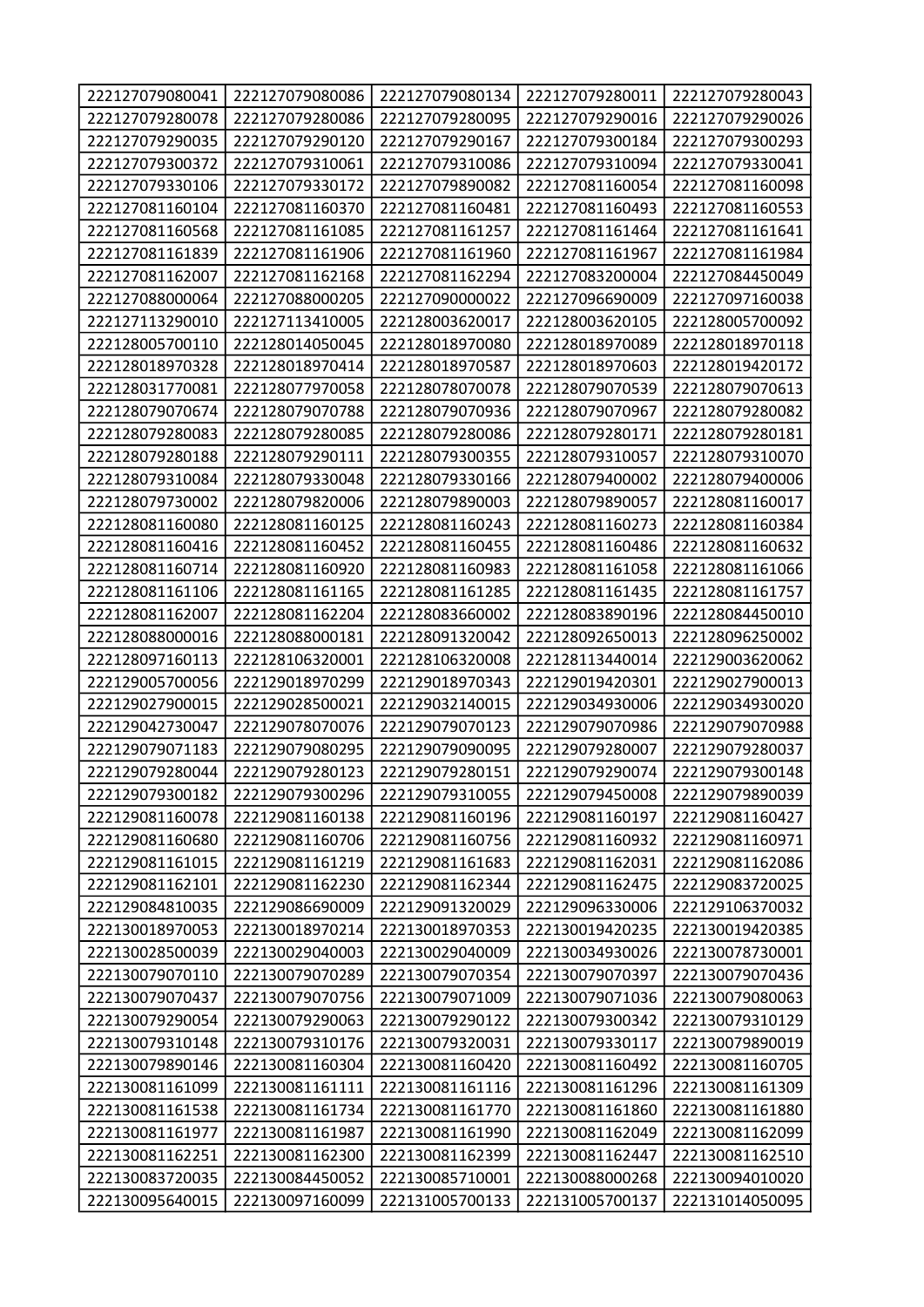| 222131018970229 | 222131018970451 | 222131028500054 | 222131029040025 | 222131079070235 |
|-----------------|-----------------|-----------------|-----------------|-----------------|
| 222131079070292 | 222131079070582 | 222131079070646 | 222131079070902 | 222131079071156 |
| 222131079080143 | 222131079080298 | 222131079290022 | 222131079290133 | 222131079290180 |
| 222131079300026 | 222131079300069 | 222131079300228 | 222131079300231 | 222131079310028 |
| 222131079310083 | 222131079310133 | 222131079310193 | 222131079310194 | 222131079330097 |
| 222131079330099 | 222131079890003 | 222131079890039 | 222131079890072 | 222131081160020 |
| 222131081160253 | 222131081160267 | 222131081160572 | 222131081160735 | 222131081160804 |
| 222131081160848 | 222131081160939 | 222131081160971 | 222131081161007 | 222131081161020 |
| 222131081161053 | 222131081161147 | 222131081161247 | 222131081161413 | 222131081161584 |
| 222131081162209 | 222131081162398 | 222131082040003 | 222131082130007 | 222131083890096 |
| 222131090580008 | 222131091320102 | 222131093980004 | 222131094410008 | 222131097160044 |
| 222131097160045 | 222131097160146 | 222131113410009 | 222132018970046 | 222132018970084 |
| 222132018970332 | 222132018970334 | 222132018970396 | 222132019420254 | 222132024410003 |
| 222132027900001 | 222132079070702 | 222132079070734 | 222132079071007 | 222132079071044 |
| 222132079071152 | 222132079290050 | 222132079300044 | 222132079300057 | 222132079300095 |
| 222132079300296 | 222132079330031 | 222132079330160 | 222132079890015 | 222132079890036 |
| 222132079890105 | 222132079890152 | 222132081160173 | 222132081160192 | 222132081160337 |
| 222132081160471 | 222132081160494 | 222132081160846 | 222132081160895 | 222132081160946 |
| 222132081161608 | 222132081161717 | 222132081161939 | 222132081161957 | 222132081162194 |
| 222132081162301 | 222132081162365 | 222132083890164 | 222132084450030 | 222132091320134 |
| 222132091320136 | 222132095170013 | 222132096330008 | 222132096970013 | 222132097160003 |
| 222132113650014 | 222133003620039 | 222133003620114 | 222133014050022 | 222133018970002 |
| 222133018970231 | 222133018970250 | 222133018970334 | 222133018970524 | 222133018970546 |
| 222133019420065 | 222133028500003 | 222133077950001 | 222133079070021 | 222133079070035 |
| 222133079070107 | 222133079070570 | 222133079070650 | 222133079070751 | 222133079070854 |
| 222133079071035 | 222133079071063 | 222133079071077 | 222133079080148 | 222133079080201 |
| 222133079090046 | 222133079300075 | 222133079300105 | 222133079300215 | 222133079300315 |
| 222133079300365 | 222133079310065 | 222133079310144 | 222133079330113 | 222133079890001 |
| 222133079890021 | 222133079890113 | 222133079890137 | 222133080000043 | 222133081160013 |
| 222133081160112 | 222133081160574 | 222133081160578 | 222133081160679 | 222133081160843 |
| 222133081160873 | 222133081160910 | 222133081160964 | 222133081161048 | 222133081161054 |
| 222133081161135 | 222133081161203 | 222133081161310 | 222133081161586 | 222133081161792 |
| 222133081161866 | 222133081162034 | 222133081162129 | 222133081162134 | 222133081162213 |
| 222133081162367 | 222133081162451 | 222133083890129 | 222133086660002 | 222133088000232 |
| 222133088000245 | 222133096270007 | 222133097160016 | 222134003620058 | 222134014050081 |
| 222134019420102 | 222134034780047 | 222134078070070 | 222134079060016 | 222134079070192 |
| 222134079070316 | 222134079070542 | 222134079070775 | 222134079070823 | 222134079071012 |
| 222134079080030 | 222134079080032 | 222134079080101 | 222134079080214 | 222134079090047 |
| 222134079300071 | 222134079300341 | 222134079300342 | 222134079300347 | 222134079310018 |
| 222134079330158 | 222134079610003 | 222134081160099 | 222134081160254 | 222134081160415 |
| 222134081160443 | 222134081160583 | 222134081160644 | 222134081160987 | 222134081161091 |
| 222134081161234 | 222134081161299 | 222134081161348 | 222134081161368 | 222134081161444 |
| 222134081161445 | 222134081161578 | 222134081161752 | 222134081161896 | 222134081162103 |
| 222134081162247 | 222134081162304 | 222134081162393 | 222134081162419 | 222134082120011 |
| 222134082200005 | 222134083890281 | 222134085750001 | 222134086660015 | 222134088000042 |
| 222134088000101 | 222134088000119 | 222134090000007 | 222134097160083 | 222134097160138 |
| 222134097160154 | 222134113370011 | 222135018970348 | 222135018970429 | 222135018970589 |
| 222135049120013 | 222135077970001 | 222135078070035 | 222135079070419 | 222135079070516 |
| 222135079071064 | 222135079071084 | 222135079071137 | 222135079080195 | 222135079300258 |
| 222135079300268 | 222135079300288 | 222135079300345 | 222135079310057 | 222135079310126 |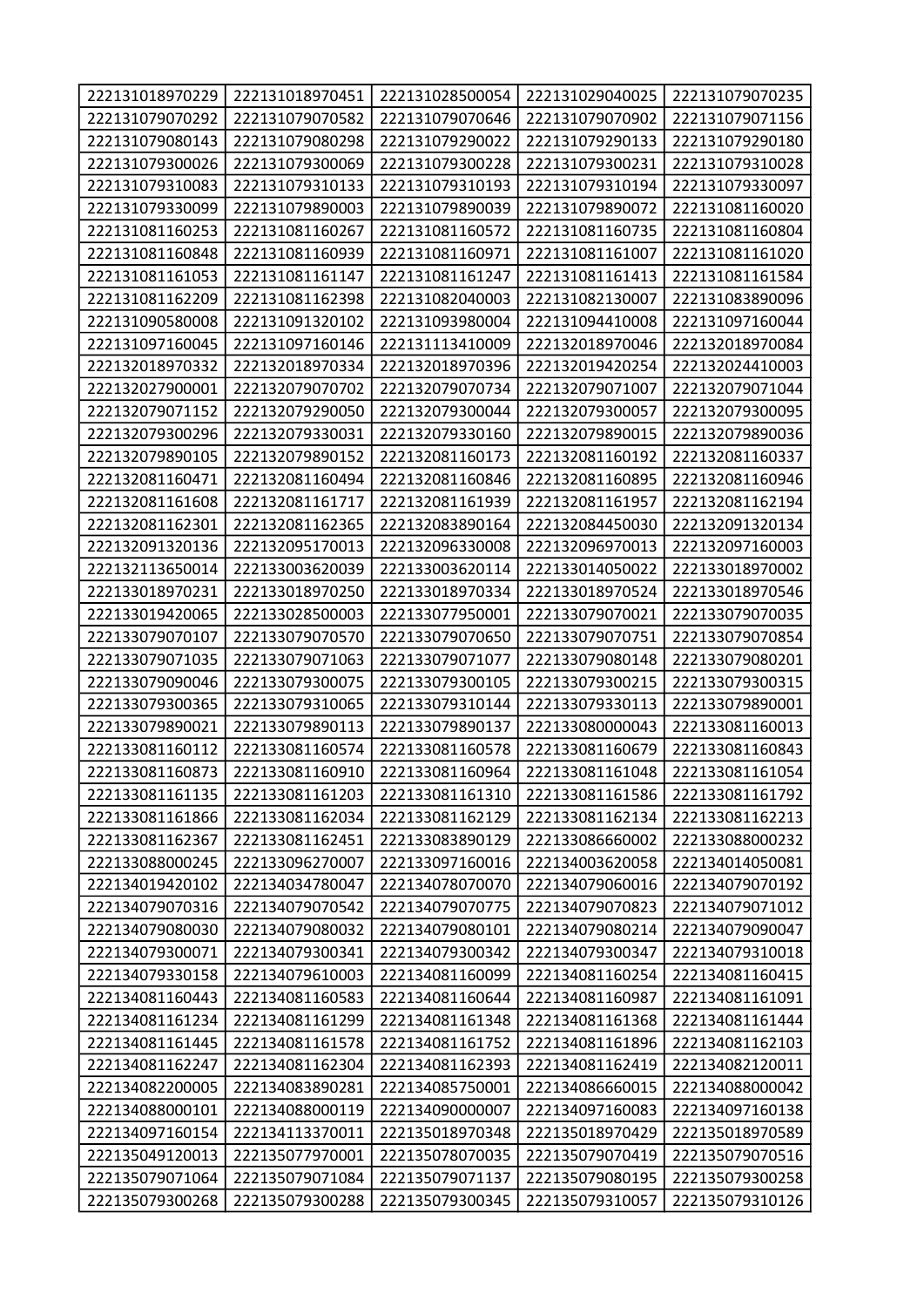| 222135079330064 | 222135079840002 | 222135079890007 | 222135079890044 | 222135079890097 |
|-----------------|-----------------|-----------------|-----------------|-----------------|
| 222135081160024 | 222135081160163 | 222135081160166 | 222135081160373 | 222135081160422 |
| 222135081160888 | 222135081161060 | 222135081161167 | 222135081161412 | 222135081161509 |
| 222135081161596 | 222135081161633 | 222135081161704 | 222135081161780 | 222135081161892 |
| 222135081161913 | 222135081162098 | 222135081162124 | 222135081162238 | 222135081162257 |
| 222135081162340 | 222135081162411 | 222135083720023 | 222135083890005 | 222135086660074 |
| 222135088000073 | 222135088000138 | 222135088000177 | 222135091320094 | 222135096360005 |
| 222135096360009 | 222135097160122 | 222135097160149 | 222136005700161 | 222136005700222 |
| 222136018970317 | 222136031770054 | 222136079070095 | 222136079070297 | 222136079070377 |
| 222136079070439 | 222136079070699 | 222136079070944 | 222136079071119 | 222136079080049 |
| 222136079300364 | 222136079320014 | 222136079330110 | 222136079330121 | 222136079330161 |
| 222136079330167 | 222136079500001 | 222136079890003 | 222136079890072 | 222136081160371 |
| 222136081160743 | 222136081160755 | 222136081160893 | 222136081160903 | 222136081160935 |
| 222136081161024 | 222136081161045 | 222136081161284 | 222136081161349 | 222136081161434 |
| 222136081161481 | 222136081161784 | 222136081161794 | 222136081162155 | 222136081162236 |
| 222136082040001 | 222136082200007 | 222136090440003 | 222136091320081 | 222136097160078 |
| 222137003620055 | 222137005700003 | 222137014050047 | 222137014740094 | 222137018970401 |
| 222137018970430 | 222137018970466 | 222137019420036 | 222137019420084 | 222137019420186 |
| 222137019420435 | 222137042730011 | 222137078070024 | 222137079070007 | 222137079070180 |
| 222137079070505 | 222137079080059 | 222137079080088 | 222137079080125 | 222137079080156 |
| 222137079080168 | 222137079080197 | 222137079080252 | 222137079300138 | 222137079300277 |
| 222137079330046 | 222137079330146 | 222137079890053 | 222137079890066 | 222137081160172 |
| 222137081160191 | 222137081160234 | 222137081160248 | 222137081161011 | 222137081161216 |
| 222137081161360 | 222137081161397 | 222137081161405 | 222137081161488 | 222137081161503 |
| 222137081161559 | 222137081161828 | 222137081161873 | 222137081161962 | 222137081162017 |
| 222137081162022 | 222137081162027 | 222137081162076 | 222137081162096 | 222137081162353 |
| 222137083890043 | 222137083890077 | 222137084450120 | 222137084510005 | 222137089950003 |
| 222137091320156 | 222137097160059 | 222137097160116 | 222138003620004 | 222138003620058 |
| 222138005700044 | 222138005700065 | 222138018970501 | 222138078900001 | 222138079070010 |
| 222138079070669 | 222138079080031 | 222138079080135 | 222138079290161 | 222138079300119 |
| 222138079300262 | 222138079310144 | 222138079330069 | 222138079330135 | 222138079840005 |
| 222138079890045 | 222138079890087 | 222138081160005 | 222138081160006 | 222138081160136 |
| 222138081160157 | 222138081160305 | 222138081160423 | 222138081160441 | 222138081160513 |
| 222138081160526 | 222138081160618 | 222138081160722 | 222138081161690 | 222138081161712 |
| 222138081161975 | 222138081162058 | 222138081162429 | 222138081162444 | 222138083660011 |
| 222138083890064 | 222138083890102 | 222138083890130 | 222138085750003 | 222138088000149 |
| 222138088000266 | 222138092560003 | 222138097160001 | 222139003620050 | 222139018970456 |
| 222139018970507 | 222139041160005 | 222139077970073 | 222139078070100 | 222139079070012 |
| 222139079070017 | 222139079070261 | 222139079070422 | 222139079070470 | 222139079070926 |
| 222139079071037 | 222139079071052 | 222139079080016 | 222139079080049 | 222139079080051 |
| 222139079080052 | 222139079080092 | 222139079080149 | 222139079080152 | 222139079080189 |
| 222139079080224 | 222139079080271 | 222139079080282 | 222139079290056 | 222139079290074 |
| 222139079290114 | 222139079290150 | 222139079290154 | 222139079300150 | 222139079300184 |
| 222139079300287 | 222139079300358 | 222139079330139 | 222139079330150 | 222139079890081 |
| 222139079890086 | 222139079890141 | 222139081160029 | 222139081160132 | 222139081160219 |
| 222139081160252 | 222139081160501 | 222139081160590 | 222139081160687 | 222139081160774 |
| 222139081160805 | 222139081160831 | 222139081160993 | 222139081161002 | 222139081161193 |
| 222139081161386 | 222139081161423 | 222139081161776 | 222139081161803 | 222139081161829 |
| 222139081161875 | 222139081161962 | 222139081162018 | 222139081162022 | 222139081162093 |
| 222139081162180 | 222139081162185 | 222139081162514 | 222139083890131 | 222139084450028 |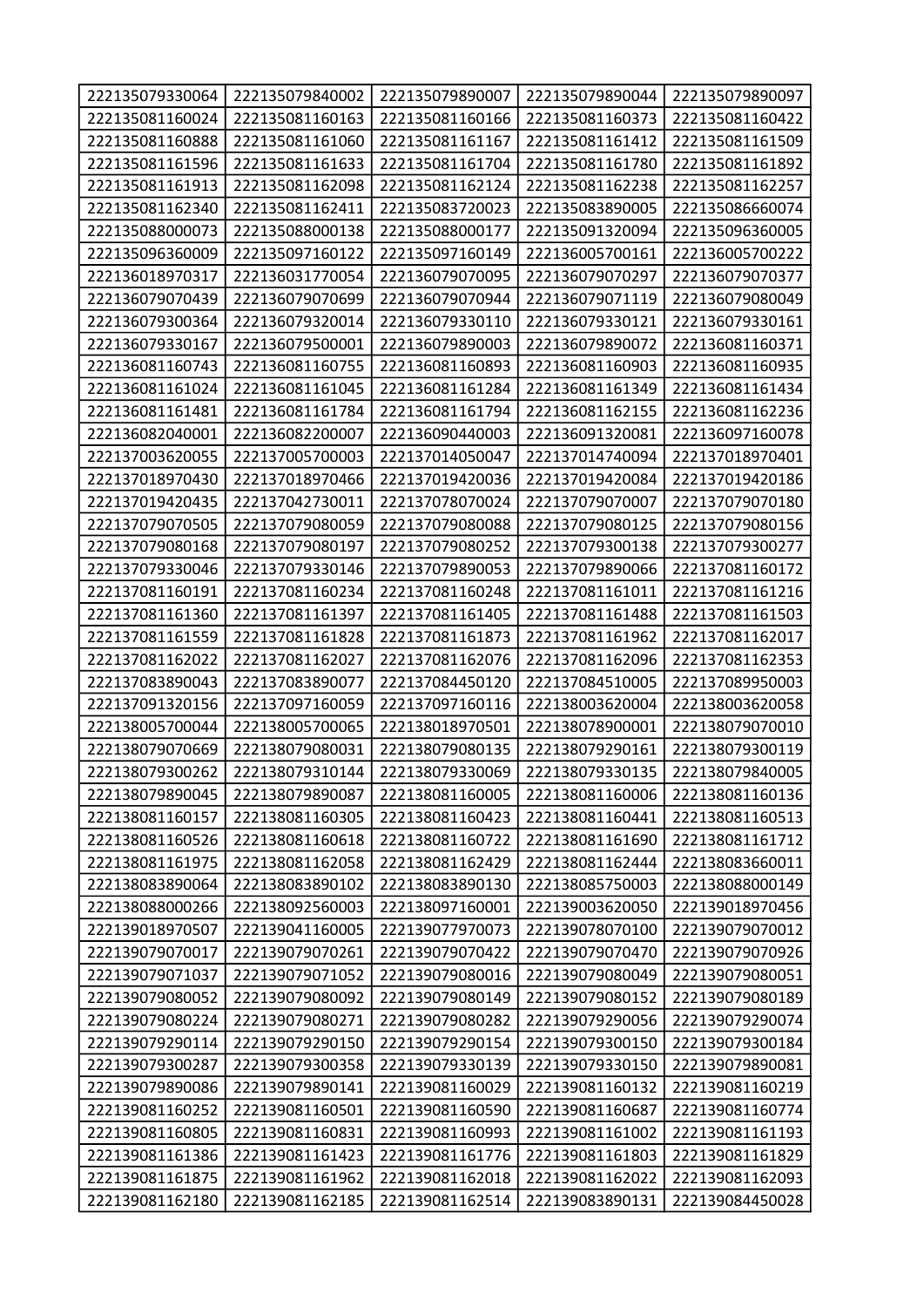| 222139084450066 | 222139084450152 | 222139091320119 | 222139095190007 | 222139096360002 |
|-----------------|-----------------|-----------------|-----------------|-----------------|
| 222140004040003 | 222140018970341 | 222140018970384 | 222140018970454 | 222140018970459 |
| 222140028500036 | 222140079070558 | 222140079070904 | 222140079070924 | 222140079080025 |
| 222140079080051 | 222140079080069 | 222140079080103 | 222140079080155 | 222140079080220 |
| 222140079080255 | 222140079080278 | 222140079080315 | 222140079300105 | 222140079330059 |
| 222140080170002 | 222140081160178 | 222140081160193 | 222140081160252 | 222140081160379 |
| 222140081160652 | 222140081161145 | 222140081161423 | 222140081162459 | 222140081162464 |
| 222140081162480 | 222140083720036 | 222140083890077 | 222140088000076 | 222140092650009 |
| 222140095060004 | 222141003620014 | 222141003620109 | 222141005700097 | 222141006920009 |
| 222141018970448 | 222141019420295 | 222141029040027 | 222141031770014 | 222141031770035 |
| 222141079070172 | 222141079070212 | 222141079070299 | 222141079070327 | 222141079070340 |
| 222141079070430 | 222141079070550 | 222141079070708 | 222141079070746 | 222141079070748 |
| 222141079070791 | 222141079070939 | 222141079070980 | 222141079071061 | 222141079071063 |
| 222141079080030 | 222141079080142 | 222141079080259 | 222141079080270 | 222141079080291 |
| 222141079300163 | 222141079300177 | 222141079300185 | 222141079300272 | 222141079310069 |
| 222141079310095 | 222141079890058 | 222141079890109 | 222141079890139 | 222141079890147 |
| 222141081160290 | 222141081160739 | 222141081160864 | 222141081160927 | 222141081161025 |
| 222141081161522 | 222141081161579 | 222141081161596 | 222141081161630 | 222141081161645 |
| 222141081161809 | 222141081161851 | 222141081162056 | 222141081162414 | 222141082040001 |
| 222141083200033 | 222141083200044 | 222141083890146 | 222141083890225 | 222141084450053 |
| 222141088000282 | 222141097160046 | 222141097160093 | 222141097160104 | 222141106320003 |
| 222142014050110 | 222142018970166 | 222142018970294 | 222142018970301 | 222142018970341 |
| 222142018970421 | 222142018970546 | 222142019420089 | 222142019420197 | 222142019420371 |
| 222142023710019 | 222142031770064 | 222142034930015 | 222142077970049 | 222142077970064 |
| 222142079070047 | 222142079070260 | 222142079070384 | 222142079070697 | 222142079070720 |
| 222142079070902 | 222142079070906 | 222142079071053 | 222142079080043 | 222142079080071 |
| 222142079080246 | 222142079080253 | 222142079080288 | 222142079290123 | 222142079290174 |
| 222142079300031 | 222142079300050 | 222142079300110 | 222142079310022 | 222142079310117 |
| 222142079330006 | 222142079330029 | 222142079330164 | 222142079330183 | 222142079890086 |
| 222142079890153 | 222142081160138 | 222142081160284 | 222142081160327 | 222142081160630 |
| 222142081160693 | 222142081160706 | 222142081160731 | 222142081160759 | 222142081160875 |
| 222142081161008 | 222142081161120 | 222142081161242 | 222142081161277 | 222142081161360 |
| 222142081161366 | 222142081161473 | 222142081161501 | 222142081161514 | 222142081161628 |
| 222142081161672 | 222142081161820 | 222142081162121 | 222142081162373 | 222142081162418 |
| 222142081162544 | 222142083720014 | 222142083890113 | 222142084450009 | 222142084810024 |
| 222142088000189 | 222142091320130 | 222142097160034 | 222142097160078 | 222142097160102 |
| 222142097160124 | 222142113410010 | 222142113440018 | 222142113640010 | 222143005700054 |
| 222143005700096 | 222143018970573 | 222143019420338 | 222143034930017 | 222143042730034 |
| 222143079070507 | 222143079070925 | 222143079080095 | 222143079080184 | 222143079080206 |
| 222143079080223 | 222143079080230 | 222143079080297 | 222143079090064 | 222143079290130 |
| 222143079290137 | 222143079310159 | 222143079330006 | 222143079330146 | 222143079890061 |
| 222143079890135 | 222143081160090 | 222143081160420 | 222143081160588 | 222143081160979 |
| 222143081161735 | 222143081162199 | 222143081162402 | 222143081162433 | 222143083720055 |
| 222143084510003 | 222143085750003 | 222143088000174 | 222143090580008 | 222144003620083 |
| 222144005700010 | 222144005700103 | 222144018970038 | 222144018970083 | 222144018970308 |
| 222144018970314 | 222144019420098 | 222144019420350 | 222144028500012 | 222144079070015 |
| 222144079070075 | 222144079070722 | 222144079080037 | 222144079080216 | 222144079080252 |
| 222144079090056 | 222144079300091 | 222144079300118 | 222144079300236 | 222144079310044 |
| 222144079330047 | 222144079840009 | 222144079890049 | 222144081160052 | 222144081160463 |
| 222144081160492 | 222144081160566 | 222144081160634 | 222144081160642 | 222144081160870 |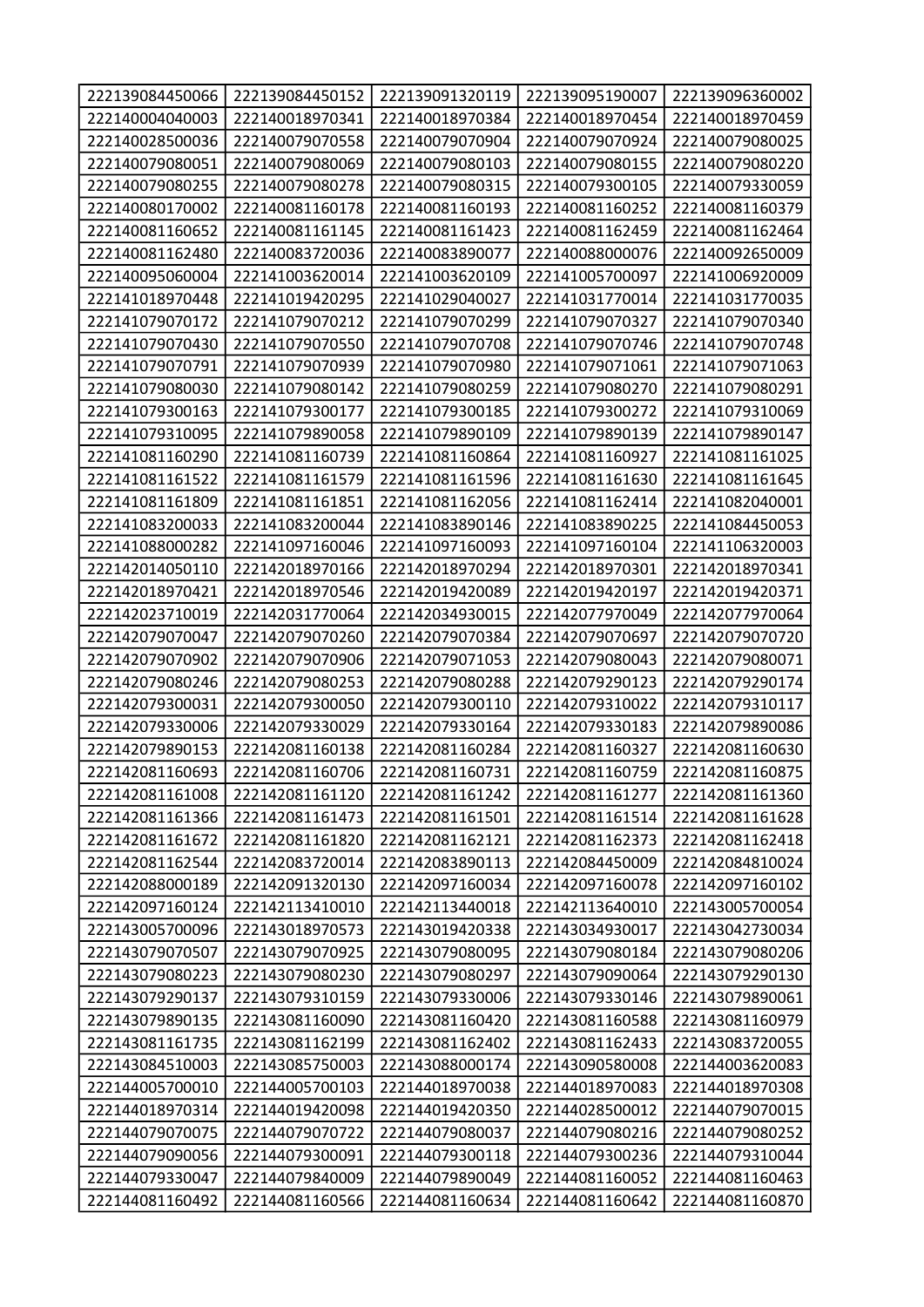| 222144081160980 | 222144081161002 | 222144081161168 | 222144081161827 | 222144081162391 |
|-----------------|-----------------|-----------------|-----------------|-----------------|
| 222144081162444 | 222144081162461 | 222144081162495 | 222144081162507 | 222144082120001 |
| 222144083720028 | 222144091320087 | 222144096970006 | 222145003620042 | 222145005700106 |
| 222145018970050 | 222145018970339 | 222145018970395 | 222145018970425 | 222145019420306 |
| 222145028500051 | 222145029040007 | 222145079070282 | 222145079070324 | 222145079070684 |
| 222145079070823 | 222145079080029 | 222145079080048 | 222145079080052 | 222145079080072 |
| 222145079080098 | 222145079080125 | 222145079080178 | 222145079080269 | 222145079090041 |
| 222145079290093 | 222145079300010 | 222145079300092 | 222145079300241 | 222145079300345 |
| 222145079890005 | 222145079890071 | 222145081160040 | 222145081160158 | 222145081160443 |
| 222145081160632 | 222145081160872 | 222145081160917 | 222145081161304 | 222145081161677 |
| 222145081162022 | 222145082200044 | 222145083200031 | 222145083890059 | 222145084450127 |
| 222145088000109 | 222145106370021 | 222145113410001 | 222146005700187 | 222146005700233 |
| 222146018970370 | 222146018970528 | 222146077970065 | 222146079070409 | 222146079070987 |
| 222146079071043 | 222146079080020 | 222146079080187 | 222146079080195 | 222146079080212 |
| 222146079080254 | 222146079290186 | 222146079300132 | 222146079300337 | 222146079330002 |
| 222146079890032 | 222146079890115 | 222146081160186 | 222146081160196 | 222146081160262 |
| 222146081160277 | 222146081160323 | 222146081160339 | 222146081161442 | 222146081161480 |
| 222146081161982 | 222146082120016 | 222146083200041 | 222146096360003 | 222146096690008 |
| 222146097160098 | 222147005700109 | 222147005700144 | 222147005700149 | 222147005700199 |
| 222147005700229 | 222147018970358 | 222147018970375 | 222147031770003 | 222147031770071 |
| 222147079070056 | 222147079070719 | 222147079070827 | 222147079070869 | 222147079070985 |
| 222147079080011 | 222147079080066 | 222147079080092 | 222147079080102 | 222147079080166 |
| 222147079080213 | 222147079080313 | 222147079290049 | 222147079290096 | 222147079300164 |
| 222147079300185 | 222147079300258 | 222147079300373 | 222147079310013 | 222147079310135 |
| 222147079320008 | 222147079320024 | 222147079890010 | 222147079890076 | 222147079890131 |
| 222147081160050 | 222147081160189 | 222147081160932 | 222147081161030 | 222147081161082 |
| 222147081161137 | 222147081161364 | 222147081161462 | 222147081161758 | 222147081161771 |
| 222147081161929 | 222147081161959 | 222147081161960 | 222147081162017 | 222147081162144 |
| 222147081162185 | 222147081162231 | 222147081162304 | 222147081162382 | 222147081162447 |
| 222147083890024 | 222147083890225 | 222147083890249 | 222147088000192 | 222147096270006 |
| 222147097160163 | 222147113640018 | 222148003620034 | 222148005700014 | 222148005700130 |
| 222148019420314 | 222148019420377 | 222148029040010 | 222148079080114 | 222148079080225 |
| 222148079300071 | 222148079300075 | 222148079300289 | 222148079310130 | 222148079310161 |
| 222148079310194 | 222148079330010 | 222148079330037 | 222148079330103 | 222148079570001 |
| 222148079570010 | 222148079890055 | 222148079890070 | 222148081160525 | 222148083890115 |
| 222148091320048 | 222149003620067 | 222149005700211 | 222149014790001 | 222149018970325 |
| 222149018970563 | 222149019420363 | 222149019420402 | 222149031770048 | 222149078660009 |
| 222149079080054 | 222149079080066 | 222149079080130 | 222149079080175 | 222149079080185 |
| 222149079080231 | 222149079080301 | 222149079330020 | 222149079330071 | 222149079330099 |
| 222149079890107 | 222149079890125 | 222149081160202 | 222149081160318 | 222149081160510 |
| 222149081160555 | 222149082120018 | 222149083890087 | 222149092870004 | 222149096400003 |
| 222149106370038 | 222149113370001 | 222150003620003 | 222150003620104 | 222150005700123 |
| 222150018970053 | 222150018970474 | 222150019420164 | 222150029040029 | 222150031770066 |
| 222150077950008 | 222150079080029 | 222150079080068 | 222150079080127 | 222150079080138 |
| 222150079080157 | 222150079080236 | 222150079300043 | 222150079300351 | 222150079330003 |
| 222150079330078 | 222150079330169 | 222150079890046 | 222150079890121 | 222150079890145 |
| 222150081160095 | 222150081160363 | 222150083720013 | 222150083870001 | 222150083890145 |
| 222150083890223 | 222150089950006 | 222150097160145 | 222150106240001 | 222150106370016 |
| 222150113440029 | 222151003620100 | 222151018970025 | 222151018970309 | 222151019420413 |
| 222151042340024 | 222151079070196 | 222151079070548 | 222151079070849 | 222151079070929 |